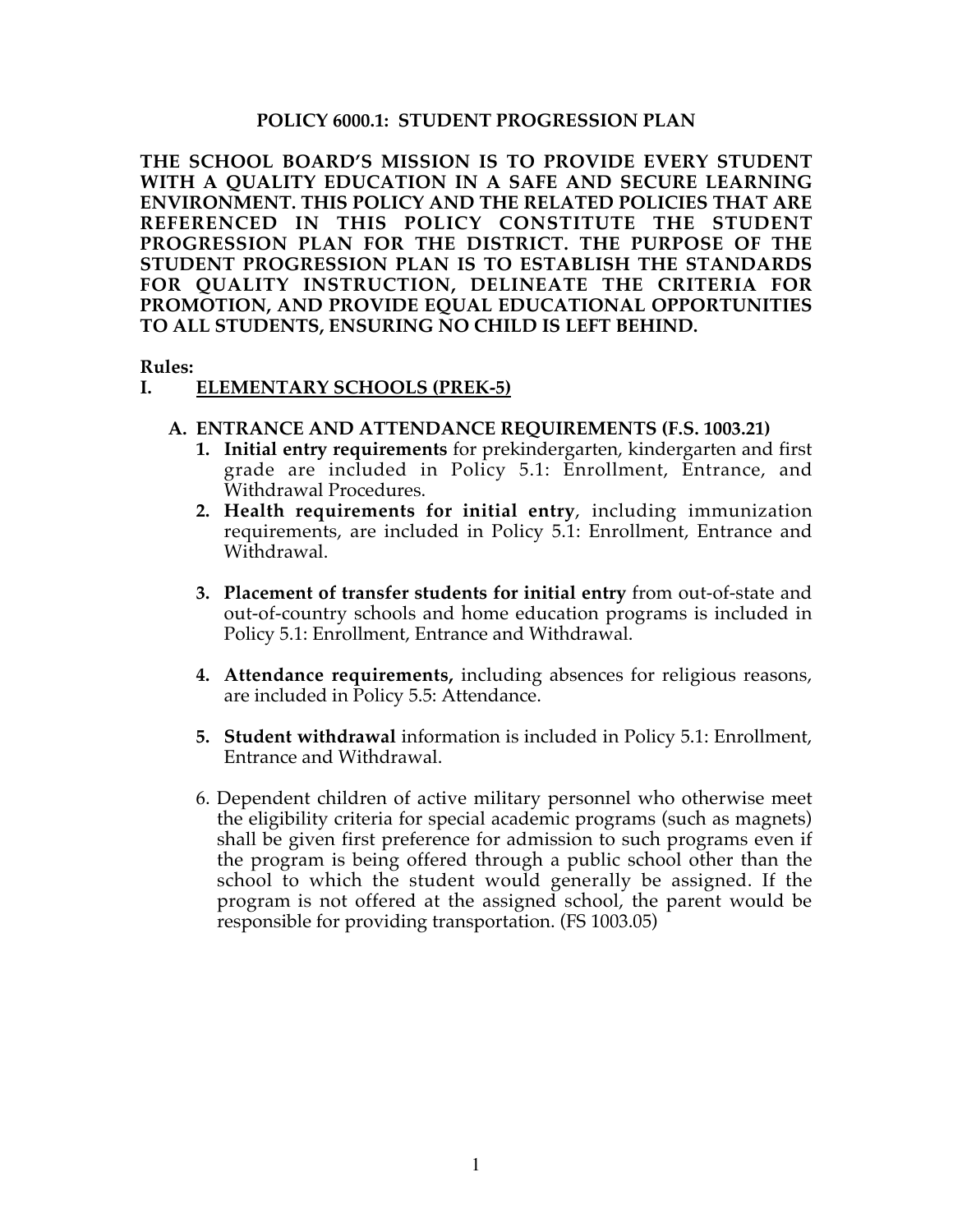### **B. ELEMENTARY CURRICULUM, INSTRUCTION AND ASSESSMENT**

### **1. Prekindergarten curriculum**

Students will receive an integrated curriculum that emphasizes instruction in language development and mathematical concepts. Students will be provided with opportunities for art, music and physical education activities. Instructional approaches will be researchbased and will include the active participation of students. Instruction shall be focused on ensuring that all students shall demonstrate mastery of Sunshine State Standards.

## **2. Elementary curriculum**

- **a. Regularly scheduled instruction:** Students shall receive regularly scheduled instruction in reading, writing, mathematics, language arts, science, social studies, health, physical education, art, music and computer education. Special interest classes such as foreign languages shall be in accordance with state statutes and rules. Instruction shall be focused on ensuring that all students shall demonstrate mastery of Sunshine State Standards. (F.S. 1003.41)
- **b. Character education:** The character education traits that shall be integrated into the PreK – 12 curriculum are respect, honesty, responsibility, self-control, tolerance, kindness, citizenship and cooperation. (F.S. 1003.42)
- **c. Holocaust, African and African American History, Hispanic and Women's Contributions, Veterans' Recognition and Celebrate Freedom Week**: Students shall receive instruction in:
	- **•** the Holocaust
	- **•**African and African American History
	- **•** Hispanic Contributions
	- •Women's Contributions
	- •Veterans' Contributions
	- **•** the principles of democracy, its governmental and political structure, how to preserve and advance democracy and how students may contribute to the American way of life
	- **• "**Celebrate Freedom Week"

Instruction shall be in accordance with Florida Statutes and district guidelines.

- **d. Suspension of curriculum:** Students who are identified as having academic deficiencies may have the regular curriculum suspended in areas other than reading, writing, mathematics and science in order to receive intensive academic instruction.
- **e.** To meet the Reading Enhancement and Acceleration Development (READ) Initiative's focus to prevent the retention of grade 3 students and to offer intensive accelerated reading instruction to grade 3 students who failed to meet standards for promotion to grade 4, and to each K-3 student who is assessed as exhibiting a reading deficiency, the following activities will continue to be provided:
	- Assessment of K-3 students in phonemic awareness, phonics, fluency, vocabulary and comprehension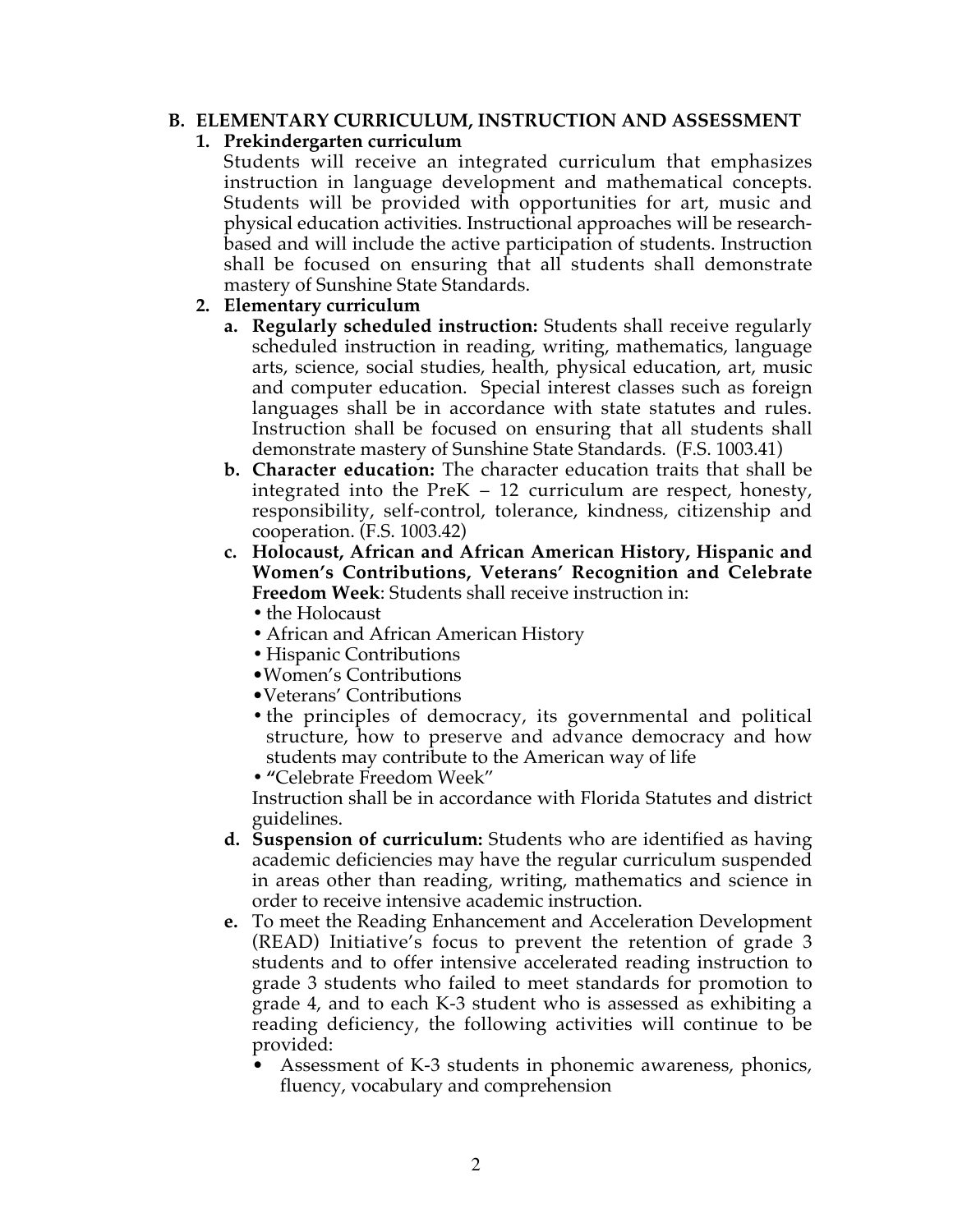- Reading instruction from programs on the district's Struggling Reader chart that identifies reading curriculum reviewed by the Florida Center for Reading Research at Florida State University, which meet the following specifications:
	- Assists students identified with a reading deficiency in developing the ability to read at grade level
	- Provides skill development in phonemic awareness, phonics, fluency, vocabulary, and comprehension
	- Provides scientifically based and reliable assessment
	- Provides initial and ongoing analysis of each student's reading progress
	- Is implemented during regular school hours
- Curriculum in core academic subjects to assist the student in maintaining or meeting proficiency levels for the appropriate grade in all academic subjects.
- **f. Outside activities**: Outside activities, such as contests and fairs, that use instructional time must be aligned with the Sunshine State Standards. See Policy 6303 for additional field trip information.
- **g. Family life/human sexuality instruction:** Materials, resources, and speakers used in the Family Life/Human Sexuality component of the K-12 health curriculum must be approved by Health Education Services. Instruction should be appropriate for the age and grade of the student and shall reflect current theory, knowledge and practice. Provisions must be made to allow parents to make a written request for their child to be exempt from this component.
- **h. HIV and sexually transmitted diseases instruction**: Materials, resources, and speakers used in the HIV/sexually transmitted disease component of the K-12 health curriculum must be approved by Health Education Services. Instruction should be appropriate for the age and grade of the student and shall reflect current theory, knowledge and practice. Provisions must be made to allow parents to make a written request for their child to be exempt from this component. (F.S. 1003.46)
- **i. Gifted education:** See Policy 6000.5.
- **j.** Assessment: Each student must participate in statewide assessment tests at designated grade levels as required by Florida Statute. For students with disabilities and/or students who are English Language Learners who meet state-defined exemption criteria, an alternate assessment must be administered. The school will provide parents with the results of each statewide assessment test. Ongoing assessment is an integral part of the instructional process. (F.S.1008.25)
- k. **Recess:** Elementary students shall have 15 minutes of recess on days they do not have physical education.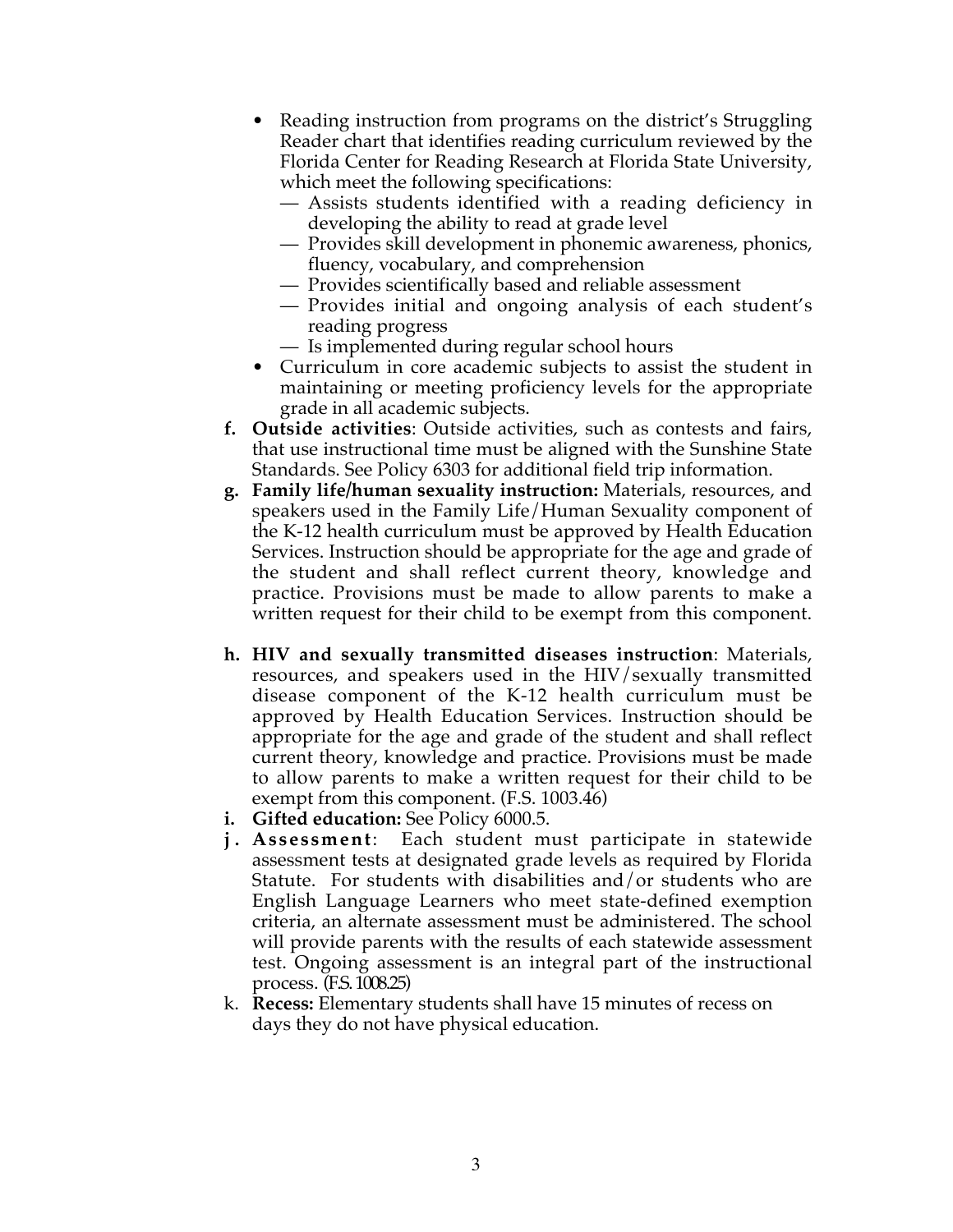# **C. ELEMENTARY STUDENTS' RIGHT TO INSTRUCTION**

Remedial and supplemental instructional resources will be allocated first to students in elementary schools who are deficient in reading by the end of the third grade and then to students who fail to meet achievement performance levels required for promotion. Each student who does not meet minimum performance expectations for the statewide assessment tests in reading, writing, science and mathematics must continue remedial instruction with supplemental instruction until expectations are met.

## **D. ELEMENTARY PROMOTION**

### **1. Student Performance Levels for Reading, Writing, Mathematics and Science:**

In addition to the specific promotion criteria for reading and mathematics listed in the following matrix, promotion decisions must take into account student's proficiency in writing (3.5 or higher on the FCAT Writing Assessment or the district equivalent) and science (based on proficiency levels to be determined by the district and/or the State Department of Education). The evaluation of each student's progress must be based upon classroom work, observations, tests, district and state assessments and other relevant information.

| Grade & Subject                              | Criteria #1:                                                                                                                   | or            | Criteria #2:                                                                                                                                                                                                 |
|----------------------------------------------|--------------------------------------------------------------------------------------------------------------------------------|---------------|--------------------------------------------------------------------------------------------------------------------------------------------------------------------------------------------------------------|
| K                                            | 48 out of 52 Letter Names<br>and 20 of 26 letter sounds and<br>15 out of 21 Concepts of Print                                  | or            | Scores 90% or greater accuracy<br>and 75% or greater in<br>Comprehension on the Rigby<br>PM Benchmark Assessment<br><b>OR</b> scores at Level 3 or above<br>on the Developmental Reading<br>Assessment (DRA) |
| 1 and                                        | At or above the 30 percentile on<br>the current version of the<br><b>Stanford Achievement Test in</b><br>reading comprehension | or            | At or above the 30 <sup>th</sup> percentile<br>on the Stanford Diagnostic Test<br>in reading comprehension                                                                                                   |
| 3                                            | At a level 2 or higher on the<br><b>FCAT-SSS in Reading</b>                                                                    | <b>or</b>     | At the percentile or higher<br>specified by the DOE on FCAT<br>NRT in reading comprehensior                                                                                                                  |
| $\overline{4}$ and $\overline{5}$<br>Reading | At a level 2 or higher on FCAT-<br><b>SSS Reading</b>                                                                          | or            | At or above the $25th$ percentile<br>on the FCAT-NRT                                                                                                                                                         |
| and                                          |                                                                                                                                |               | At or above the 25 <sup>th</sup> percentile<br>on the FCAT-NRT                                                                                                                                               |
| Math                                         | At a level 2 or higher on FCAT-<br><b>SSS Mathematics</b>                                                                      | <sub>or</sub> |                                                                                                                                                                                                              |

# **Promotion Criteria: Reading and Mathematics**:

Note: No single assessment is the sole determiner of promotion.

# 2. **Alternative Promotion Criteria: Good Cause (F.S. 1008.25)**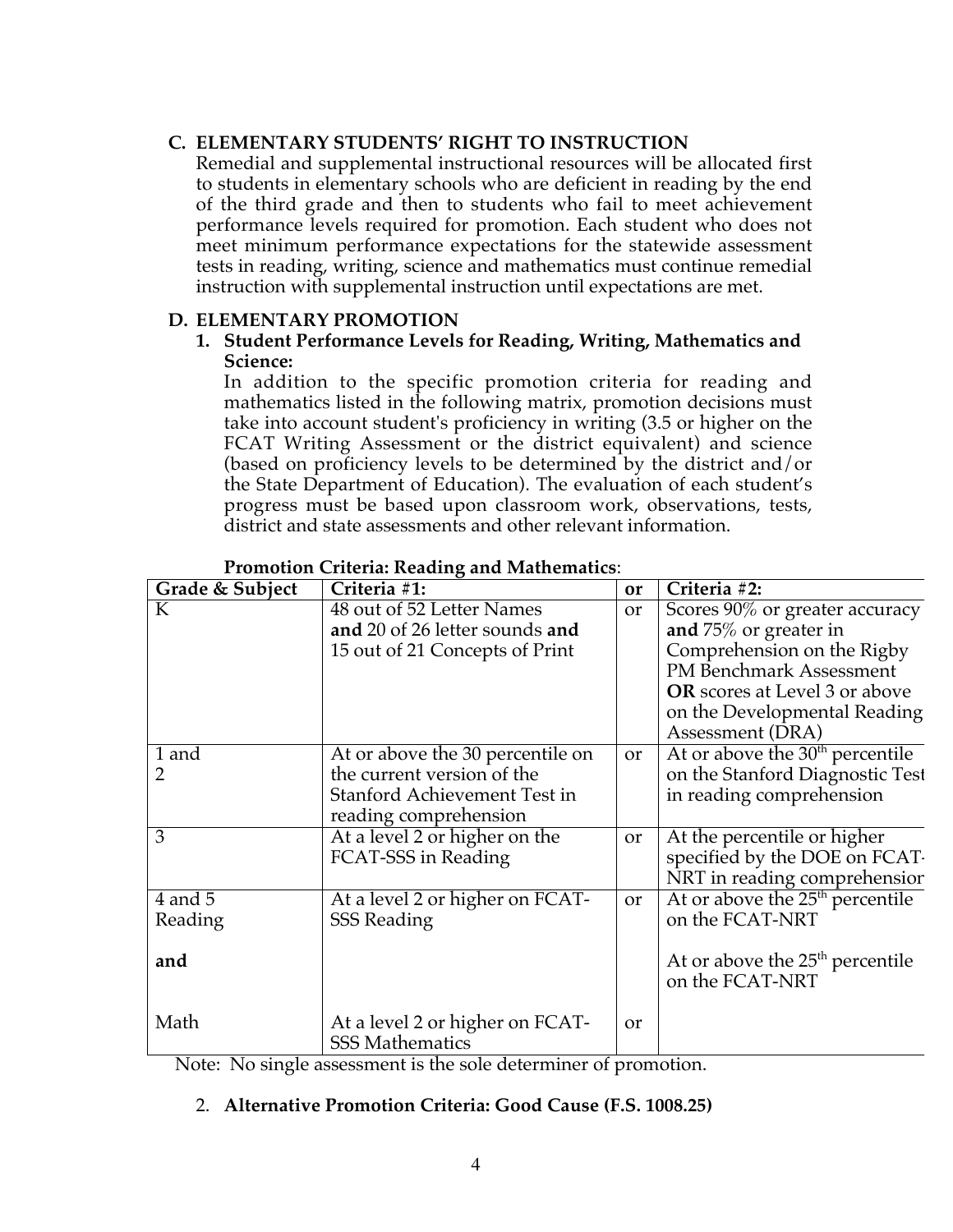Any student who does not meet the reading and/or mathematics promotion criteria in the previous matrix may be promoted if the student meets one of the following Good Cause options and documentation submitted from the student's teacher to the school principal indicates that the promotion is appropriate and based upon the student's academic record. All good cause decisions must be made and recorded by the end of the school year or the end of  $3<sup>rd</sup>$  grade reading camp for 3<sup>rd</sup> graders, except in extenuating circumstances.

In order to minimize paperwork requirements, such documentation shall consist only of the existing Progress Monitoring Plan, individual educational plan, if applicable, report card or portfolio as indicated below:

| <b>Targeted</b><br><b>Students:</b> | Grade 3: Alternative<br><b>Promotion Criteria:</b><br><b>Good Cause (State)</b>                                                                                                                                                                                                                                               | <b>Grades K, 1, 2:</b><br><b>Alternative</b><br><b>Promotion Criteria:</b><br><b>Good Cause</b>                                                                                  | Grades 4 and 5:<br><b>Alternative Promotion</b><br>Criteria: Good Cause                                                                                                                                                                           |
|-------------------------------------|-------------------------------------------------------------------------------------------------------------------------------------------------------------------------------------------------------------------------------------------------------------------------------------------------------------------------------|----------------------------------------------------------------------------------------------------------------------------------------------------------------------------------|---------------------------------------------------------------------------------------------------------------------------------------------------------------------------------------------------------------------------------------------------|
|                                     | For all students Student demonstrates an<br>acceptable level of<br>performance on an<br>alternative standardized<br>reading assessment<br>approved by the State<br>Board of Education                                                                                                                                         | Student<br>demonstrates an<br>acceptable level of<br>performance on an<br>alternative<br>standardized<br>reading assessment<br>approved by the<br>district                       | Student demonstrates ar<br>acceptable level of<br>performance on an<br>alternative standardized<br>reading and/or math<br>assessment approved by<br>the district                                                                                  |
| For all students                    | Student demonstrates,<br>through a student<br>portfolio**** prepared<br>in accordance with<br>district guidelines, that<br>the student is reading on<br>grade level as evidenced<br>by demonstration of<br>mastery of the Sunshine<br>State Standards at a level<br>equal to or above level 2<br>performance on FCAT-<br>SSS* | Student<br>demonstrates,<br>through a student<br>portfolio****<br>prepared in<br>accordance with<br>district guidelines,<br>that the student is<br>performing on grade<br>level* | Student demonstrates,<br>through a student<br>portfolio**** prepared<br>in accordance with<br>district guidelines, that<br>the student is<br>performing on grade<br>level*                                                                        |
| For all students                    | Student has received<br>intensive remediation in<br>reading for 2 or more<br>years but still has a<br>deficiency in reading<br>and was previously<br>retained in K, 1, 2, or 3<br>for a total of 2 years. **                                                                                                                  | Same as 3 <sup>rd</sup> grade **                                                                                                                                                 | Student has received<br>intensive remediation in<br>reading and/or<br>mathematics for 2 or<br>more years but still has $\varepsilon$<br>deficiency in reading<br>and/or mathematics and<br>was previously retained<br>for a total of 2 years. *** |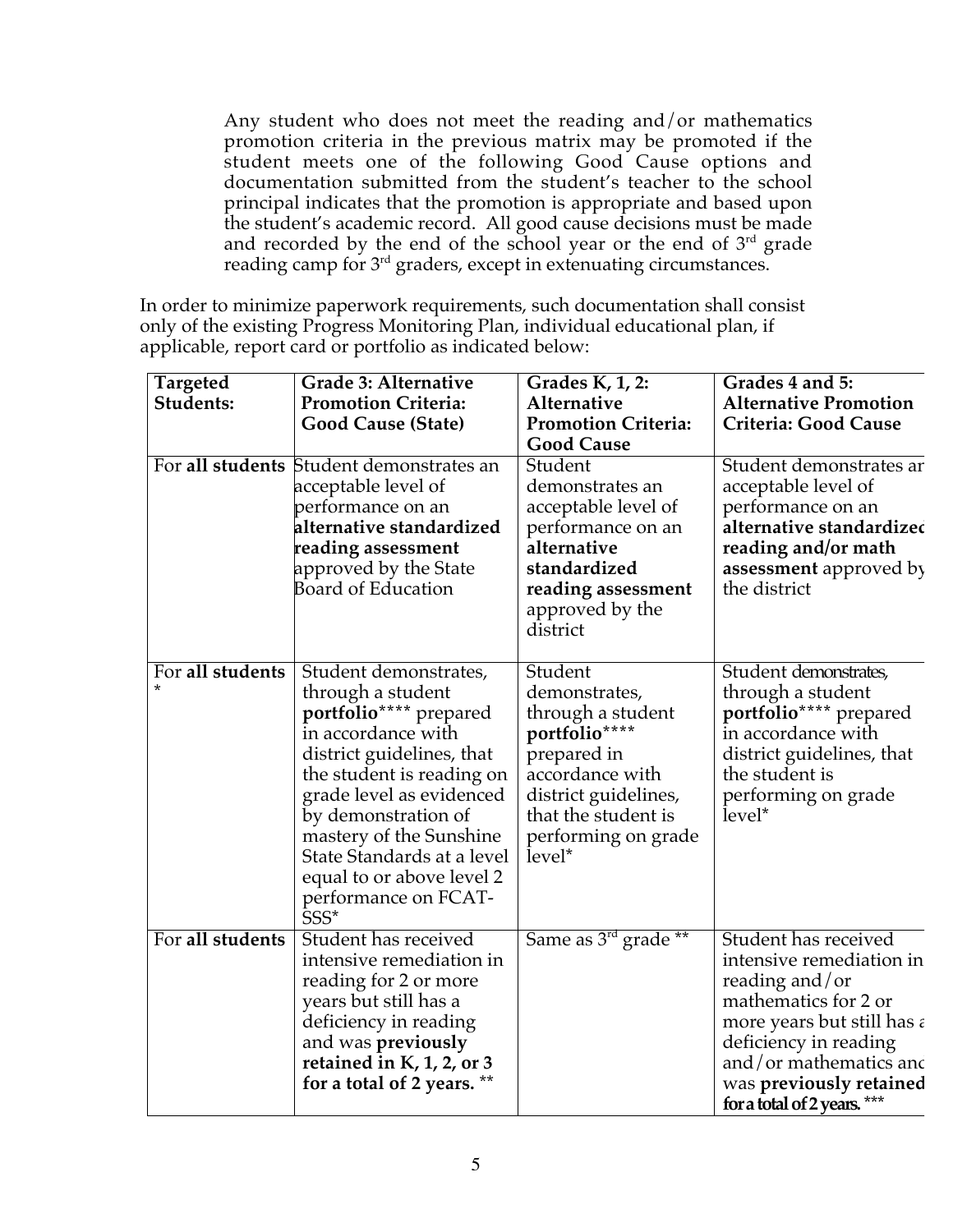- \* The portfolio option is to be used only when all other Good Cause options have been exhausted.
- \*\* If promoted under this criteria, intensive reading instruction must include an altered instructional day based upon a PMP that includes specialized diagnostic information and specific reading strategies.
- \*\*\* If promoted under this criteria, intensive reading and/or mathematics instruction must include an altered instructional day based upon a PMP that includes specialized diagnostic information and specific reading and/or mathematics strategies.
- \*\*\*\* The Division of Curriculum & Instruction/Student Support establishes the type of documentation required for portfolios. Required portfolio documentation is specified for each grade level. Documentation may include, but is not limited to, end-of-book grade-level tests, districtdeveloped assessments, and district-selected assessments. Documentation requirements will take into account that not all students are using the adopted basal text.

| <b>Targeted</b>             | Grade 3: Alternative                                                                                                                                              | Grades K, 1, 2:                                                                                                                                                                                                                                                                                                            | Grades 4 and 5: Alternative                                                                                                                                                                                                                                                                                             |
|-----------------------------|-------------------------------------------------------------------------------------------------------------------------------------------------------------------|----------------------------------------------------------------------------------------------------------------------------------------------------------------------------------------------------------------------------------------------------------------------------------------------------------------------------|-------------------------------------------------------------------------------------------------------------------------------------------------------------------------------------------------------------------------------------------------------------------------------------------------------------------------|
| <b>Students:</b>            | <b>Promotion Criteria:</b>                                                                                                                                        | Alternative<br><b>Promotion Criteria:</b>                                                                                                                                                                                                                                                                                  | <b>Promotion Criteria: Good</b>                                                                                                                                                                                                                                                                                         |
|                             | <b>Good Cause (State)</b>                                                                                                                                         |                                                                                                                                                                                                                                                                                                                            | Cause                                                                                                                                                                                                                                                                                                                   |
|                             |                                                                                                                                                                   | <b>Good Cause</b>                                                                                                                                                                                                                                                                                                          |                                                                                                                                                                                                                                                                                                                         |
| For ELL<br>students<br>only | English Language<br>Learner students<br>who have had less<br>than 2 years of<br>instruction in an<br><b>English for Speakers</b><br>of Other Languages<br>program | ELL students who<br>have had less than 2<br>years of instruction<br>in an ESOL program.<br>ELL students who<br>have had 2 or more<br>years of instruction<br>in an ESOL program<br>cannot be retained<br>solely due to lack of<br>English proficiency.<br>Retention requires<br>the recommendation<br>of an ELL committee. | ELL students who have had<br>less than 2 years of<br>instruction in an ESOL<br>program.<br>ELL students who have had<br>2 or more years of<br>instruction in an ESOL<br>program cannot be retained<br>solely due to lack of English<br>proficiency. Retention<br>requires the<br>recommendation of an ELL<br>committee. |
| For selected<br>students    | Student is a student<br>with disabilities                                                                                                                         | Same as $3rd$ grade                                                                                                                                                                                                                                                                                                        | Same as $3rd$ grade                                                                                                                                                                                                                                                                                                     |
| with                        | whose <b>IEP</b> indicates                                                                                                                                        |                                                                                                                                                                                                                                                                                                                            |                                                                                                                                                                                                                                                                                                                         |
| disabilities                | that participation in                                                                                                                                             |                                                                                                                                                                                                                                                                                                                            |                                                                                                                                                                                                                                                                                                                         |
| only                        | statewide                                                                                                                                                         |                                                                                                                                                                                                                                                                                                                            |                                                                                                                                                                                                                                                                                                                         |
|                             | assessment is not                                                                                                                                                 |                                                                                                                                                                                                                                                                                                                            |                                                                                                                                                                                                                                                                                                                         |
|                             | appropriate,<br>consistent with the<br>requirements of State<br>Board of Education rules.                                                                         |                                                                                                                                                                                                                                                                                                                            |                                                                                                                                                                                                                                                                                                                         |
| For selected                | Student is a third                                                                                                                                                | Student is a student                                                                                                                                                                                                                                                                                                       | Student is a student with                                                                                                                                                                                                                                                                                               |
| students                    | grade student with                                                                                                                                                | with disabilities who                                                                                                                                                                                                                                                                                                      | disabilities who participates                                                                                                                                                                                                                                                                                           |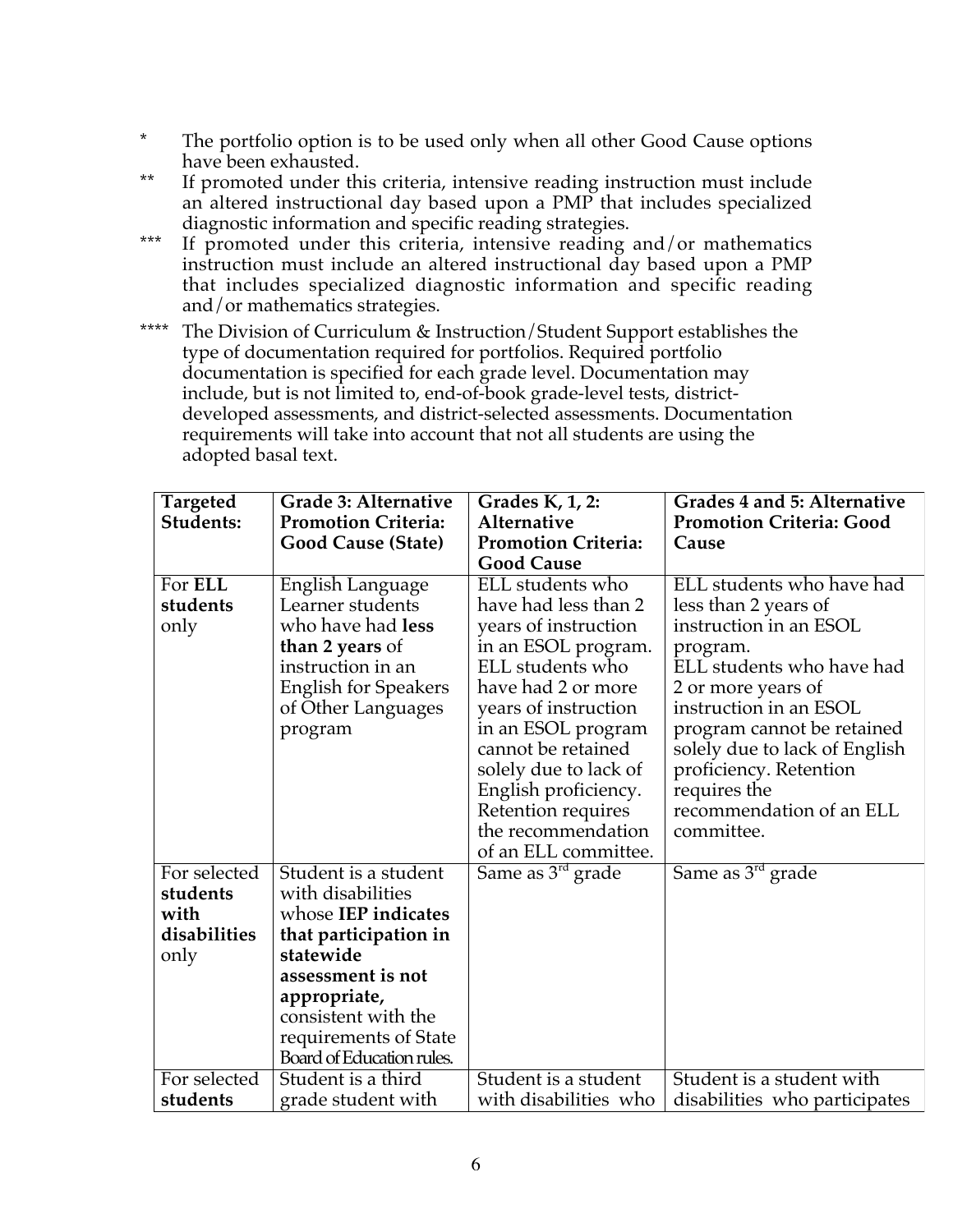| with         | disabilities who               | participates in        | in district assessments and     |
|--------------|--------------------------------|------------------------|---------------------------------|
| disabilities | participates in FCAT           | district assessments   | who has an IEP or Section       |
| only $*$     | and who has an IEP             | and who has an IEP     | 504 plan that reflects that the |
|              | or a Section 504 Plan          | or Section 504 plan    | student has received            |
|              | that reflects that the         | that reflects that the | intensive remediation for       |
|              | student has received           | student has received   | more than 2 years but still     |
|              | intensive remediation          | intensive              | demonstrates a deficiency in    |
|              | for more than 2 years          | remediation for more   | reading and was previously      |
|              | but still demonstrates         | than 2 years but still | retained for a total of one     |
|              | a deficiency in                | demonstrates a         | year.                           |
|              | reading and was                | deficiency in reading  |                                 |
|              | previously retained            | and was previously     |                                 |
|              | in grades K, $1$ , $2$ , or 3. | retained.              |                                 |

\* There shall be a maximum of two retentions in kindergarten through eighth grade for students with disabilities unless an additional retention is requested by the parent. With the exception of a single mandatory retention in third grade, parents may determine at which grade level(s) retentions occur, K-8,, as long as one retention is at the elementary level. Only one retention at middle school is required.

- 3. Recommendations for promotion based on good cause shall be reviewed by the principal and discussed with the teacher for the determination as to whether the student should be retained or promoted.
- 4. If the school principal determines that the student should be promoted, the school principal shall make such recommendation in writing to the Superintendent/designee.
- 5. **Promotion in Extraordinary Circumstances:** The Superintendent, upon the recommendation by the area superintendent and the principal, may promote a student based upon extraordinary circumstances which impacted the student's performance (e.g., student with a terminal illness, student for whom the district has requested an assessment accommodation and the state has indicated they are unable to provide the district-requested accommodation, student whose assessment results are clearly not indicative of their classroom gradelevel performance.) This does not apply to students in  $3<sup>rd</sup>$  grade.
- **E. MID-YEAR PROMOTION CRITERIA FOR THIRD GRADE STUDENTS WHO HAVE BEEN RETAINED IN THIRD GRADE** Third grade students who have been retained may be promoted to the

fourth grade immediately after the administration of the first benchmark assessment of the school year, prior to November  $1<sup>st</sup>$ , if the student achieves the score equivalent to FCAT Level 2.

## **F. ELEMENTARY PROGRESS MONITORING PLAN PROCESS**

Any student who does not meet specific levels of performance in reading, writing, science and mathematics for each grade must be provided with additional state or district approved diagnostic assessments to determine the nature of the student's difficulty and areas of academic need. The school must develop and implement, in consultation with the student's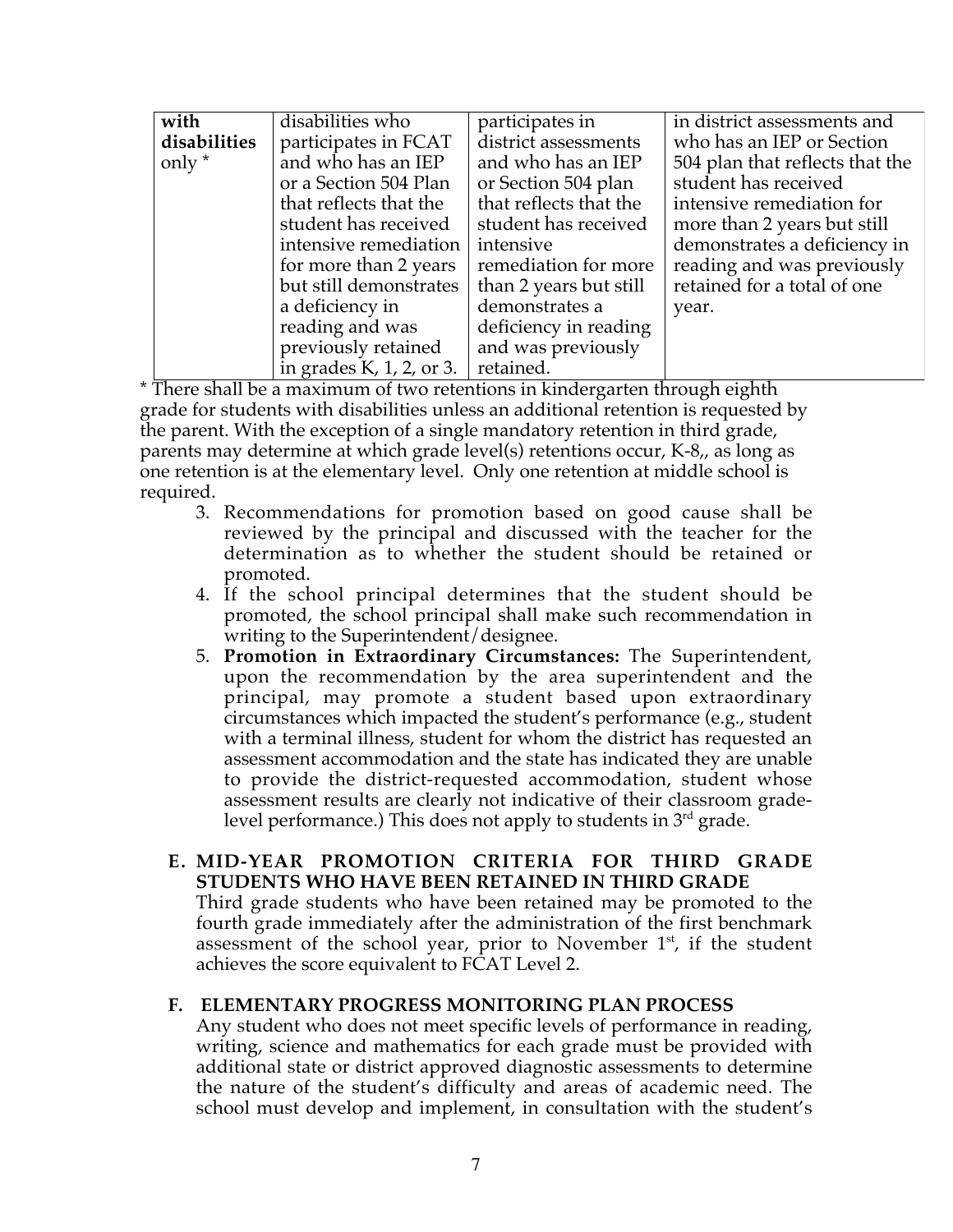parent, a Progress Monitoring Plan (PMP) to assist the student in meeting state and district expectations for proficiency. Schools must provide frequent monitoring of student progress. Research-based reading activities that have been shown to be successful in teaching reading to low-performing students will be used.

**1. Specific PMP reading requirements for elementary students Grades K-5:** If a student in grades K-2 exhibits a substantial deficiency in reading based upon district criteria or if a student in grades 3 through 5 scores at level 2 or below on FCAT-SSS in reading or a substantial deficiency is identified through teacher observation, the PMP must identify the following:

The student's specific areas of deficiency identified by a valid and reliable diagnostic assessment in:

- Phonemic awareness
- Phonics
- Fluency
- Comprehension
- Vocabulary
- The desired levels of performance in these areas
- The intensive reading instruction and support services to be provided to help the student achieve the desired levels of performance. Students will be required to receive intensive remediation through a PMP.

The student's reading proficiency must be reassessed by locally determined assessments or through teacher observations at the beginning of the grade following the intensive reading instruction. The student must continue to be provided with intensive reading instruction until the reading deficiency is remediated.

- **2. Specific PMP mathematics requirements for elementary students in grades K through 5:** K-2 students who meet the district criteria for a PMP must receive intensive instruction. If a student in grades 3-5 scores at level 2 or below on the FCAT-SSS in mathematics, the student will be required to receive remediatiothe through a intensive intervention for students retained in third grade will include effective instructional practices, participation in the summer reading camp, and appropriate teaching methodologies necessary to assist those students in becoming successful readers, able to read at or above grade level, and ready for promotion to the next grade level.
- **3. Specific PMP writing requirements for elementary students in grade K-5:** Students in K,1, 2, 3, and 5 who meet the district criteria for a PMP, must receive

intensive instruction.If a student in grade 4 scores lower than a 3 on the FCAT Writing Test, the student will be required to receive remediation through a PMP.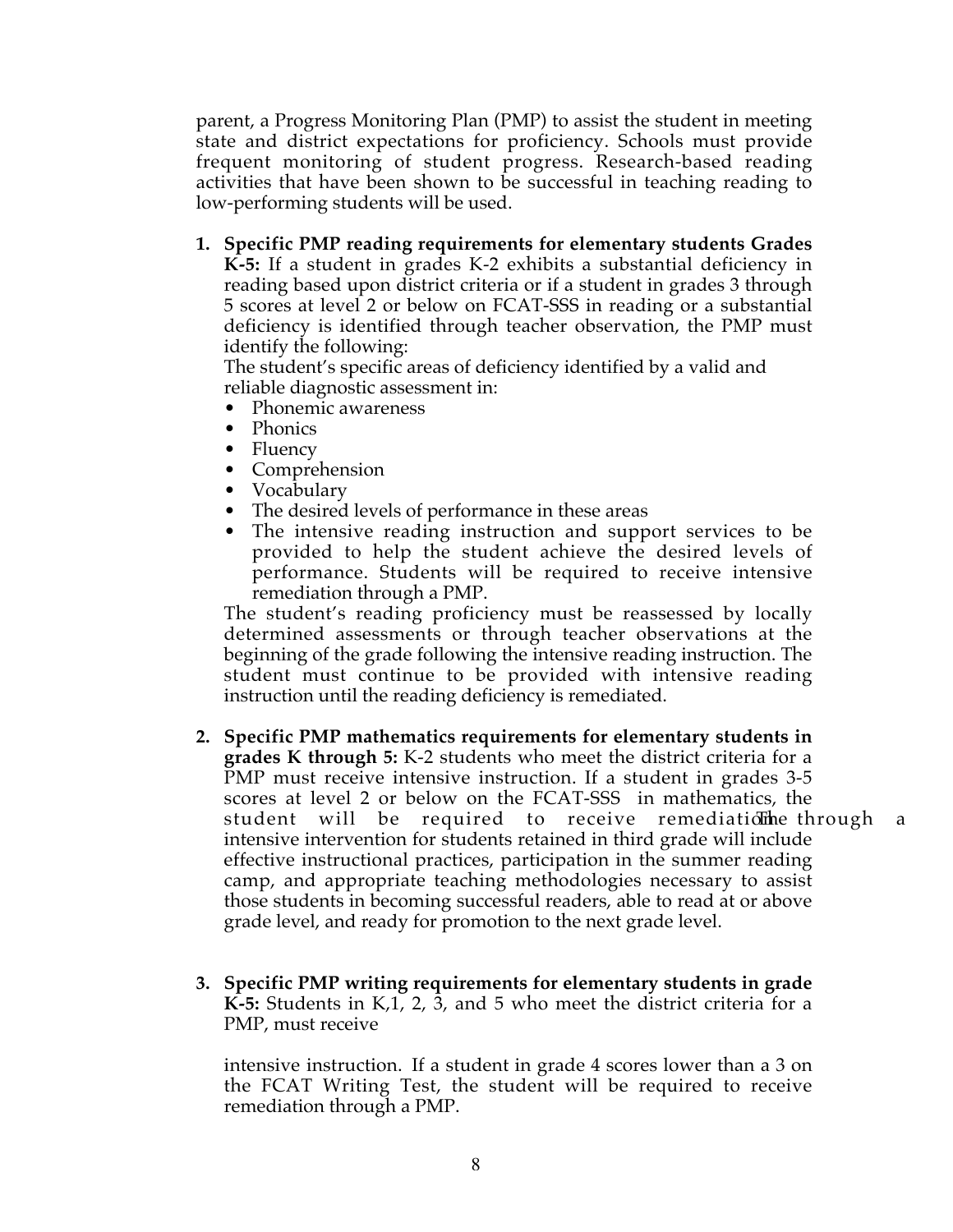4. **PMP Reviews**: Progress Monitoring Plans in reading will be reviewed at least annually to address additional support and services needed to remediate the identified areas of reading deficiency. A portfolio will be completed for the student in accordance with district requirements.

### **G. ELEMENTARY RETENTION**

Students who are retained will receive an intensive program that is different from the previous year's program. Students who have been retained and are not making progress in the current program must undergo additional state or district approved assessment to determine an appropriate intervention. No student may be assigned to a grade level based solely on age or other factors that constitute social promotion or administrative placement; this does not preclude students being promoted based upon Good Cause in accordance with state law and district policy. Parents are provided with information regarding their child's progress throughout the year. Interim reports indicate if a student is having difficulties and report cards are marked to show on grade level or below grade level performance. Parents must be notified no later than a week after test scores are received when it appears that a student may be retained. The notice will specify that the student has not met the proficiency level required for promotion and the reasons the child is not eligible for good cause exemptions. The notice will comply with F.S. 1002.20 (14) to include a description of proposed interventions and supports that will be provided to the child to remediate the identified areas of reading deficiency. Parents of ELL students must be notified in the native language. (F.S. 1008.25)

ELL students cannot be retained solely due to lack of proficiency in English. A formal retention recommendation regarding an ELL student shall be made through action of an ELL committee.

For students retained two or more years, appropriate alternative placements will be made.

Retained students should be provided with social-emotional support to address the impact of the retention, if needed.

## **H. THIRD GRADE MANDATORY RETENTION**

Third grade students who are retained will be provided with a minimum of ninety minutes of daily, uninterrupted, scientifically research-based reading instruction and other strategies which may include, but are not limited to:

- Small group instruction
- Reduced teacher-student ratios
- More frequent progress monitoring
- tutoring or mentoring
- Transition classes, containing third and fourth grade students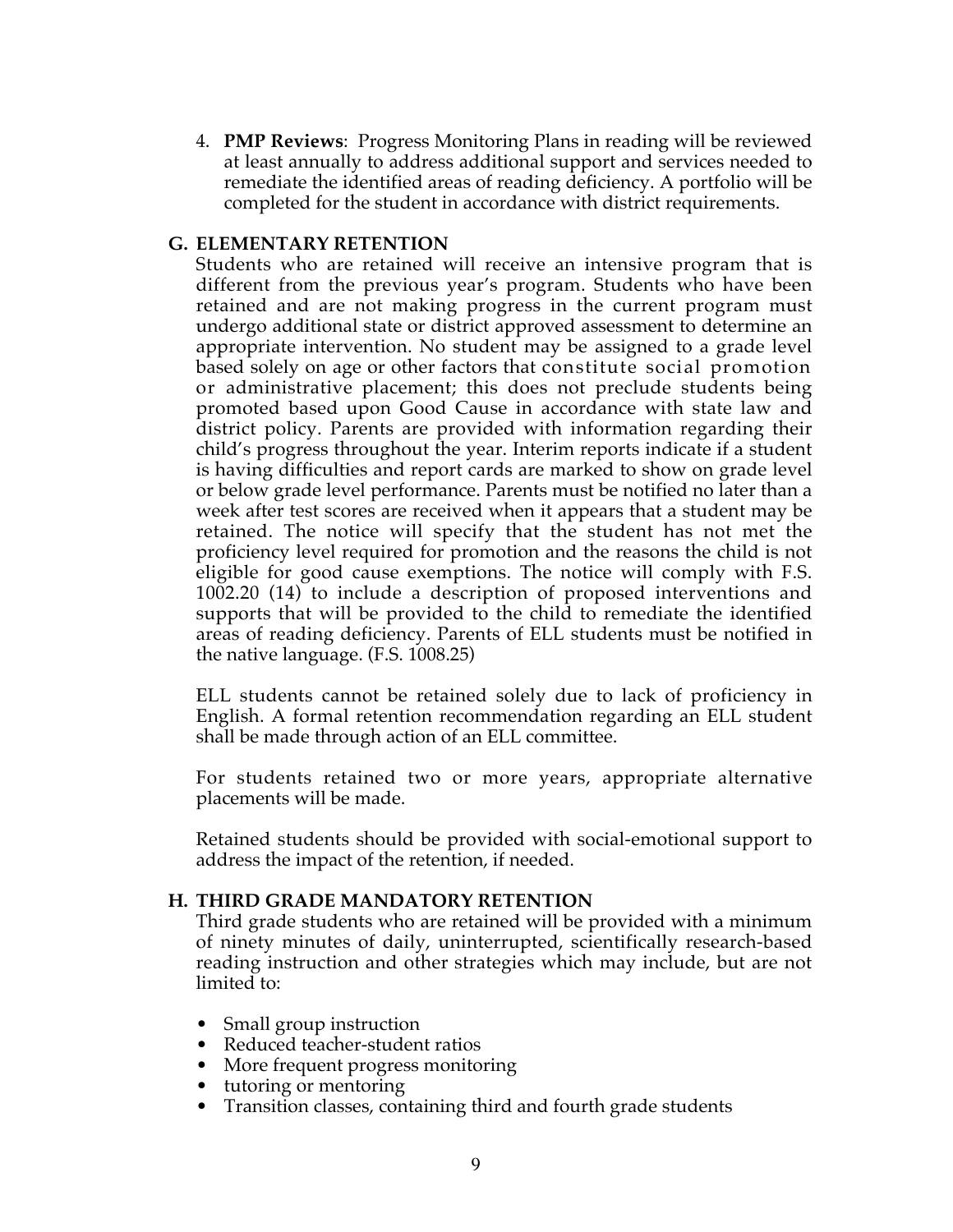- Extended school day, week, or year
- Summer reading camp
- 1. Retained third grade students will be provided with a high-performing teacher as determined by student performance data and satisfactory performance appraisals.
- **2.** Parents of students to be retained will be provided with supplemental tutoring opportunities in scientifically research-based reading services in addition to the regular reading block.
- **3. Second Year Retention:** Students retained in third grade who have received intensive instructional services and still do not meet promotion criteria will be retained a second time in third grade (F.S. 1008.25). Second year retained third graders will have access to the following, where applicable:
	- a. A transitional instructional setting designed to produce learning gains sufficient to meet Grade 4 performance standards while continuing to remediate the areas of reading deficiencies
	- b. An Intensive Acceleration Class (IAC) to increase the student's reading level at least two grade levels in one school year. The IAC shall:
		- i. Have a reduced teacher-student ratio
		- ii. Provide uninterrupted reading instruction for the majority of student contact time each day and incorporate opportunities to master grade 4 Sunshine State Standards in other core subject areas
		- iii. Use a reading program from the district's Struggling Reader chart that is scientifically research-based and has proven results in accelerating student reading achievement within the same school year

Second year retained students shall be provided with social-emotional support to address the impact of the retention.

# **I. ELEMENTARY EXTENDED LEARNING OPPORTUNITIES**

Opportunities for extended learning for students with academic deficiencies may be offered during the school day as well as beyond the school day. Extended learning opportunities will be determined on an annual basis.

# **J. REPORTING STUDENT PROGRESS (ELEMENTARY)**

- **1. Parent notification of reading deficiencies:** The parent of any student in grades K-3 who exhibits a substantial reading deficiency must be notified in writing of the following:
	- that the child has been identified as having a substantial reading deficiency,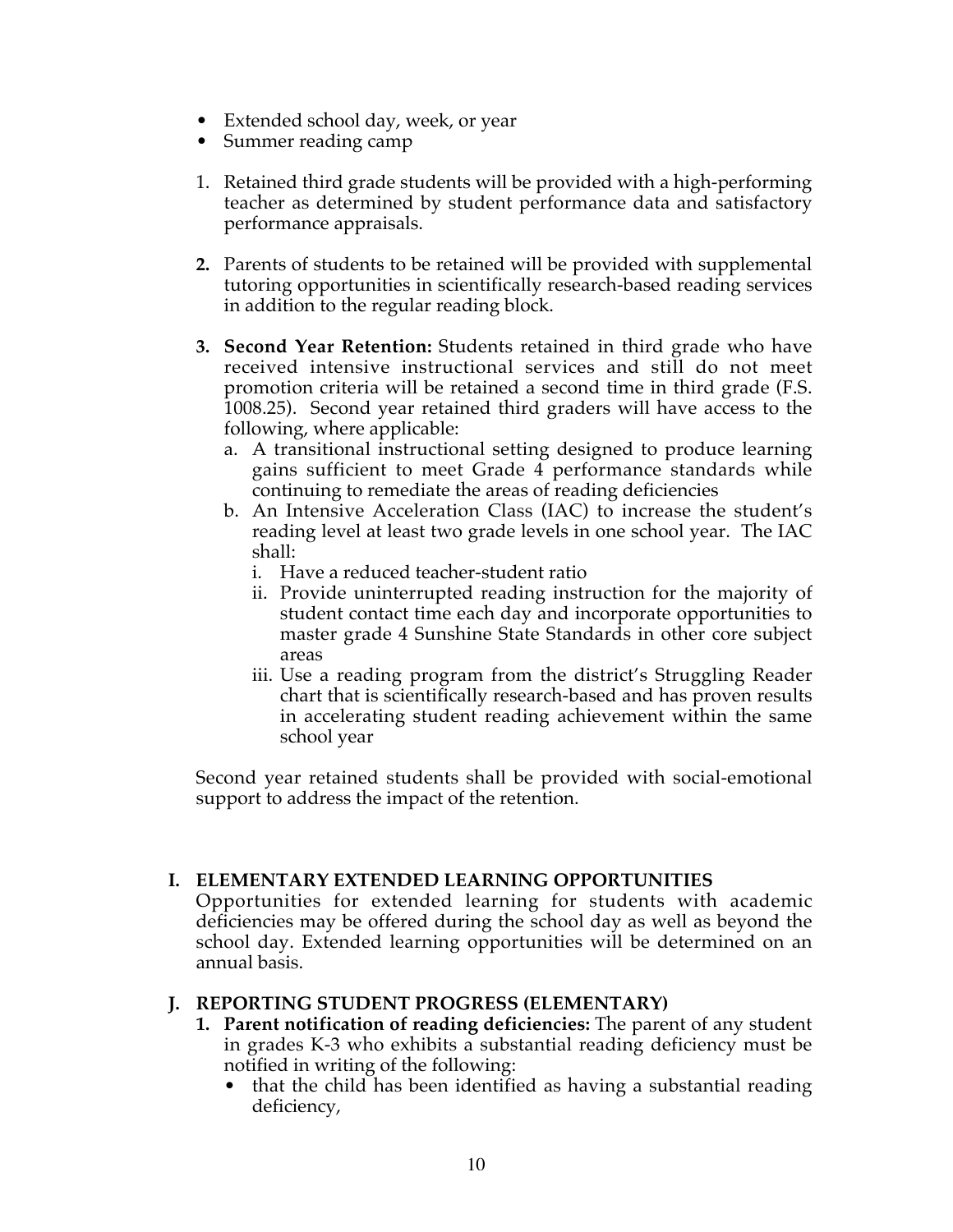- a description of the current services that are provided to the child,
- a description of the proposed supplemental instructional services and support that will be provided to the child that are designed to remediate the identified areas of reading deficiency,
- that, if the child's reading deficiency is not remediated by the end of grade 3, the child will be retained unless exempted from mandatory retention for good cause, (F.S. 1008.25) and
- strategies for parents to use in helping their child succeed in reading proficiency.
- **2. Progress Reports (Report cards):** Progress reports are issued at the end of every nine weeks of school and cover a period of approximately 45 school days. A student must be in attendance at a Broward County public school for 25 days to receive a grade. Report cards indicate whether the child is performing on, above or below grade level. Continued below grade level performance is an indication of possible retention. Progress reports shall be signed by the parent and returned to the teacher. If a student withdraws and does not qualify for a progress report under this provision, the parent shall be issued a statement of academic achievement. Progress reports may not be withheld from students because of failure to pay dues, fees or charges for lost or damaged books or property. (F.S. 1003.33)
- **3. Interim reports:** Not later than midway between marking periods, an interim report shall be sent to parents of students who are experiencing difficulty including, but not limited to, the following: failing, a drop of two or more grades, unacceptable behavior and excessive absences. In schools with an automated system for recordkeeping and grading, interims will be provided for all students.
- **4. Grading for K, Pre-first, 1 and 2:** Student performance will be evaluated and reported based on mastery of standards. The symbols to be used are:
	- 1 Has mastered skill (independently)<br>2 Is learning skill (with assistance)
	- 2 Is learning skill (with assistance)
	- 3 Area of concern<br>X Not evaluated
	- Not evaluated
	- NA Not applicable
- **5. Grading for grades 3-5:** Student performance will be evaluated and reported based on mastery of standards. The symbols to be used are:

| Superior progress      | 90-100                 |
|------------------------|------------------------|
| Above average progress | 80-89                  |
| Average progress       | $70-79$                |
|                        | 60-69                  |
| Failure                | 59 or below            |
|                        | Below average progress |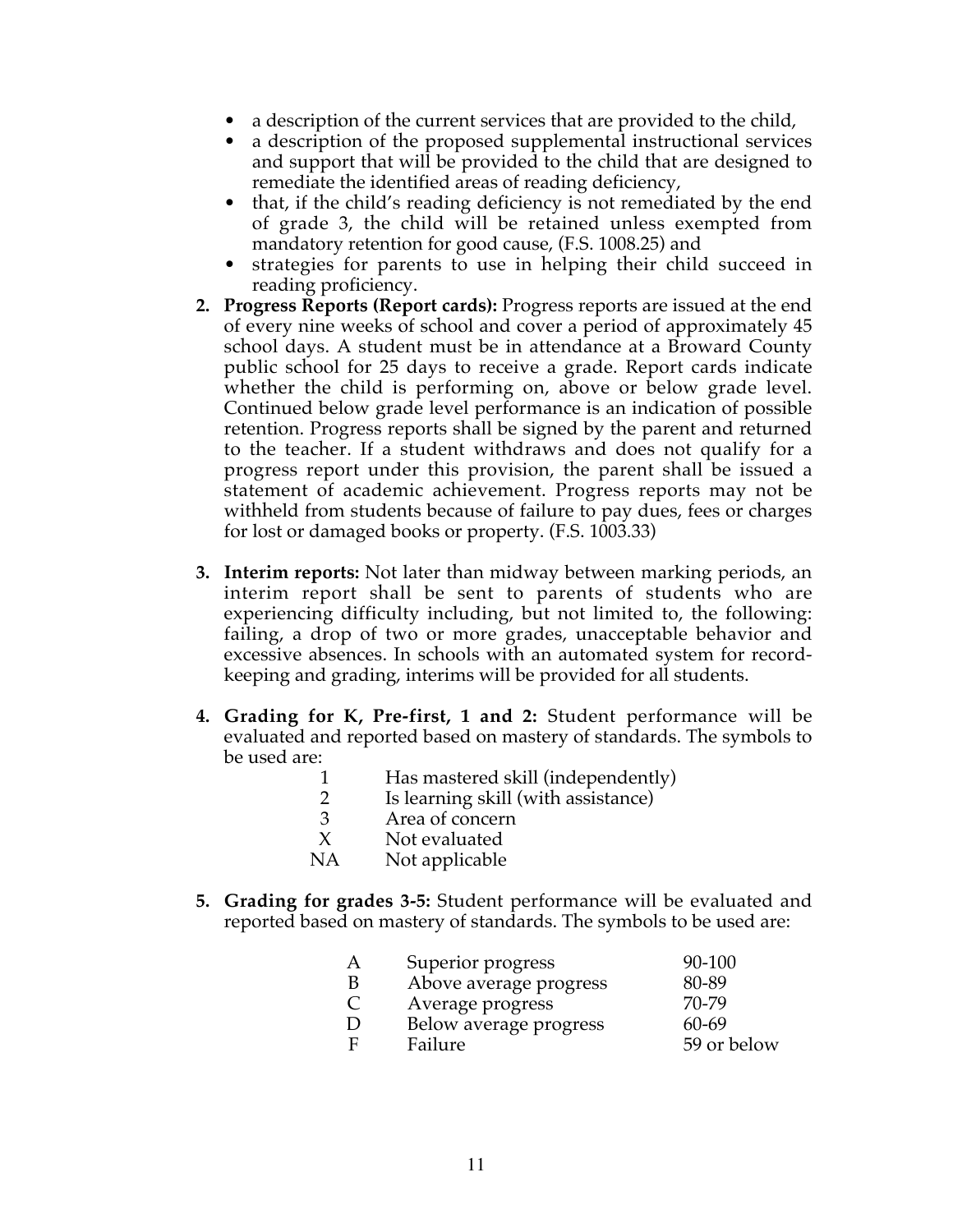Progress in other areas will be reported using the following symbols:

- 1 Has mastered skill (independently)
- 2 Is learning skill (with assistance)<br>3 Area of concern
- Area of concern
- NA Not applicable
- **6. Alternative progress report:** A district approved alternative progress report may be used for students with disabilities whose progress cannot be appropriately reported using the standard progress report.
- **7. Conferences with parents**: Conferences with parents are a required part of the reporting system. Teachers will request two conferences per year per student. For each student being considered for retention, the school shall provide written notification to the parent within one week of receiving test results. Parents of ELL students must be notified in their native language.
- **8. Grade placement:** Principals shall have final authority for appropriate grade placement of students, within the limitations of Board Policy and Florida Statute 1003.02.
- **9. The IEP Annual Goal(s) Progress Report** must be completed and sent home with each report card for all students with disabilities beginning with the second marking period of kindergarten.

# **K. ELEMENTARY GUIDANCE SERVICES**

All schools shall assure equitable access to school counseling programs for all students through a standards-driven guidance program that is comprehensive in scope, developmental in nature and focused on the academic, personal/social and career development needs of all students. All guidance counselors will develop, in collaboration with the principal, a Guidance Plan in a format to be determined by the Division of Curriculum and Instruction/Student Support. The plan will support the School Improvement Plan and be based upon national counseling standards.

## **L. ELEMENTARY STUDENT DAY**

The length of the student day shall be a minimum of:

Prekindergarten As determined by program

Elementary 360 minutes

ESE centers 360 minutes

The IEP Committee may modify the length of the school day for an individual student with disabilities it if there is documentation to support the decision.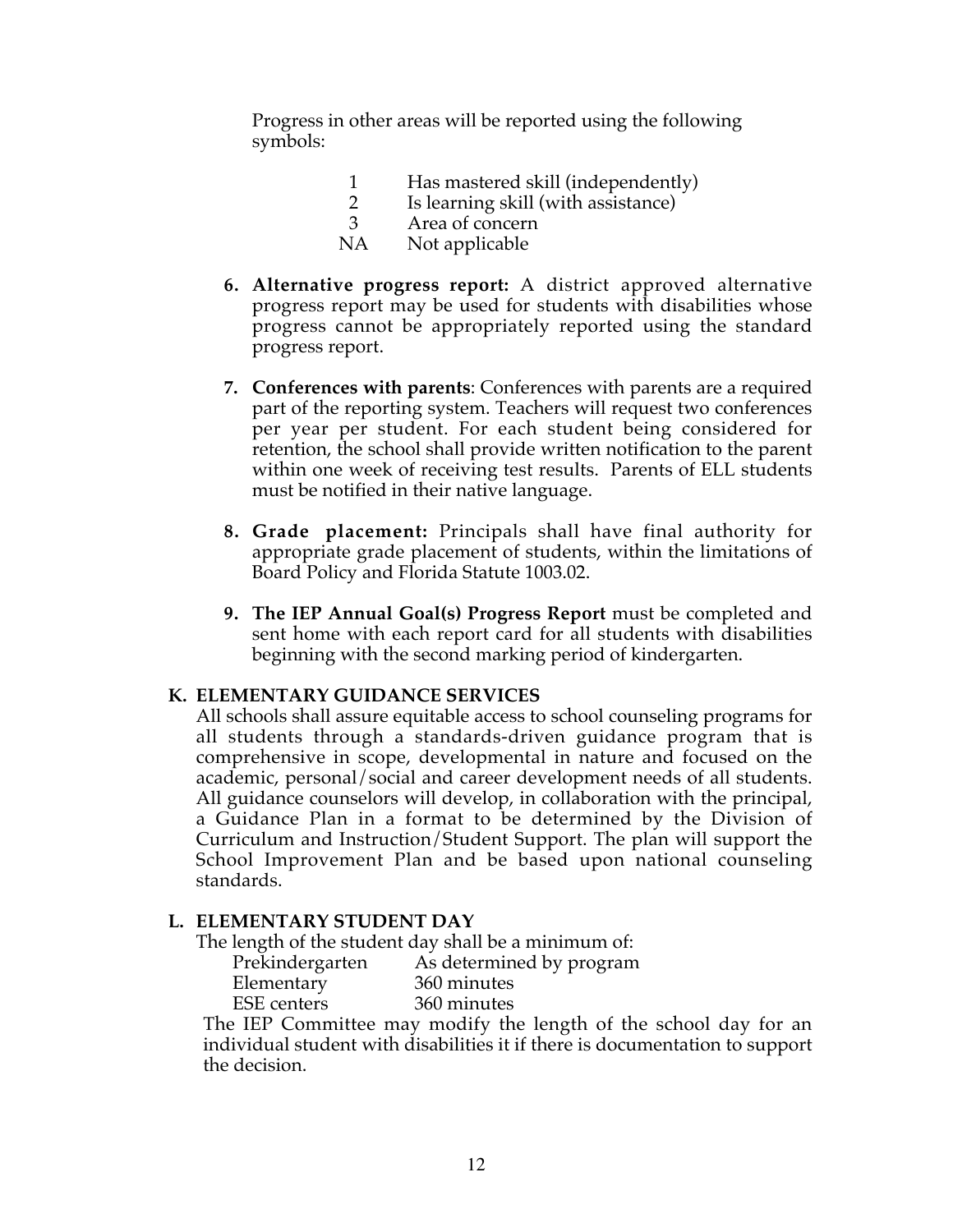## **II. MIDDLE SCHOOLS (GRADES 6-8)**

#### **A. MIDDLE SCHOOL ENTRANCE AND ATTENDANCE REQUIREMENTS Placement of transfer students** is addressed in Policy 5.1. (F.S. 1003.21)

1. Dependent children of active military personnel who otherwise meet the eligibility criteria for special academic programs (such as magnets) shall be given first preference for admission to such programs even if the program is being offered through a public school other than the school to which the student would generally be assigned. If the program is not offered at the assigned school, the parent would be responsible for providing transportation. (FS 1003.05)

## **B. MIDDLE SCHOOL CURRICULUM, INSTRUCTION AND ASSESSMENT**

## **Middle school curriculum**

- 1. Students shall receive instruction in language arts, reading, mathematics, science and social studies. Instruction in health, physical education, exploratory, pre-vocational and special interest classes shall be in accordance with state statutes and rules. Instruction shall be focused on ensuring that all students shall demonstrate mastery of Sunshine State Standards. (F.S. 1003.41)
- **2. Character education:** Same as elementary
- **3. Holocaust, African and African-American History, Hispanic and Women's Contributions, Veterans' Recognition and Celebrate Freedom Week:** Same as elementary requirement
- **4. Suspension of curriculum:** Same as elementary
- **5. Outside activities:** Same as elementary
- **6. Family life/human sexuality:** Same as elementary
- **7. HIV and sexually transmitted diseases instruction:** Same as elementary
- **8. Gifted education:** See Policy 6000.5.
- **9. Assessment:** Same as elementary
- **10. All middle schools** shall offer at least one foreign language.
- **11. All middle schools** shall offer Algebra I, its equivalent, or at least one high school level mathematics course for which students may earn high school credit, in addition to coursework offered in the GEM program.
- **12.** All middle schools shall hold a parent meeting in the evening or weekend to inform parents about the school's curriculum and activities.
- **13.** On an annual basis, students in grades six through nine and their parents must be provided with information concerning the threeyear and four-year high school graduation options, including the respective curriculum requirements for those options so that the students and their parents may select the program that best fits their needs. Selection of one of the graduation options is exclusively up to the student and parent. If the student and parent fail to select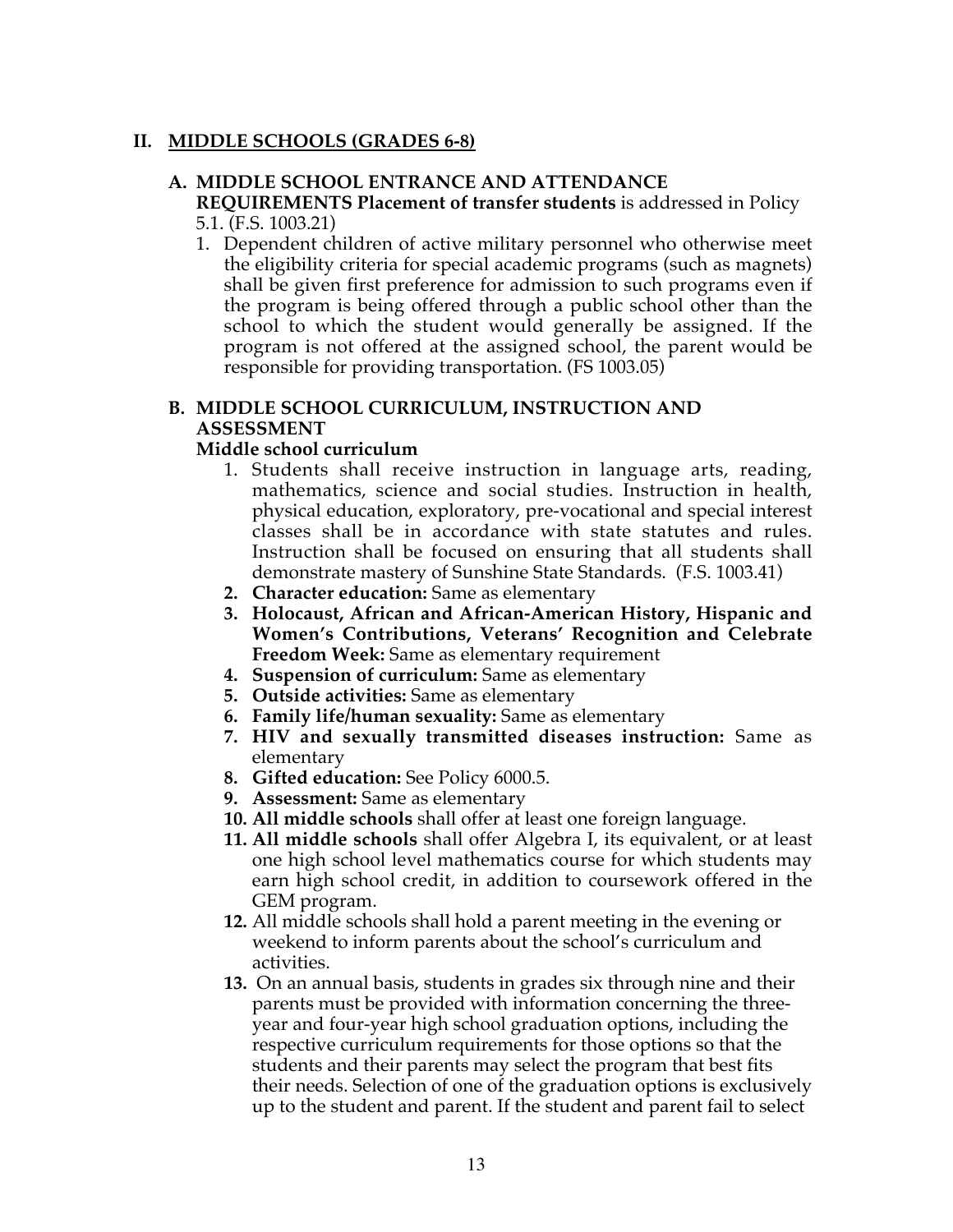a graduation option, the student shall be considered to have selected the general requirements for the four-year high school graduation option (FS1003.429 (1) 6 (2)). Information to parents of students with disabilities must also be provided with information about the FCAT waiver.

**C. MIDDLE SCHOOL STUDENTS' RIGHT TO INSTRUCTION** Same as elementary

## **D. MIDDLE SCHOOL PROMOTION**

1. **Student Performance Levels for Reading, Writing, Mathematics and Science**:

In addition to the specific promotion criteria for reading and mathematics listed in the following matrix, promotion decisions must take into account student's proficiency in writing (3.0 or higher on the FCAT Writing Assessment or the district equivalent) and science (based on proficiency levels to be provided by the district and/or the State Department of Education). The evaluation of each student's progress must be based upon classroom work, observations, tests, district and state assessments and other relevant information.

| Grade & | Passing            | Criteria #1:            | Or            | Criteria #2:                                |
|---------|--------------------|-------------------------|---------------|---------------------------------------------|
|         | <b>Classes</b>     |                         |               |                                             |
| Subject |                    |                         |               |                                             |
| $6 - 8$ | Pass a minimum     | Level 2 or higher on    | <sub>or</sub> | At or above the $25th$ percentile           |
| Reading | of *four subjects  | <b>FCAT-SSS Reading</b> |               | on the FCAT-NRT                             |
|         | plus meet criteria |                         |               |                                             |
|         | #1                 |                         |               | At or above the 25 <sup>th</sup> percentile |
| and     | or                 | and                     |               | on the FCAT-NRT                             |
|         | criteria #2        |                         |               |                                             |
|         |                    |                         |               |                                             |
| $6 - 8$ |                    | Level 2 or higher on    | or            |                                             |
| Math    |                    | FCAT-SSS                |               |                                             |
|         |                    | Mathematics             |               |                                             |
|         |                    |                         |               |                                             |

**Promotion criteria: Reading and Math**:

2. To be promoted, students in grades six, seven and eight must meet FCAT Promotion Criteria and pass a minimum of four subjects. To receive a passing grade for a full year, a minimum of four points must be earned. Starting with the 2007-08 school year, a passing grade for a full year will be computed based on grades received for the year and not points. In addition to the specific promotion criteria for reading and mathematics, promotion decisions must take into account student's proficiency in writing and science. The evaluation of each student's progress must be based upon classroom work, observations, tests, district and state assessments and other relevant information.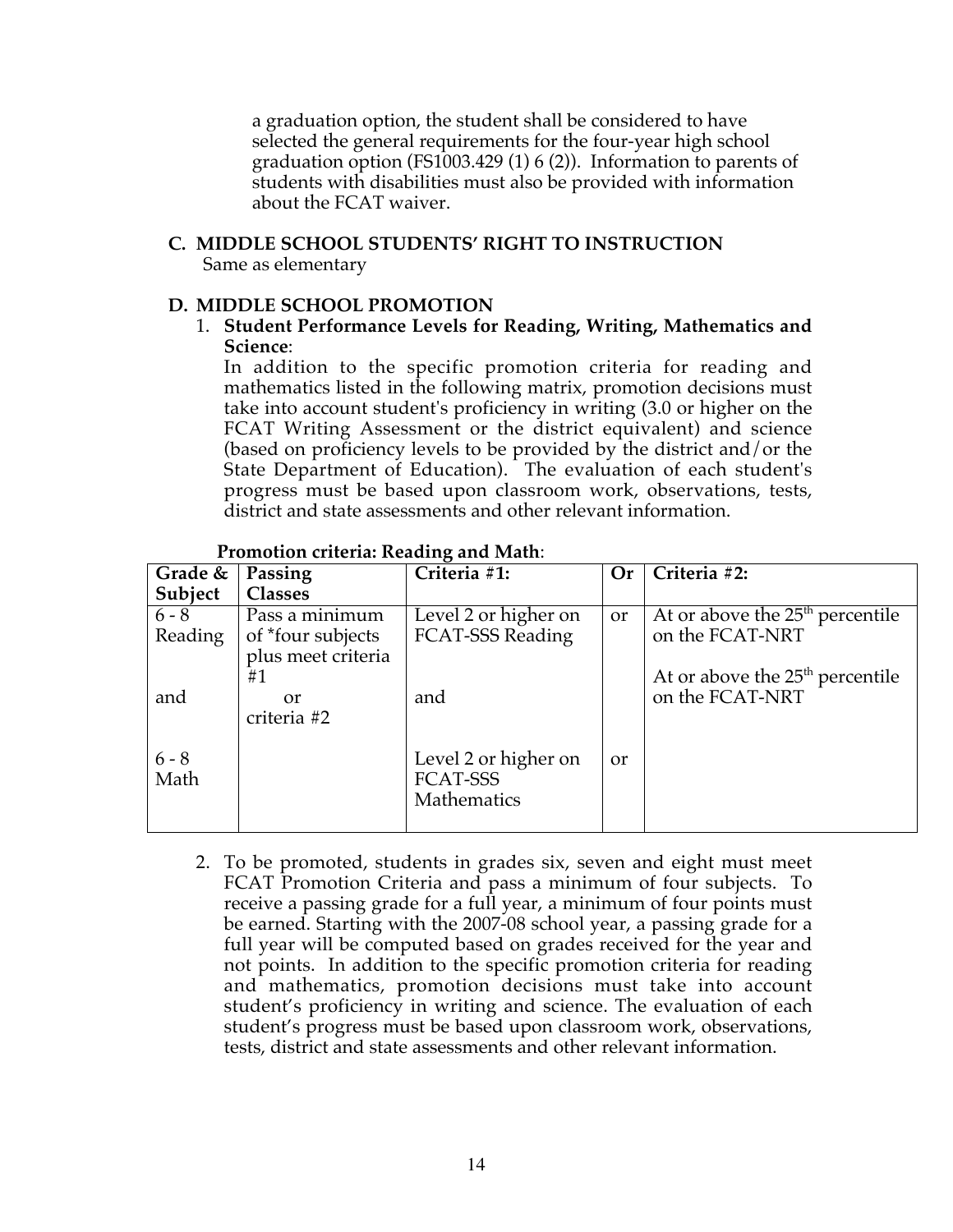- \*3. For students entering  $6<sup>th</sup>$  grade in 2006-07, promotion to  $9<sup>th</sup>$  grade will require passing:
	- 3 middle school or higher, year-long courses in English,
	- 3 middle school or higher, year-long courses in Mathematics,
	- 3 middle school or higher, year-long courses in Science,
	- 3 middle school or higher, year-long courses in Social Studies, and
	- 1 course in career and education planning to be completed in  $7<sup>th</sup>$  or  $8<sup>th</sup>$  grade, which can be a stand-alone course or instruction integrated into an existing course or courses.

Starting with the 2007-08 school year, two of the four subjects required to meet this criteria must be English, Mathematics, Science, or Social Studies. Students who are failing and/or fail up to two of the 4 core courses (i.e., English, Mathematics, Science, Social Studies) will be given the opportunity to meet the requirements of the course(s) through school day or extended learning opportunities. In addition, students must demonstrate that they have met the National Education Technology Standards (NETS) in basic operations, social and ethical issues, productivity tools, communication tools, research tools and problem-solving tools as measured by competency based assessment or student portfolios.

- **4. Alternative promotion criteria: Good Cause: (F.S. 1008.25)** Any student who does not meet the reading and/or mathematics promotion criteria in the previous matrix may be promoted if the student meets one of the following Good Cause criteria, passes a minimum of four subjects\*, and the Superintendent/Designee approves in writing. All good cause decisions must be made and recorded by the end of the school year, except in extenuating circumstances.
	- **(a) English Language Learner** students who have had less than two years of instruction in an English for Speakers of Other Languages program. ELL students who have had 2 or more years of instruction in an ESOL program cannot be retained solely due to lack of English proficiency. Retention requires the recommendation of an ELL committee.
	- **(b)** Student is a **student with a disability** whose IEP indicates that participation in a statewide assessment is not appropriate, consistent with the requirements of State Board of Education rules (\*does not have to meet this criteria).
	- **(c)** Student is a **student with a disability** who participates in FCAT and who has an IEP or Section 504 Plan that reflects that the student has received intensive remediation for more than two years but still demonstrates a deficiency in reading and was previously retained one year in middle school or two years in elementary. For students who have not been retained twice in elementary, the parent may determine at which middle school grade level the retention will occur. Retention of students with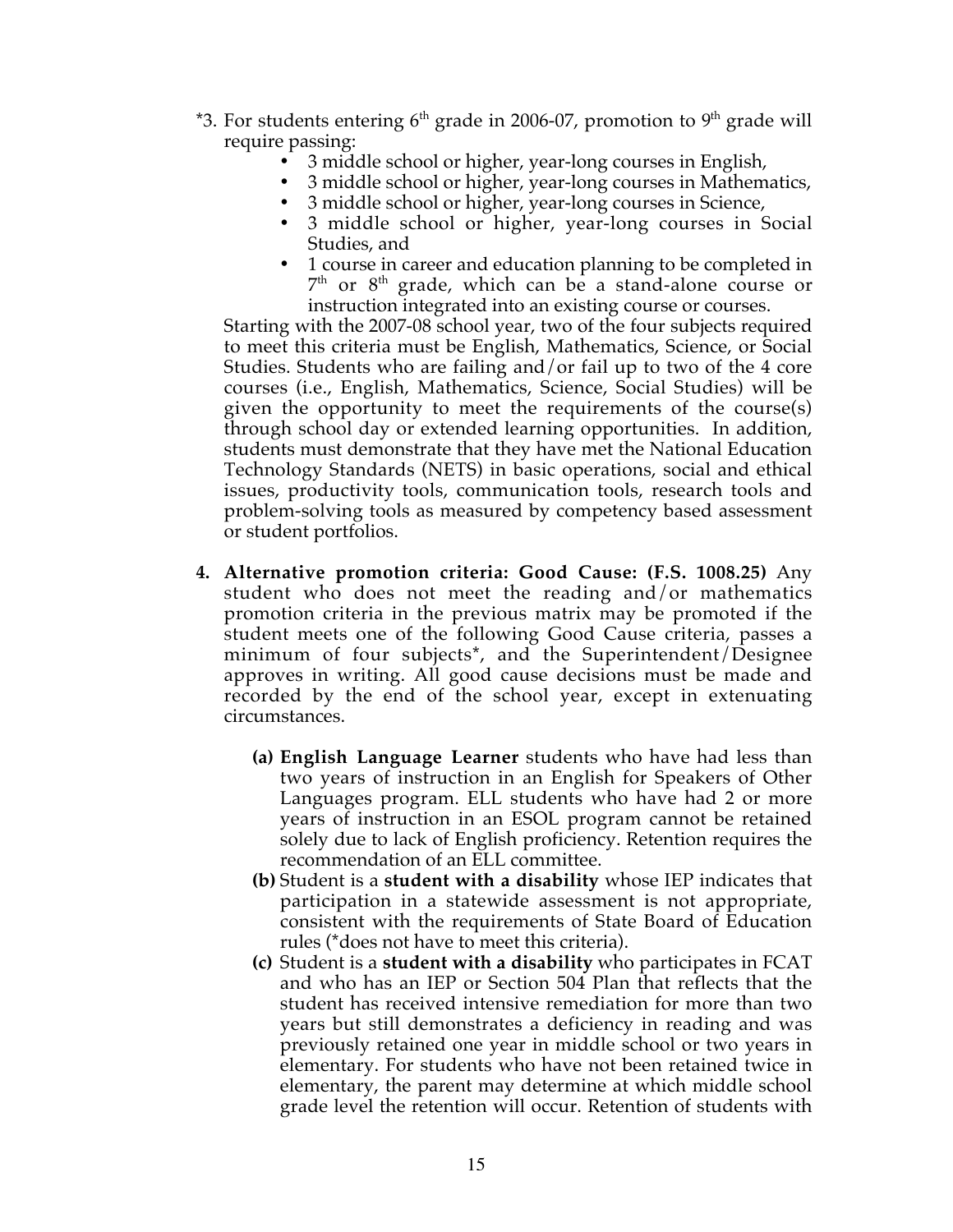disabilities shall be limited to two in kindergarten through eighth grade unless an additional retention is requested by the parent.

- **(d)** Student demonstrates an acceptable level of performance on an **alternative standardized reading and/or mathematics assessment** approved by the district.
- **(e)** Student demonstrates, through a **portfolio** prepared in accordance with district guidelines, that the student is performing on grade level. The portfolio option is only to be used when all other Good Cause options have been exhausted. The Division of Curriculum & Instruction/Student Support establishes the type of documentation required for portfolios. Required portfolio documentation is specified for each grade level. Documentation may include, but is not limited to, end-ofbook grade-level tests, district-developed assessments, and district-selected assessments. Documentation requirements will take into account that not all students are using the adopted basal text.
- **(f) Promotion in Extraordinary Circumstances:** The Superintendent, upon the recommendation by the area superintendent and the principal, may promote a student based upon extraordinary circumstances which impacted the student's performance (e.g., student with a terminal illness, student for whom the district has requested an assessment accommodation and the state has indicated they are unable to provide the district-requested accommodation, student whose assessment results are clearly not indicative of their classroom grade-level performance.)
- **5. Promotion of students previously retained in middle school**: A student who does not meet the course requirements or the testing criteria for promotion may be promoted if the student has received intensive remediation in reading and/or mathematics for two or more years but still has a deficiency in reading and/or mathematics and was **previously retained for at least one year in middle school.** If promoted under this option, intensive reading and/or mathematics instruction must include an altered instructional day based upon a PMP that includes specialized diagnostic information and special reading and/or mathematics strategies.

#### **E. PROGRESS MONITORING PLAN PROCESS**

Any student who does not meet specific levels of performance in reading, writing, science and mathematics for each grade must be provided with additional diagnostic assessments to determine the nature of the student's difficulty and areas of academic need. The school must develop and implement, in consultation with the student's parent, a Progress Monitoring Plan (PMP) to assist the student that includes the components of the middle school success plan (F.S. 1003.415). Schools must provide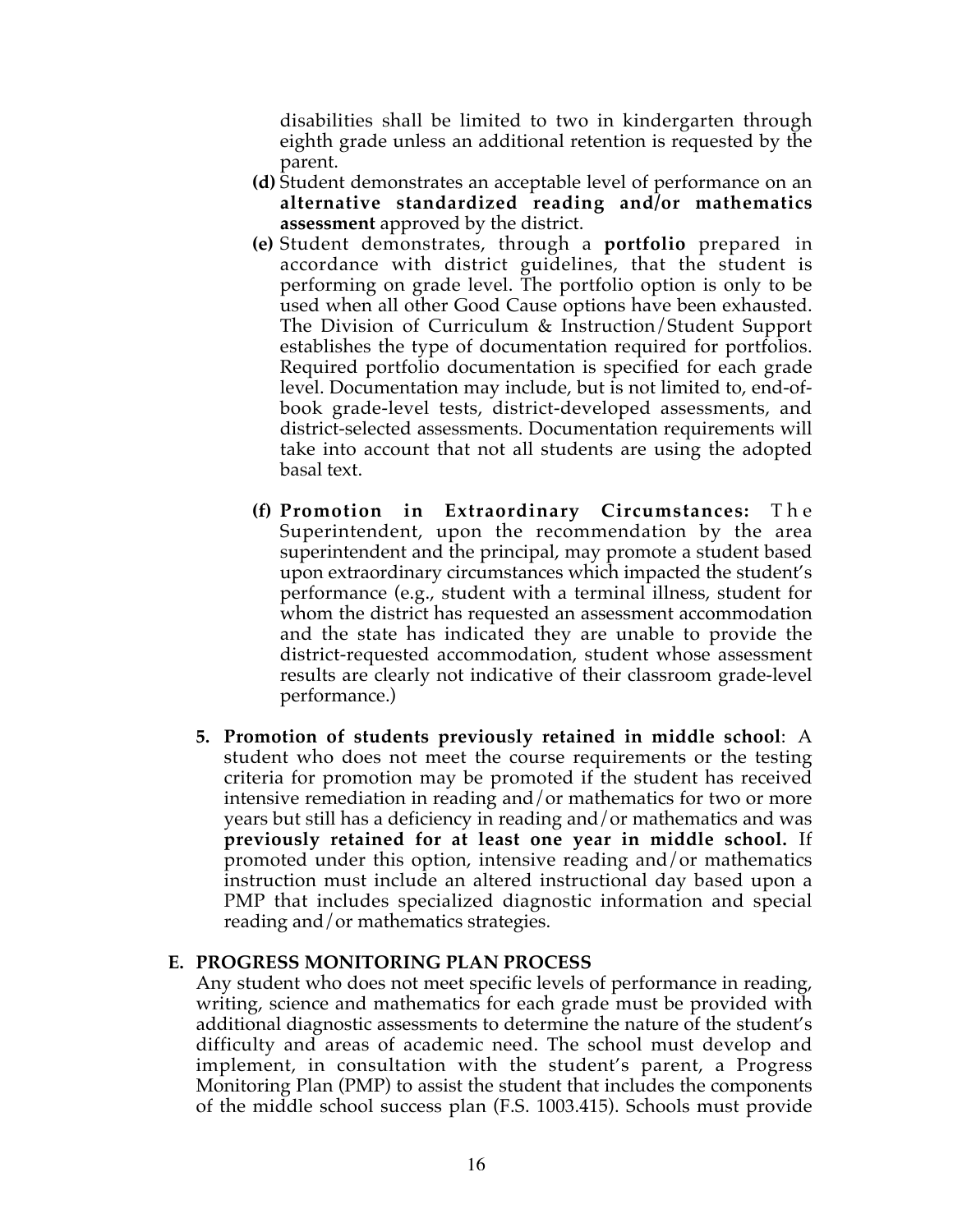frequent monitoring of student progress. Research-based reading activities that have been shown to be successful in teaching reading to low-performing students will be used.

- **1. Specific PMP reading requirements for middle school students:** If a middle school student scores at level 2 or below on FCAT-SSS in reading, the PMP must identify the following:
	- The student's specific areas of deficiency in:
		- Phonemic awareness
		- Phonics
		- Fluency
		- Comprehension
		- Vocabulary
		- The desired level of performance in these areas
		- The instructional and support services to be provided to help the student achieve the desired levels of performance, including an intensive reading course for student's who score at Level 1.
- **2. Specific PMP mathematics requirements for middle school students:** If a student scores at level 2 or below on FCAT-SSS in mathematics, the student will be required to receive remediation through a PMP.
- **3. Specific PMP writing requirements for middle school students:** If a student scores lower than a 3 on the FCAT Writing Test, the student will be required to receive remediation through a PMP.
- 4. **PMP Review**: Same as elementary
- F. MIDDLE SCHOOL RETENTION: Same as elementary
- **G. MIDDLE SCHOOL EXTENDED LEARNING OPPORTUNITIES:** Same as elementary

## **H. REPORTING STUDENT PROGRESS (MIDDLE)**

- **1. Progress reports (Report cards):** Progress reports are issued at the end of every nine weeks of school and cover a period of approximately 45 school days. Progress may not be withheld from students because of failure to pay dues, fees or charges for lost or damaged books or property.
- **2. Interim Reports:** Same as elementary
- **3. Grading for Grades 6, 7 and 8:** Student performance will be evaluated and reported based upon mastery of standards. The symbols to be used are:

| A       | Superior progress      | 90-100 |
|---------|------------------------|--------|
| $B+$    | Outstanding progress   | 87-89  |
| B       | Commendable progress   | 80-86  |
| $($ $+$ | Above average progress | 77-79  |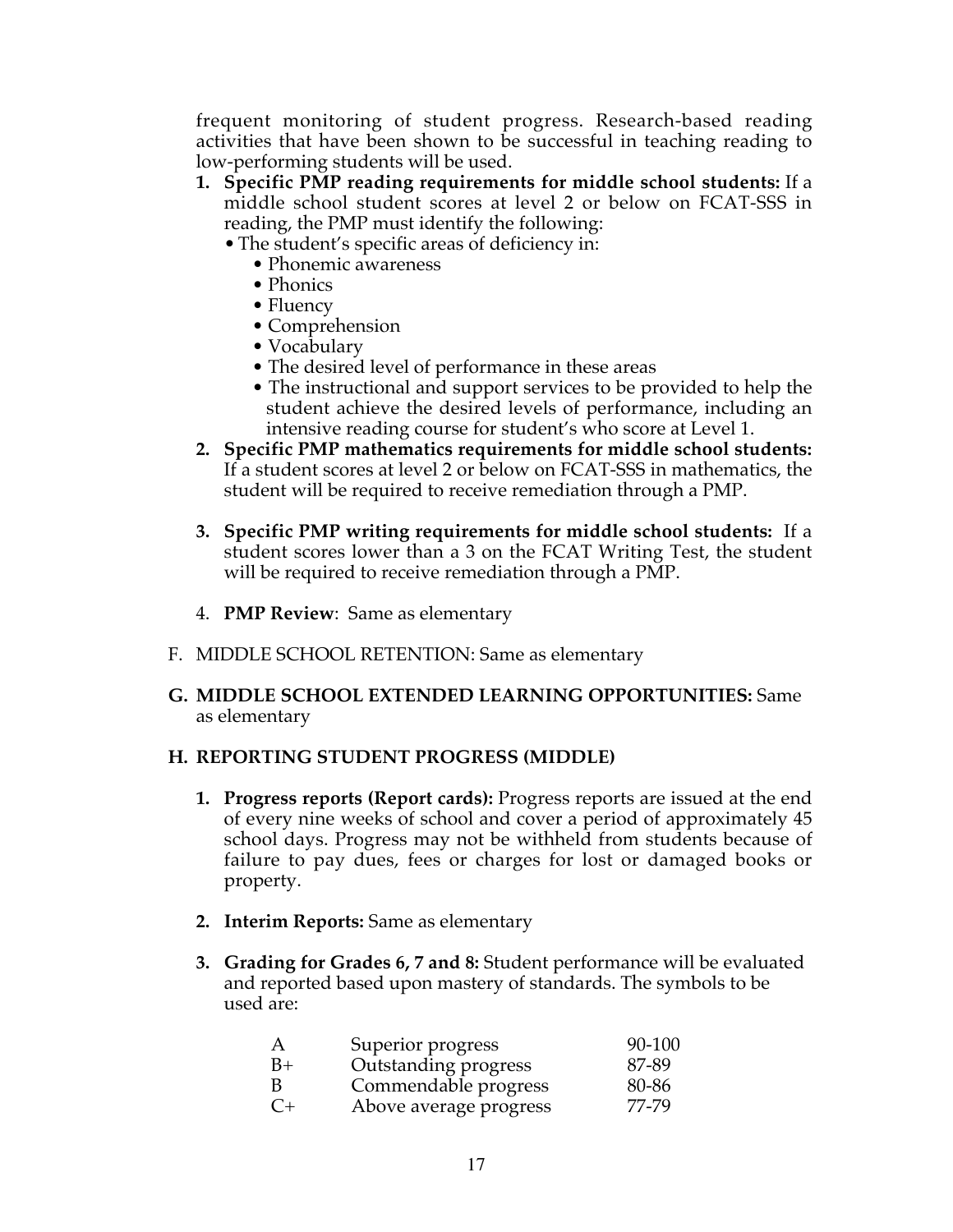| $\mathcal{C}$ | Average progress           | 70-76     |
|---------------|----------------------------|-----------|
| $D+$          | Below average progress     | $67 - 69$ |
| $\Box$        | Lowest acceptable progress | 60-66     |
| E             | Failure                    | $0-59$    |
|               | Incomplete                 |           |

- **4. Grading students who earn high school credit in grades 6-8:** High school credit may be earned in grades 6-8 by completing the course and earning a passing grade. Students may also receive credit for courses successfully completed in a virtual environment. Starting in 2007-08, grades will be assigned for any high school course taken by a middle school student and will be counted towards the student's high school grade point average.
- **5. Taking courses on a high school campus:** A middle school student whose unique academic needs cannot be met at the middle school level, as determined by the principal, may take the courses in an accredited virtual environment or, upon approval of the area superintendent, be permitted to attend a high school for the necessary course. However, no middle school student may attend a high school campus when a course is available through the middle school level or when the course sought at the high school requires successful completion of the middle school curriculum. Transportation must be provided by the parents and will be reimbursed at the standard rate.
- **6. Alternative report card:** Same as elementary
- **7. Grade placement:** Same as elementary
- **8. IEP Annual Goals Progress report:** Same as elementary
- **I. MIDDLE SCHOOL GUIDANCE SERVICES:** Same as elementary
- **J. MIDDLE SCHOOL STUDENT DAY:** A student day shall consist of a minimum of: Middle school: 348 minutes ESE center: 360 minutes

The IEP committee may modify the length of the school day for an individual student with disabilities if there is documentation to support the decision.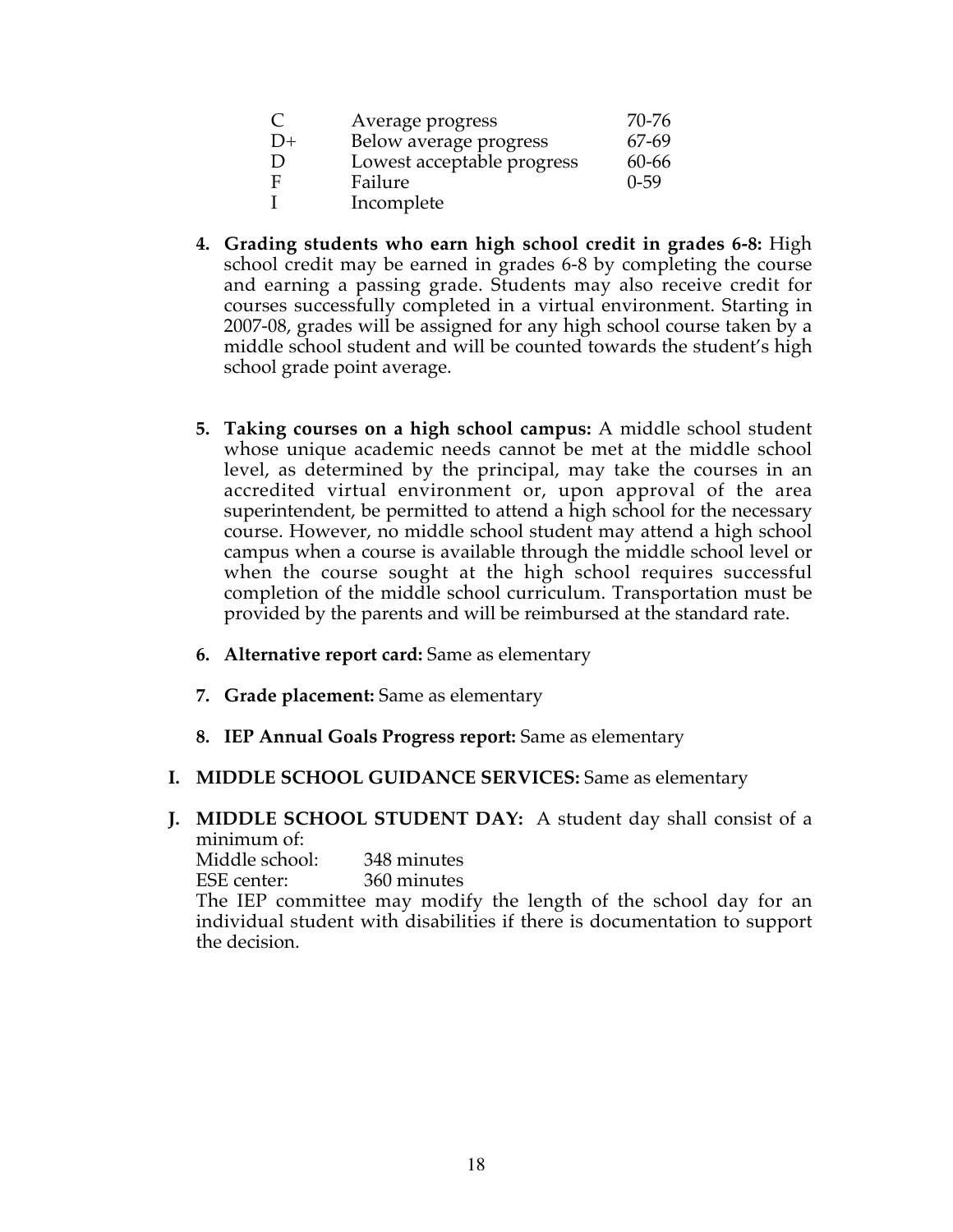## **III. HIGH SCHOOLS (GRADES 9-12)**

## **A. HIGH SCHOOL ENROLLMENT AND WITHDRAWAL REQUIREMENTS**

**Placement of transfer students** is addressed in Policy 5.1. (F.S. 1003.21)

Dependent children of active military personnel who otherwise meet the eligibility criteria for special academic programs (such as advanced placement, dual enrollment, magnets, Advanced International Certificate of Education, and International Baccalaureate) shall be given first preference for admission to such programs even if the program is being offered through a public school other than the school to which the student would generally be assigned. If the program is not offered at the assigned school, the parent would be responsible for providing transportation. (FS 1003.05)

#### **B. HIGH SCHOOL CURRICULUM, INSTRUCTION AND ASSESSMENT**

- **1. High school curriculum:** Instruction shall be based upon the Sunshine State Standards in the subjects of language arts, mathematics, science, social studies, the arts, health and physical education, and foreign languages.
- **2. Character education:** Same as elementary
- **3. Holocaust, African and African-American History, Hispanic and Women's Contributions, Veterans' Recognition and Celebrate Freedom Week:** Same as elementary
- **4. Outside activities:** Same as elementary
- **5. Family life/human sexuality:** Same as elementary
- **6. HIV and sexually transmitted diseases instruction:** Same as elementary
- **7. Gifted education:** See Policy 6000.5
- **8. Assessment:** Same as elementary
- **9.** All high school students will have a personal education plan, as of 2007-08, that reflects their course of study with revisions made annually, as needed.
- **10.** Beginning with students entering 9<sup>th</sup> grade in 2007-08, a major area of interest must be selected by the student from those provided by the District and approved by the DOE as part of the personal education plan. Students may revise major areas of interest each year as part of annual course registration processes and should update their personal education plan to reflect these revisions.

#### **C. HIGH SCHOOL STUDENTS' RIGHT TO INSTRUCTION**

Remedial and supplemental instructional resources will be allocated first to students who fail to meet achievement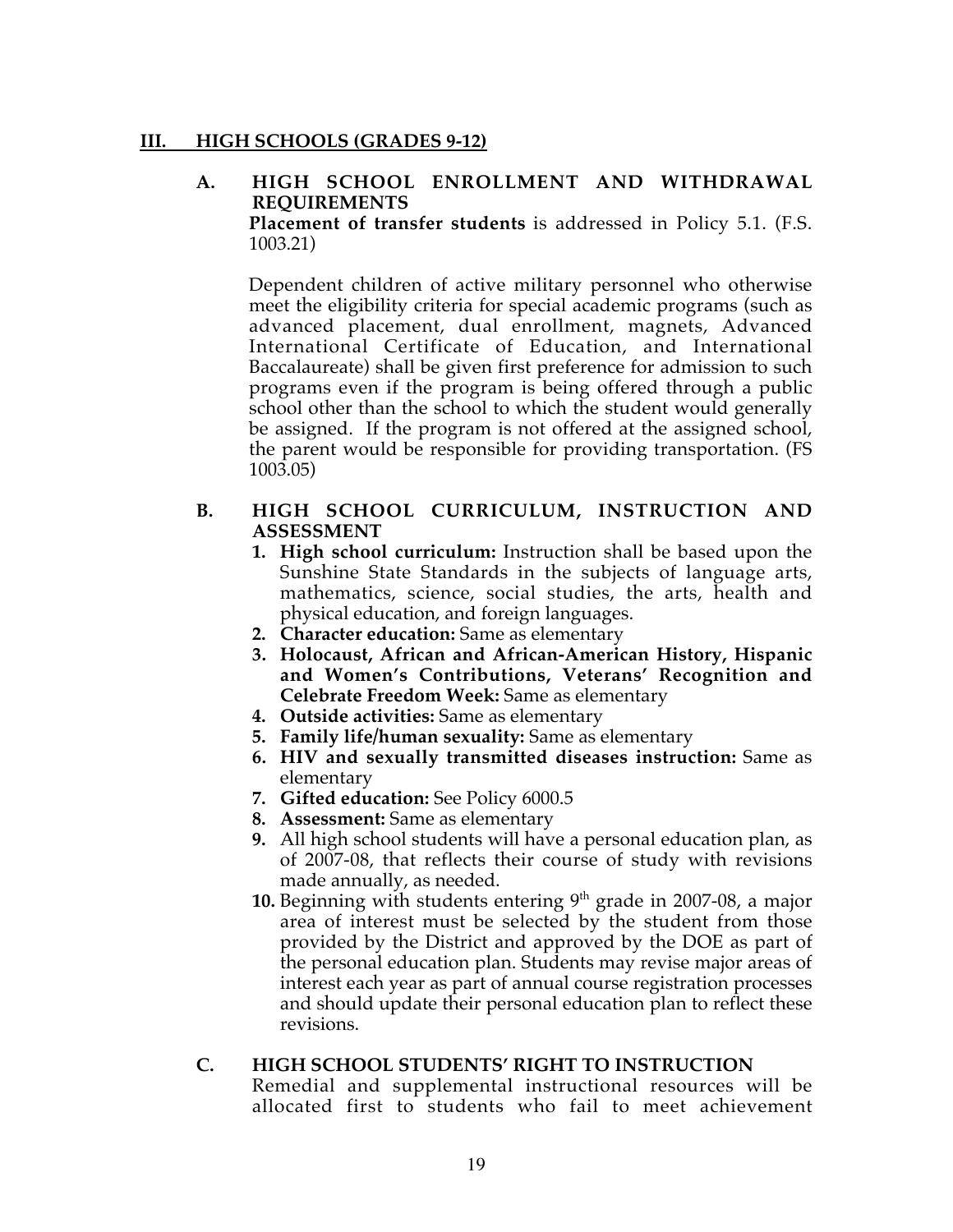performance levels required for promotion. Each student who does not meet minimum performance expectations for the statewide assessment tests in reading, writing, science and mathematics must continue remedial instruction with supplemental instruction until expectations are met or the student graduates from high school or is not subject to compulsory school attendance. Remedial instruction will include an intensive program different from the previous year's program.

## **D. HIGH SCHOOL PROMOTION**

- 1. No student may be assigned to a grade level based solely on age or other factors that constitute social promotion.
- 2. The number of credits required to progress from one grade to another in high school follows:
	- a. To be in grade nine, a student must be promoted from grade eight.
	- b. To be in grade ten, a student must have earned a minimum of five credits. To be promoted mid-year to grade 10, the student must have earned a minimum of 7.5 credits.
	- c. To be in grade 11, a student must have earned a minimum of 11 credits. To be promoted mid year to grade 11, a student must have earned a minimum of 13.5 credits.
	- d. To be in grade 12, a student must have earned a minimum of 17 credits. To be promoted to grade 12 mid-year, a student who is working toward the 24-credit diploma option must have earned a minimum of 20.5 credits.
	- e. Students enrolled in and attending the Alternative Secondary Schools (Dave Thomas, Drew Family Resource, Hallandale Adult, Seagull and Whiddon Rogers) participate in a "performance based" educational setting. Students demonstrate credit completion at the point they finish the course requirements. Therefore, promotion occurs on the date the student meets the promotion criteria as prescribed by School Board policy.
	- f. Students who must travel to other vocational centers or programs pursuant to the provisions of School Board Policy will be allowed a period to do so.

## 3. **Definition and Transfer of Credits**

## a. **Definition of Credit**

One full credit means a minimum of 135 hours of bona fide instruction in a designated course of study that contains student performance standards. One full credit means a minimum of 120 hours of bona fide instruction in a designated course of study that contains student performance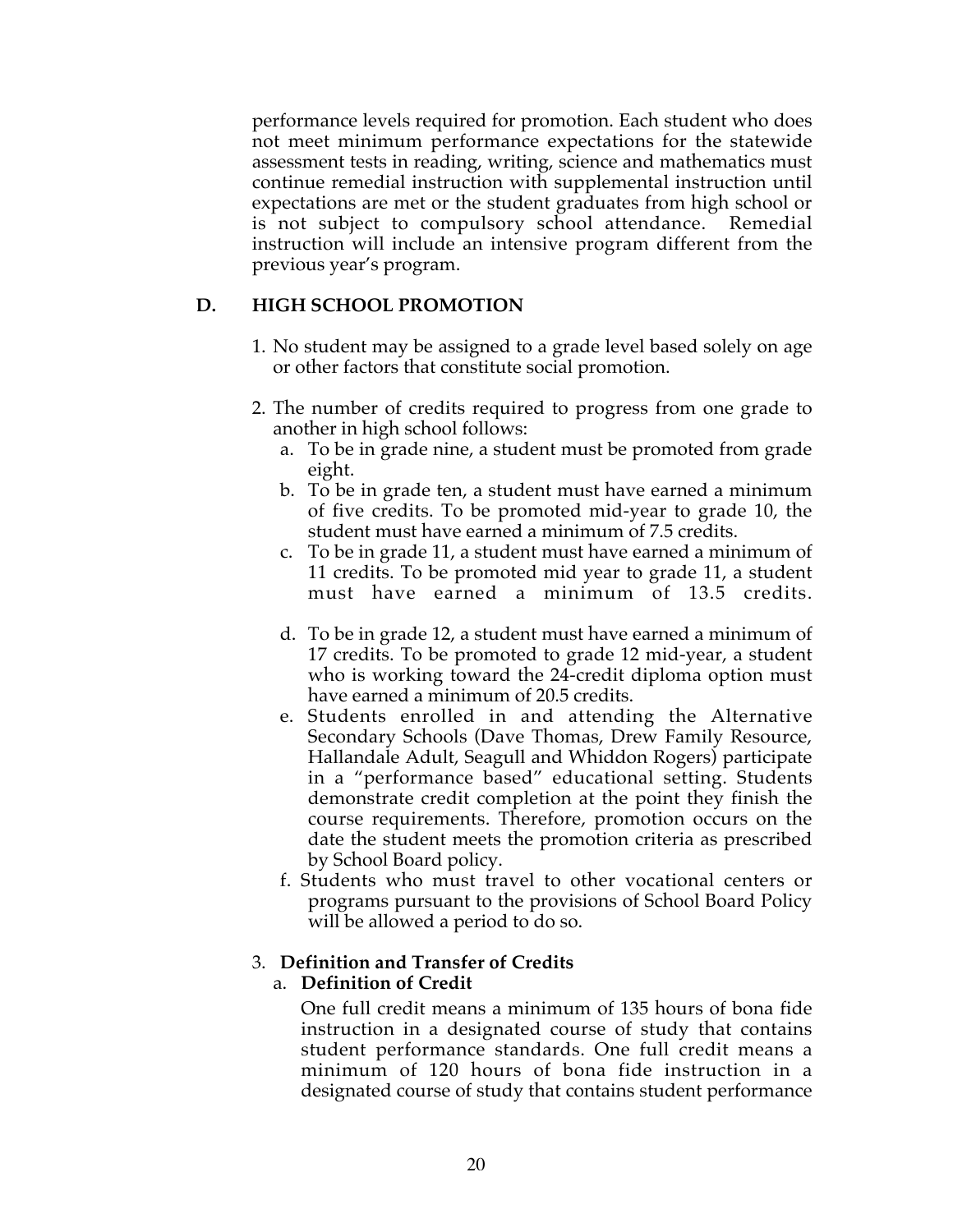standards for purposes of meeting high school graduation requirements in a school that has been authorized to implement block scheduling. (1003.436 (1)(a)) One-half credit is defined to be one-half of the requirement for a full credit. The Florida Articulation Coordinating Committee defines those select semester-length (three credit hours) postsecondary courses completed through dual enrollment as receiving one (1) full high school credit (FS 1003.436). All other courses taken through dual enrollment shall have six (6) post-secondary semester credit hours equal to one (1) high school credit. Any school that uses alternative scheduling must employ a district-approved mechanism to determine successful mastery of student performance standards.

## **(1) Credit Hour Requirements**

High school students are not exempted from the 135 hour or 120-hour bona fide instruction rule except as in allowable acceleration mechanisms (Credit by Exam, Dual Enrollment, Early Admission, Adult Education and approved alternative education programs featuring competency based curriculum or in schools that have alternative scheduling).

#### **(2) Transfer Students**

The requirements of the School Board shall not be retroactive for transfer students from out of state, private schools or students in Broward School Board-operated or approved Youth Services programs provided the student has met all requirements of the district, private school, and state from which he or she is transferring.

#### **(3) Transfer of Credit from Accredited Schools**

The school shall accept and classify transfer credits for the purpose of credits which meet specific graduation requirements without further validation from schools that are accredited by a regional accrediting agency or from schools accredited through their state's Department of Education. Accrediting agencies are as follows:

- 1. Southern Association of Colleges and Schools (SACS)
- 2. Middle States Association of Colleges and Schools (MSACS)
- 3. New England Association of Colleges and Schools (NEACS)
- 4. North Central Association of Colleges and Schools (NCACS)
- 5. Northwestern Association of Colleges and Schools (NACS)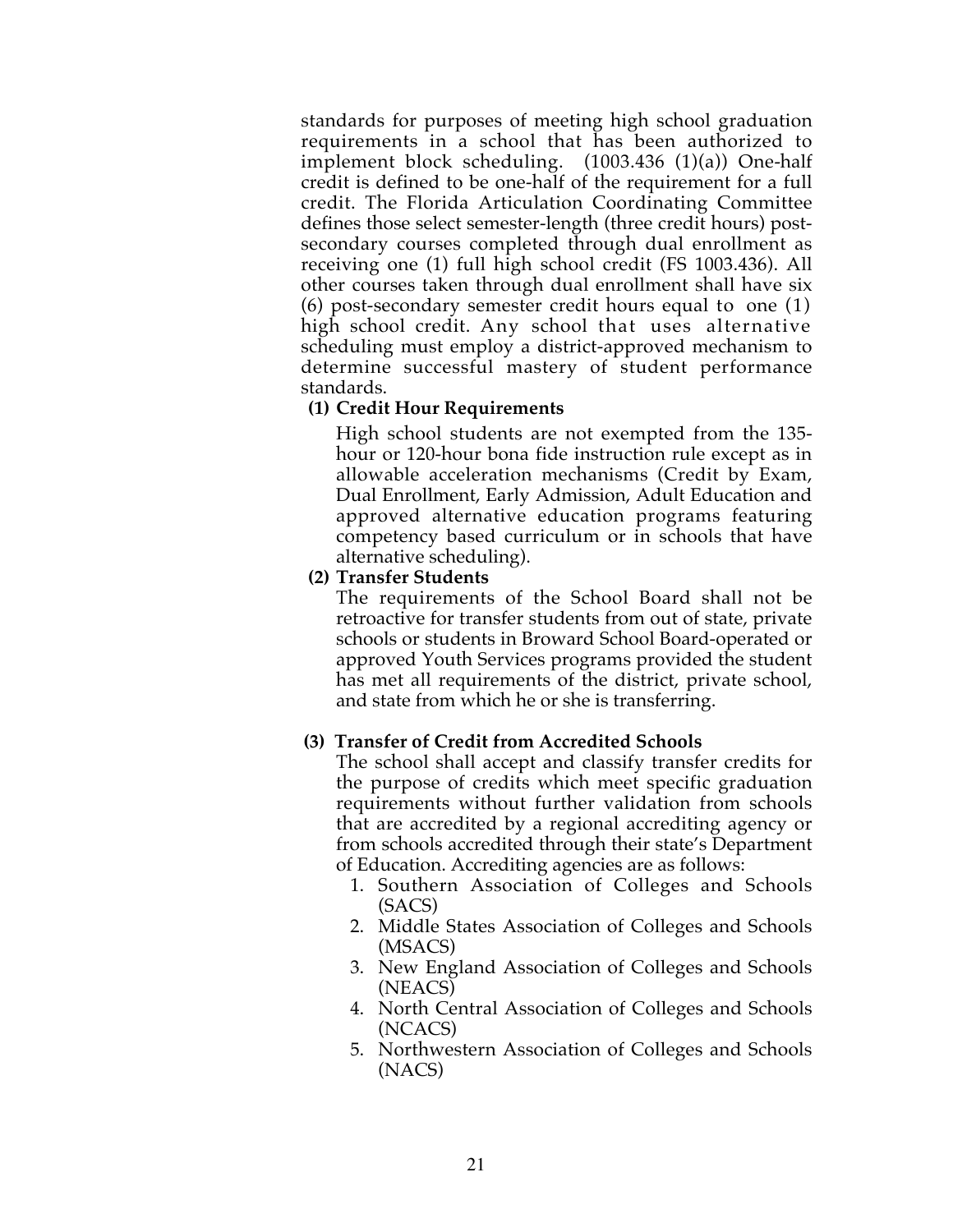- 6. Western Association of Colleges and Schools (WACS)
- 7. National Council on Private School Accreditation (NCPSA) member agencies
- 8. Florida Council on Independent Schools (FCIS)
- 9. Florida Association of Christian Colleges and Schools (FACCS)

### **(4) Transfer of Credit from Non-accredited Schools and Home Education**

Students who transfer from home education or nonaccredited private or public schools must have completed transfer work or earned credits validated through demonstration of mastery of course content determined through earning a grade of C or higher at the end of the first marking period in a sequential course or, failing this, passing an end-of-course exam administered by the enrolling school.

Native language assistance may be provided for English Language Learner students (State Board Rule 6-1.099). When the Credit by Examination tests are used in nontraditional high school courses or as part of a credit validation process, the grades which the student has earned or has had validated will be recorded on the official transcript.

## **(5) Transfer of Credit from Foreign Countries**

Students who come from foreign countries with transcripts will have those transcripts evaluated by guidance staff for validation of course credit. Final placement shall be made on the basis of transcript evaluation, course/credit validation, and consideration as to the welfare of both the student and the school.

#### **(6) Transfer of Credit from Virtual Education**

High schools will award high school credit(s) for courses successfully completed through virtual education. Grades received for coursework will be accepted for credit when the instructional entity is part of Broward County Schools or one that is approved by the district to serve Broward County students. Providers other than the school district or other than those affiliated with the district through an official School Board approved agreement must have a regional accreditation in order for students to receive high school credit for grades earned.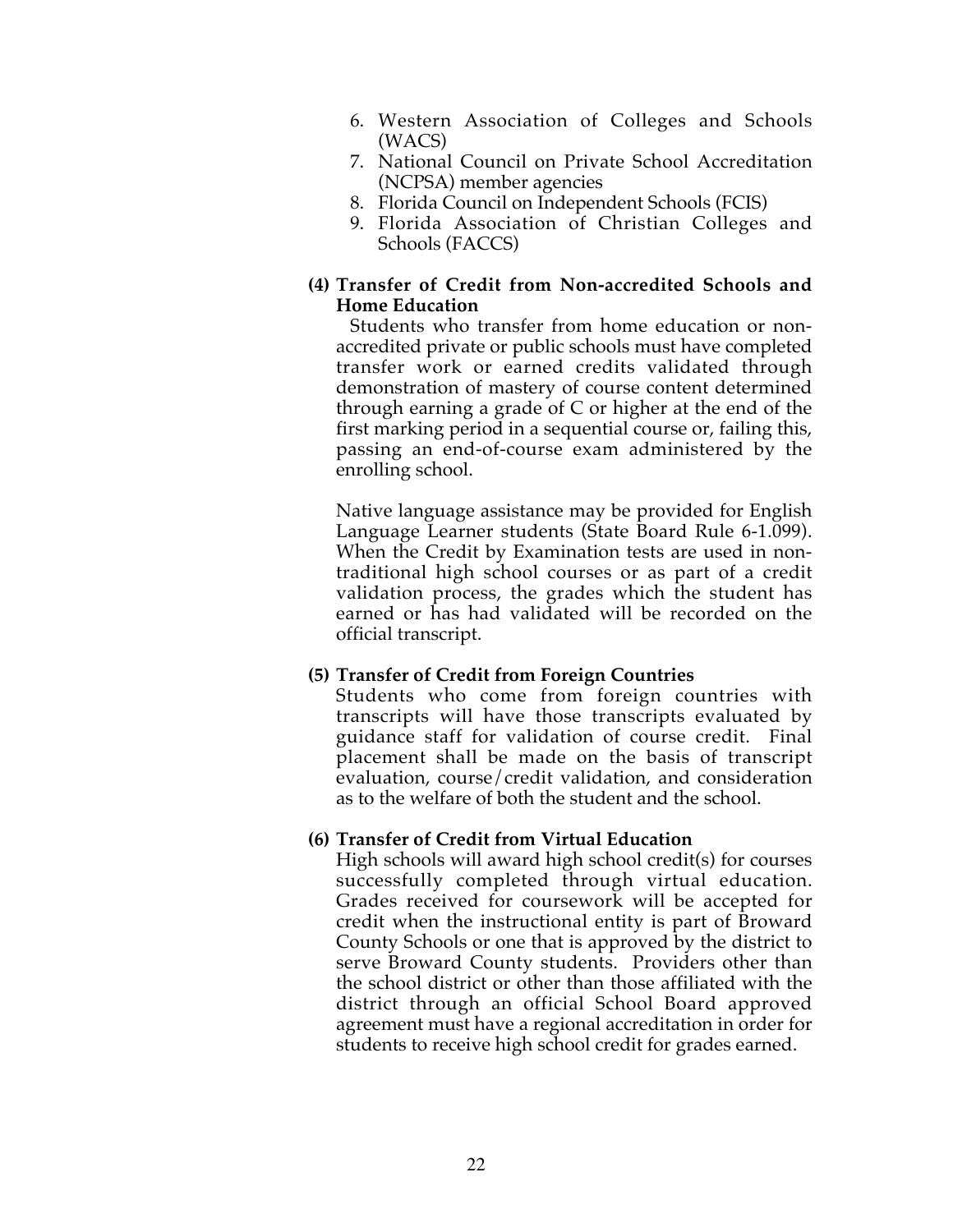# **E. PROGRESS MONITORING PLAN PROCESS**

Any student including those with disabilities who does not meet specific levels of performance in reading, writing, science and mathematics for each grade must be provided with additional diagnostic assessments to determine the nature of the student's difficulty and areas of academic need. The school must develop and implement, in consultation with the student's parent, a Progress Monitoring Plan (PMP) to assist the student. Schools must provide frequent monitoring of student progress Researchbased reading activities that have been shown to be successful in teaching reading to low-performing students will be used. Remedial instruction provided during high school may not be in lieu of English and mathematics credits required for graduation.

- **1. Specific PMP reading requirement for high school students:** If a high school student scores at level 2 or below on FCAT-SSS in reading, the PMP must identify the following:
	- (a) The student's specific areas of deficiency in:
		- Phonemic awareness
		- Phonics
		- Fluency
		- Comprehension
		- Vocabulary
	- (b) The desired level of performance in these areas
	- (c) The instructional and support services to be provided to help the student achieve the desired levels of performance
- **2. Specific PMP mathematics requirements for high school students in grades 9 and 10:** If a student scores at level 2 or below on FCAT-SSS in mathematics, the student will be required to receive remediation through a PMP.
- **3. Specific PMP writing requirements for high school students in grade 10:** If a student scores lower than a 3 on the FCAT Writing Test, the student will be required to receive remediation through a PMP.
- **4**. **PMPs and Learning Contracts:** For students attending Schools of Choice, the learning contract will serve as the student's PMP.
- **5. PMP Review:** Same as elementary

## F. **HIGH SCHOOL EXTENDED LEARNING OPPORTUNITIES**

Opportunities for extended learning for students with academic deficiencies may be offered during the school day as well as beyond the school day. Extended learning opportunities will be determined on an annual basis.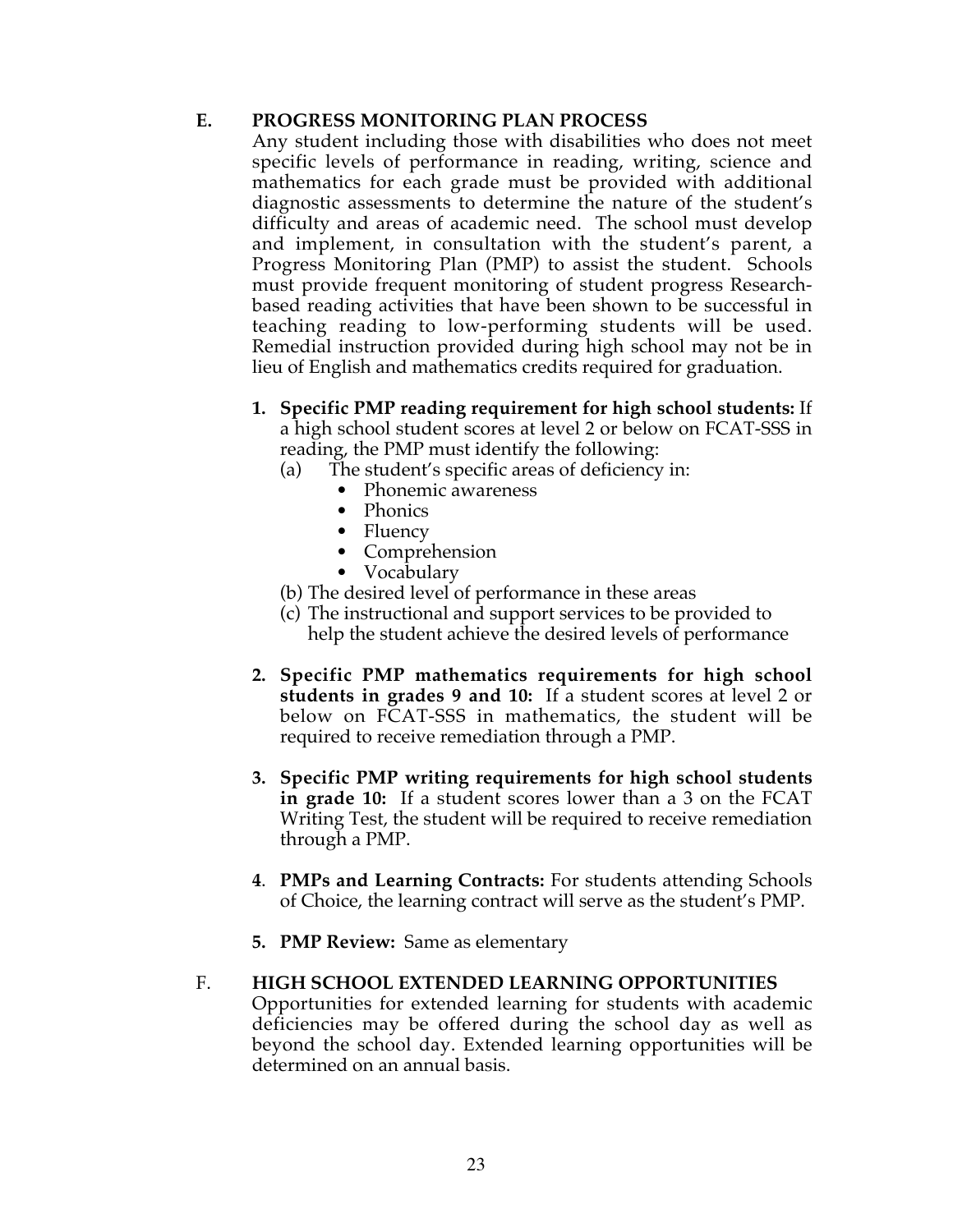## **G. REPORTING STUDENT PROGRESS (HIGH)**

The reporting of student progress to parents shall follow procedures established by The Division of Curriculum & Instruction/Student Support and be in accordance with Florida Statutes, Florida State Board of Education administrative rules, and board adopted policies, rules and regulations. (FS 1008.25/1003.33)

#### **1. Progress Reports** (**Report Cards)**

Progress reports are issued at the end of each marking period. Progress reports may not be withheld from students because of failure to pay dues, fees or charges for lost or damaged books or property.

#### **2. Interim Reports**

Not later than midway between marking periods, an interim report shall be sent to parents of students who are experiencing difficulty including, but not limited to, the following: failing, a drop of two or more grades, unacceptable behavior and excessive absences. In schools with an automated system for record-keeping and grading, interims will be provided for all students.

### **3. Grading**

The grading system used in the high schools will be as follows: (FS 1003.437)

| <b>Numerical</b>  | Letter                                 | <b>Quality Points</b> |
|-------------------|----------------------------------------|-----------------------|
| $90 - 100$        | ''A''                                  | 4.0                   |
| $87 - 89$         | " $B+$ "                               | 3.5                   |
| $80 - 86$         | $^{\prime\prime}$ B $^{\prime\prime}$  | 3.0                   |
| $77 - 79$         | $C + T'$                               | 2.5                   |
| $70 - 76$         | $^{\prime\prime}C^{\prime\prime}$      | 2.0                   |
| $67 - 69$         | $^{\prime\prime}$ D+ $^{\prime\prime}$ | 1.5                   |
| $60 - 66$         | " $D$ "                                | 1.0                   |
| $0 - 59$          | $^{\prime\prime}$ F $^{\prime\prime}$  | 0.0                   |
| <b>INCOMPLETE</b> | $^{\prime\prime}$ T $^{\prime\prime}$  | 0.0                   |

## **Plus (+) Grades**

Letter grades displaying plus signs shall be used in the calculation of the local (district) weighted grade point average for the purpose of determining class rank and will not be used for determining athletic eligibility or in meeting the graduation requirements (FS 1003.437). Plus grades are not recognized by the Bright Future Scholarship Program.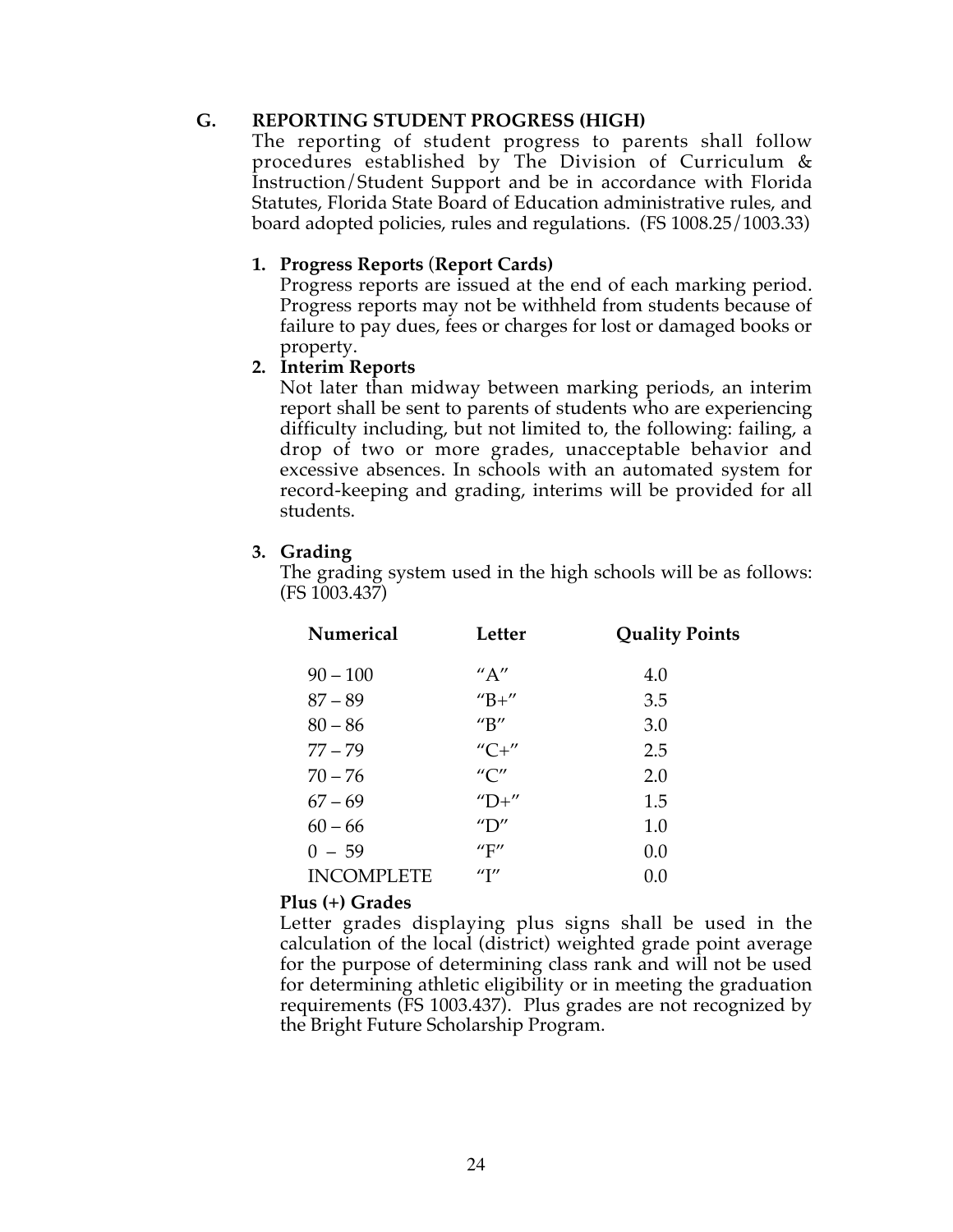## 4. **Incomplete Grade**

An "I" is given as an opportunity for students to make up incomplete class work or for students who require additional time to demonstrate mastery of course standards. Class work should be made up prior to the  $40<sup>th</sup>$  day of the next marking period. If the work remains incomplete or unsatisfactory at the end of this period, the "I" will convert to an "F". The principal may extend the deadline.

# 5. **Semester Grades**

At the high school level, credit is granted on the semester basis. One-half credit is given for passing a semester's work in a course. The semester grade for each course is determined by totaling the points earned in both quarter grading periods and the points earned on the semester examination. For schools implementing a "4x4" block schedule, one semester is equivalent to a nine-week period of time. For schools on a rotator schedule, one semester is equivalent to an 18 week period of time.

To receive a passing mark for the semester grade in a subject, the student shall have previously earned at least a passing mark in:

- a. both quarter grading periods, or
- b. one quarter grading period and the semester examination.

The weight of each quarter grade is 37.50% of the final semester grade. The weight of the final examination is 25% of the final semester grade. Any student with a GPA below 2.5 shall have their parent or guardian notified that good work is necessary to ensure that high school graduation requirements are met. Students will be assisted in meeting these requirements through a variety of options which may include, but are not limited to:

- a. forgiveness policy,
- b. extended learning,
- c. special counseling,
- d. volunteer and/or peer tutors,
- e. school-sponsored help sessions,
- f. homework hotlines,
- g. study skills classes,
- h. co-enrollment.

## **6. Honors Courses to Receive Quality Points**

a. All courses which are clearly labeled as "honors," and/or "advanced," and/or "gifted," consistent with State Frameworks and/or district guidelines and coded as such in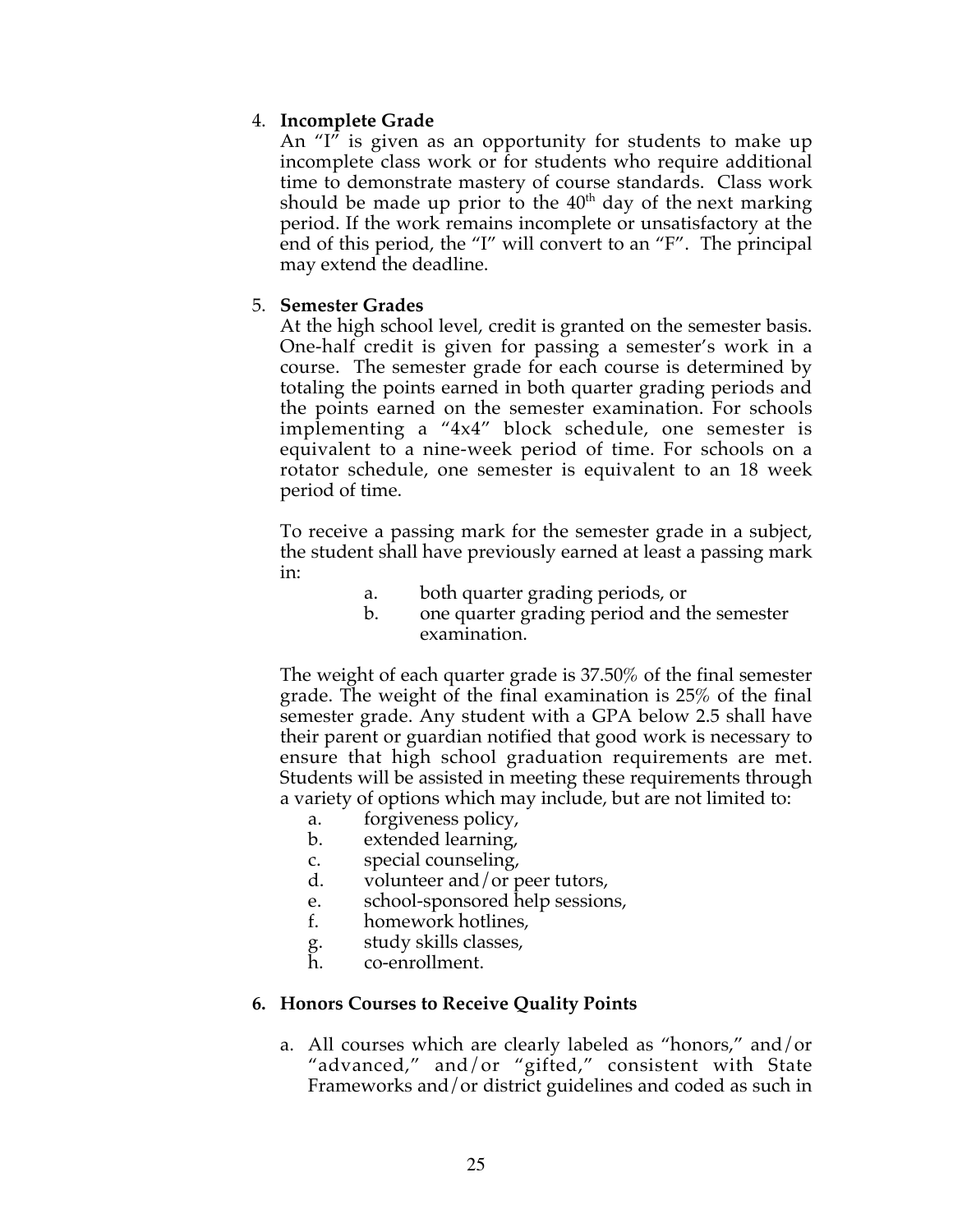Broward Course Code Dictionary, shall carry one quality point.

- b. Academic foreign languages above the second year are included in this category, (classes labeled "conversational" are not included in this category.)
- c. Dual Enrollment: For 2006-07 students enrolled in college courses at the 2000 level and above shall receive two quality points for courses completed with a grade of "C" or above. Dual Enrollment courses below the 2000 level will receive one quality point. Effective 2007-08, all college level courses completed with a grade of "C" or better shall receive two quality points. College level courses are defined by approved articulation agreements between the School Board of Broward County and area colleges and universities. Credit earned shall be recorded in the student's academic record using the course number and title used by the postsecondary institution.
- d. An additional point may not be earned in honors class if the grade received is below a "C."

### 7. **Advanced Placement Courses, Advanced International Certificate of Education, And International Baccalaureate to Receive Quality Points**

- a. All classes that are clearly labeled "Pre-Advanced International Certificate of Education" or " Pre-International Baccalaureate" shall receive one quality point if the grade received is "C" or above.
- b. All classes that are clearly labeled "Advanced Placement" , Advanced International Certificate of Education (AICE) or "International Baccalaureate" shall receive two quality points if ,the grade received is "C" or above.
- **c.** Students will be required to take the Advanced Placement examination (cost of examination to be paid by the district) in order to receive two quality points. If a student elects not to take the Advanced Placement examination, he/she will receive one quality point for a grade of "C" or higher.

## **8. Forgiveness Rule:**

For students entering the ninth grade in 2000-2001 and each year thereafter, forgiveness for **required** courses shall be limited to replacing a grade of "D," "F," or "I" with a grade of "C" or higher, earned subsequently in the same or comparable course. Forgiveness for **elective** courses shall be limited to replacing a grade of "D," "F," or "I" with a grade of "C" or higher earned subsequently by retaking the same or comparable course or different course. The student's record, however, will show all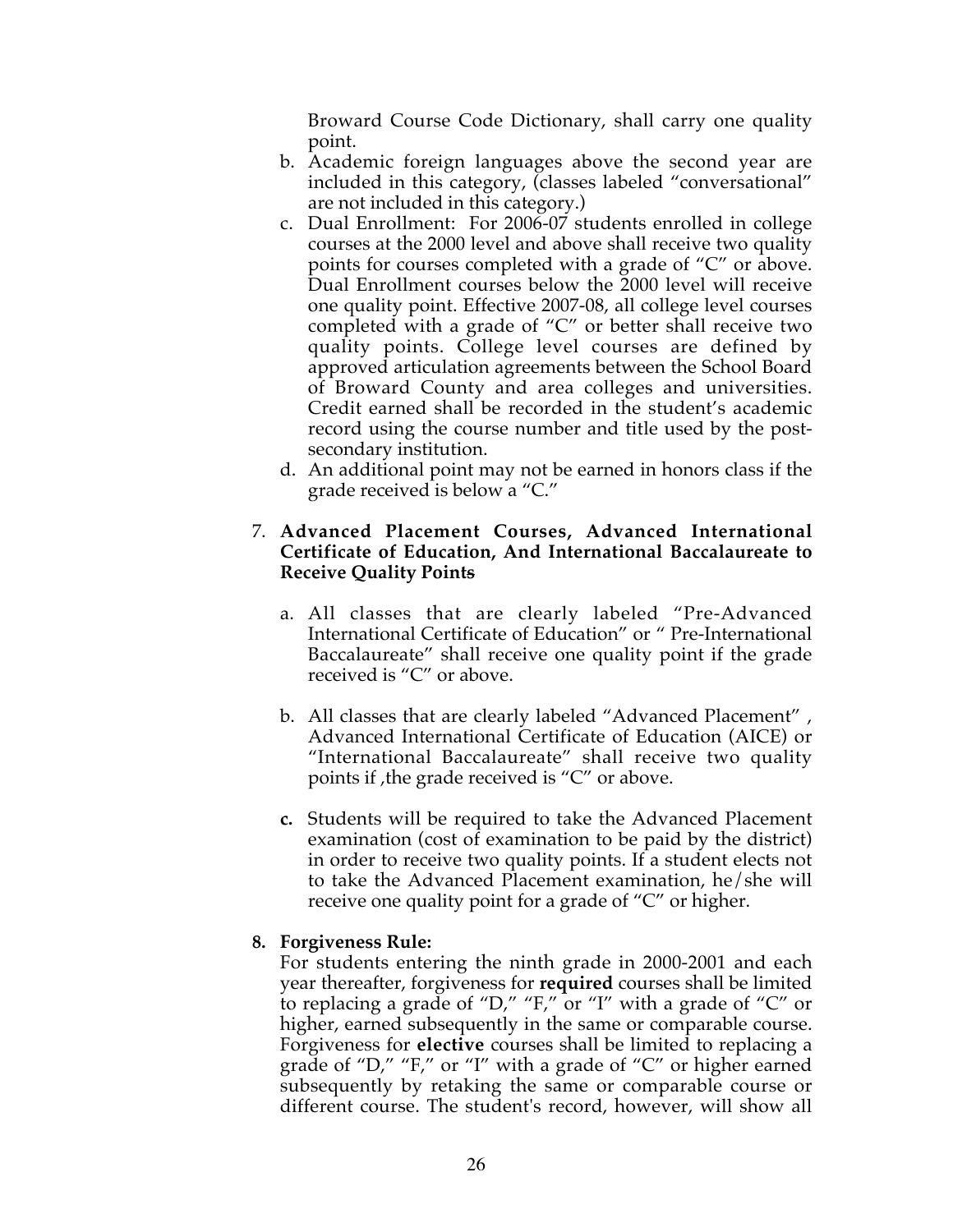courses taken. For students whose cumulative Grade Point Average is below a 2.5, courses previously passed with a grade of "D" (1.0) may be retaken through an extended learning opportunity or through co-enrollment in order to maintain continuous progress toward graduation. The Forgiveness Rule shall be applied only one time per course. (FS 1003.43)

### **9. Alternative Report Card:**

A district approved alternative progress report may be used for students with disabilities whose progress cannot be appropriately reported using the standard progress report.

### **10. IEP Annual Goals Progress Report**:

**The IEP Annual Goal(s) Progress Report** must be completed and sent home with each report card for all students with disabilities.

### **H. DUAL ENROLLMENT/EARLY ADMISSIONS ENROLLMENT OPPORTUNITIES**

At the beginning of each school year, parents of students in or entering high school will be notified of the opportunity and benefits of advanced placement, International Baccalaureate, Advanced International Certificate of Education, dual enrollment, and Florida Virtual School courses (FS 1003.02 (1) (i)). Dependent children of active military personnel who otherwise meet the eligibility criteria for special academic programs (such as advanced placement, dual enrollment and International Baccalaureate) shall be given first preference for admission to such programs even if the program is being offered through a public school other than the school to which the student would generally be assigned.

To be eligible for dual enrollment, students must have accrued a minimum of 11 high school credits and a 3.0 unweighted high school grade point average, unless the approved inter-institutional articulation agreement provides otherwise. Students must also meet minimum scores on the College Placement Test (CPT) or equivalent assessments (SAT or ACT). To continue in dual enrollment, students must continue to maintain the 3.0 unweighted high school grade point average and maintain at least a 2.0 college grade point average.

To be eligible for early admissions, students must have a 3.0 unweighted high school grade point average. Students must also meet minimum scores on the College Placement Test (CPT) or equivalent assessments (SAT or ACT). Once a student is eligible for early admissions, the eligibility continues through the end of the current school year.

(6A.1.095, FS 1001.46, FS 1003.436)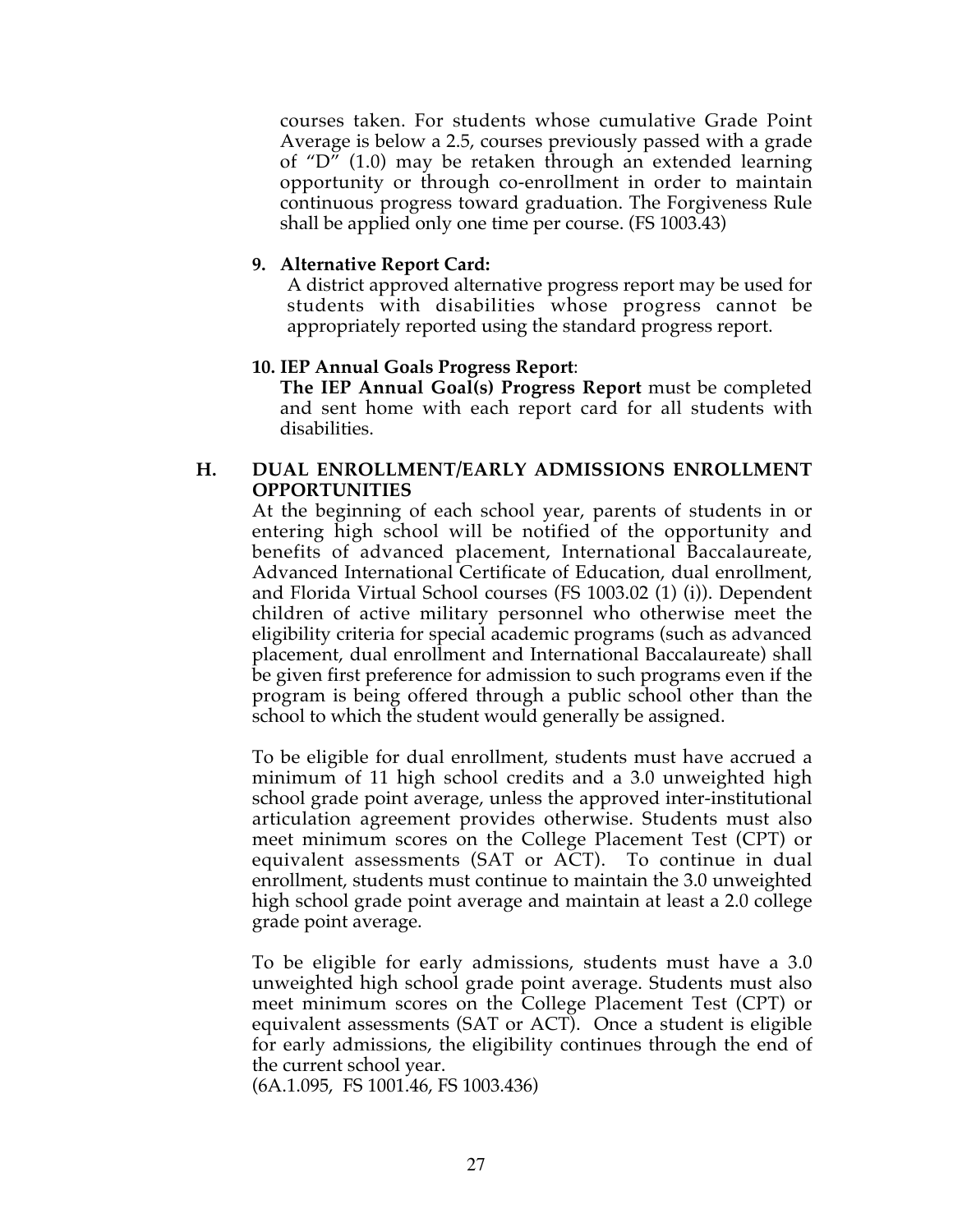## **1. Dual Enrollment**

High school students who meet the rules and regulations listed above may dually enroll in coursework, not to exceed 11 credits per term (term  $1 \& 2$ ) and in any combination of the summer term III sessions (1, 2, 3) **and** not to exceed 6 credit hours in sessions 2 or 3 (6 week sessions). This coursework cannot be remedial in nature and must be provided by either the community college or university with whom the School Board has an approved agreement. The purpose of dual enrollment is to shorten the time necessary to complete requirements for a diploma, associate, or baccalaureate degree, to broaden the scope of curricular options, or increase the depth of study available in a particular subject area. Students who elect to participate in dual enrollment (which includes technical coursework) coursework may do so during regular school hours, after regular school hours, and during the college/university summer terms. Said instruction shall not include physical education. Any student so enrolled in a state supported post-secondary institution with whom the School Board has an approved inter-institutional articulation agreement shall be exempt from the payment of registration, matriculation, laboratory, and textbook fees. (FS 1001.46) Dual enrollment will be open to students in grades 9-12 as specified and agreed on in the approved inter-institutional articulation agreement.

## **2. BCC College Academy**

Students who attend the College Academy at Broward Community College are not limited to 11 semester hours each term/session due to the singular nature of this high school program.

## **3. Credit in Escrow**

High school students who meet the rules and regulations listed above may enroll in college coursework for which only college credit will be awarded to add depth and breadth to their academic program. This coursework cannot exceed 11 credits per term (terms 1 and 2) and in any combination of the summer term III sessions (1, 2, 3) **and** not to exceed 6 credit hours in sessions 2 or 3 (6 week sessions). College credits earned under this program will be held in "escrow" by the participating college/university. Earned credit will not be reflected on the high school academic transcript and will not be used to satisfy high school diploma requirements. Under this program, students and their parents will be responsible for all appropriate college fees and textbooks. (FS 1001.46)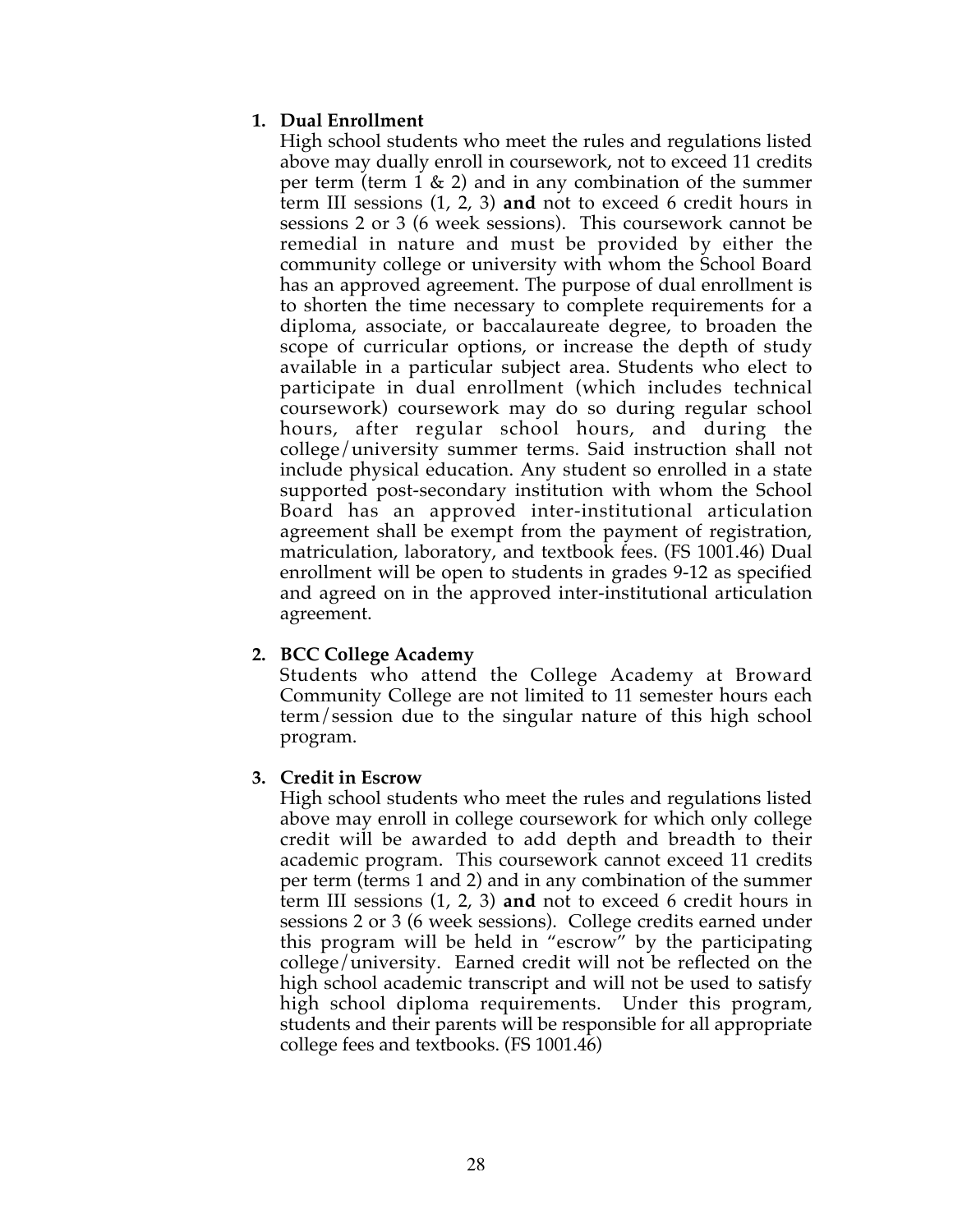### 4. **Early Admission**

Early admission is a form of dual enrollment through which eligible high school students enroll in a post-secondary institution on a full-time basis in courses for which both high school and post-secondary/college credit will be awarded in order to shorten the time necessary to complete requirements for a diploma, associate, or baccalaureate degree. Early admission may take place at accredited post-secondary institutions with or without the existence of an articulation agreement. All coursework completed and credits earned under the early admission option will be recorded in the student's academic history and be calculated into the student's cumulative grade point average. Any student so enrolled in a state supported post-secondary institution with whom the School Board has an approved inter-institutional articulation agreement shall be exempt from the payment of registration, matriculation, laboratory, and textbook fees. Students participating in early admissions programs at all other institutions will be responsible for all fees and expenses (FS 1001.65).

## 5. **Credit from Other Post-secondary Institutions**

Students may receive high school elective credit for completion of college coursework offered through programs at accredited post-secondary institutions that do not have inter-institutional articulation agreements with the School Board of Broward County, Florida. In order to receive elective high school credit, students must complete the following requirements: (1) be enrolled as a high school student; (2) have a 3.0 unweighted grade point average; (3) obtain approval from the school administrator; (4) provide a description of the course to be taken. The course must be included in a specific degree program (as opposed to a special interest session offered by a college/university which does not meet the criteria of a creditgranting course); 5) provide the school administrator with an official transcript delineating course title/number of college credit hours earned. For purposes of this policy, three semester hours of college credit will be equated to one-half high school elective credit. Honor points will be awarded in accordance with established School Board Policy which stipulates rigor and for 2006-07, awards one quality point for a level 1000 college course (or its equivalent) and two quality points for a level 2000 or higher college course (or its equivalent) (FS 1003.436). Effective 2007-08, all college courses completed with a "C" or better will earn two quality points.

## **I. CREDIT BY EXAMINATION**

Examinations in individual subject areas required for high school graduation will be provided for the following purposes: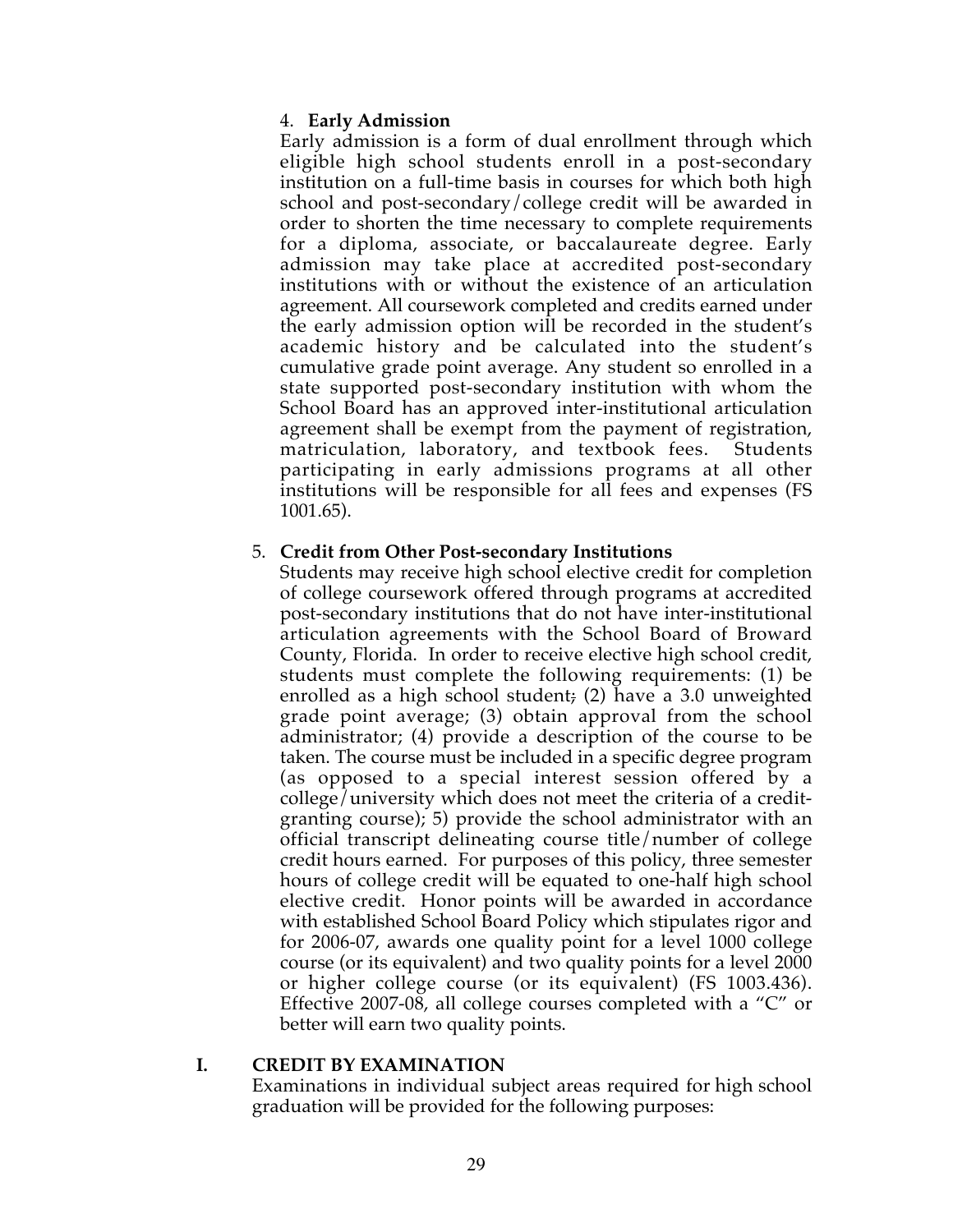- 1. To award credit by examination and exempt high school students from enrolling in and meeting normal course requirements.
- 2. To serve as a minimum level of demonstrated competency for awarding credit in any non-traditional high school program and in other unusual circumstances when minimum attendance requirements cannot be met (e.g., out of district transfer students).
- 3. As needed, credit by examination will be offered to high school students (including incoming ninth graders) who are seeking exemption from high school courses.
- 4. Credit may not be granted unless the student passes the test. For non-traditional high school programs which offer less than 135 hours (or 120 hours for schools authorized to implement block schedules) of instruction, this is a minimum requirement and additional course requirements may apply as well.
- 5. Students may not be awarded credit by examination for a course which is equivalent to, or below, a course in which they have already received credit or a course in which they are currently enrolled.
- 6. Students who accelerate graduation due to credit by examination are not eligible to be valedictorian or salutatorian of the graduating class, nor shall they displace any of the top ten percent honor students in class ranking.
- 7. For the purpose of exempting students from regular high school courses, credit by examination attempts shown as "pass" (P) will be recorded on the official transcript. These attempts are not calculated in the grade point average (G.P.A.), nor shall honors points be awarded.

## **J. HIGH SCHOOL CREDIT EARNED IN GRADES 6 - 8**

High school credit may be earned in grades 6-8 by completing the course and earning a passing grade. Credit may be earned in courses which include, but are not limited to, Algebra I, Geometry, Spanish I and II, Japanese I and II, and French I and II. Students may also receive credit for courses successfully completed in a virtual environment.

Starting in 2007-08, grades will be assigned for any high school course taken by a middle school student and will be counted towards the student's high school grade point average.

## **K. FINAL EXAMINATIONS**

Examinations shall be scheduled and administered in accordance with the guidelines provided in the district's Procedural Manual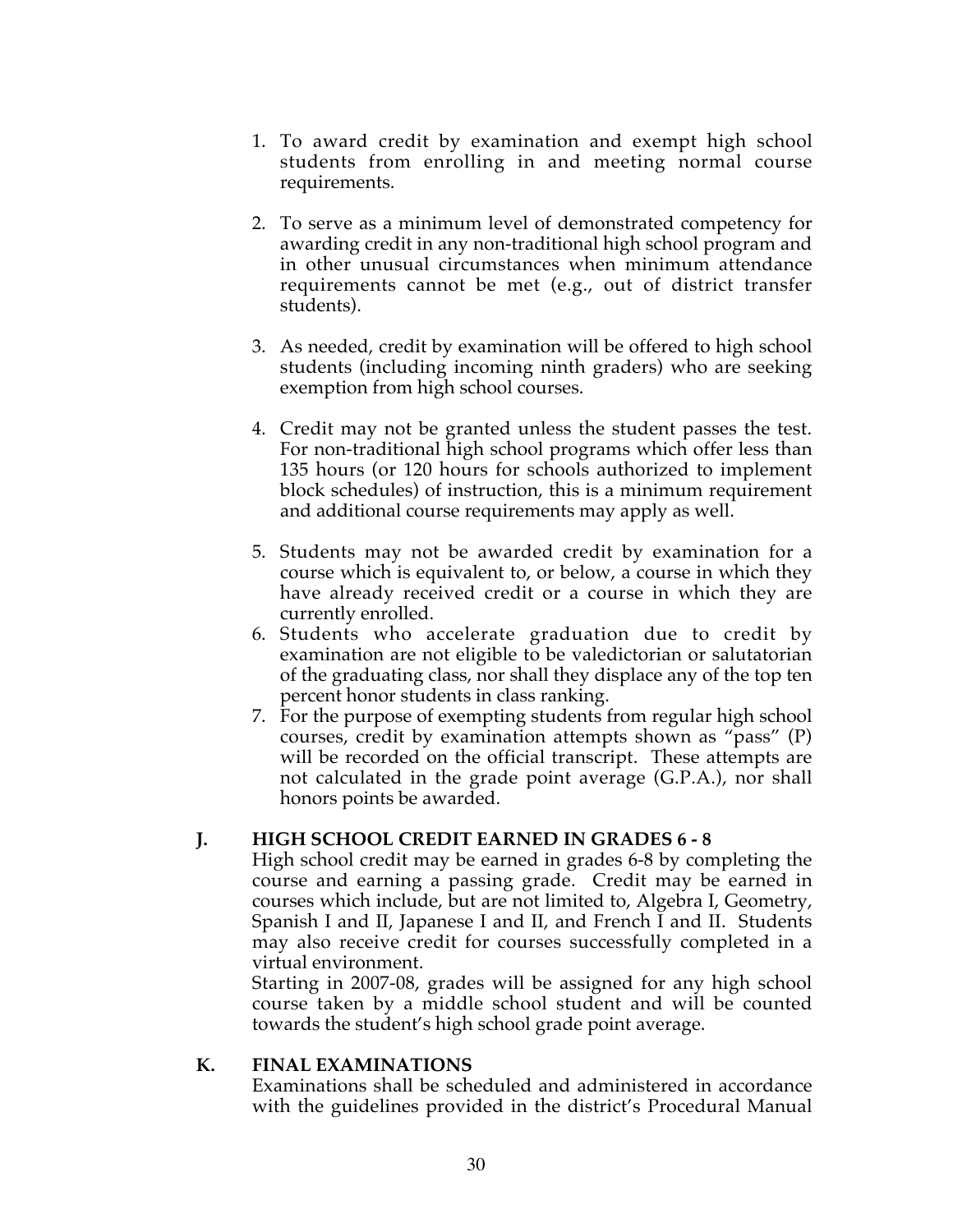for this policy. A student's attendance record may not be used in whole or in part to provide an exemption from any academic performance requirement. (F.S. 1003.33)

### **GRADUATION REQUIREMENTS**

## A. **GRADUATION REQUIREMENTS**

The following charts summarize the graduation requirements (and, in some cases, the prerequisites) for each diploma option/program. The charts include references to "notes" that are applicable to specific diploma options. The section with the notes follows the charts. The notes include additional requirements as well as options for meeting some of the requirements. The notes are an essential component of the graduation requirements.

## **SEE NEXT PAGE**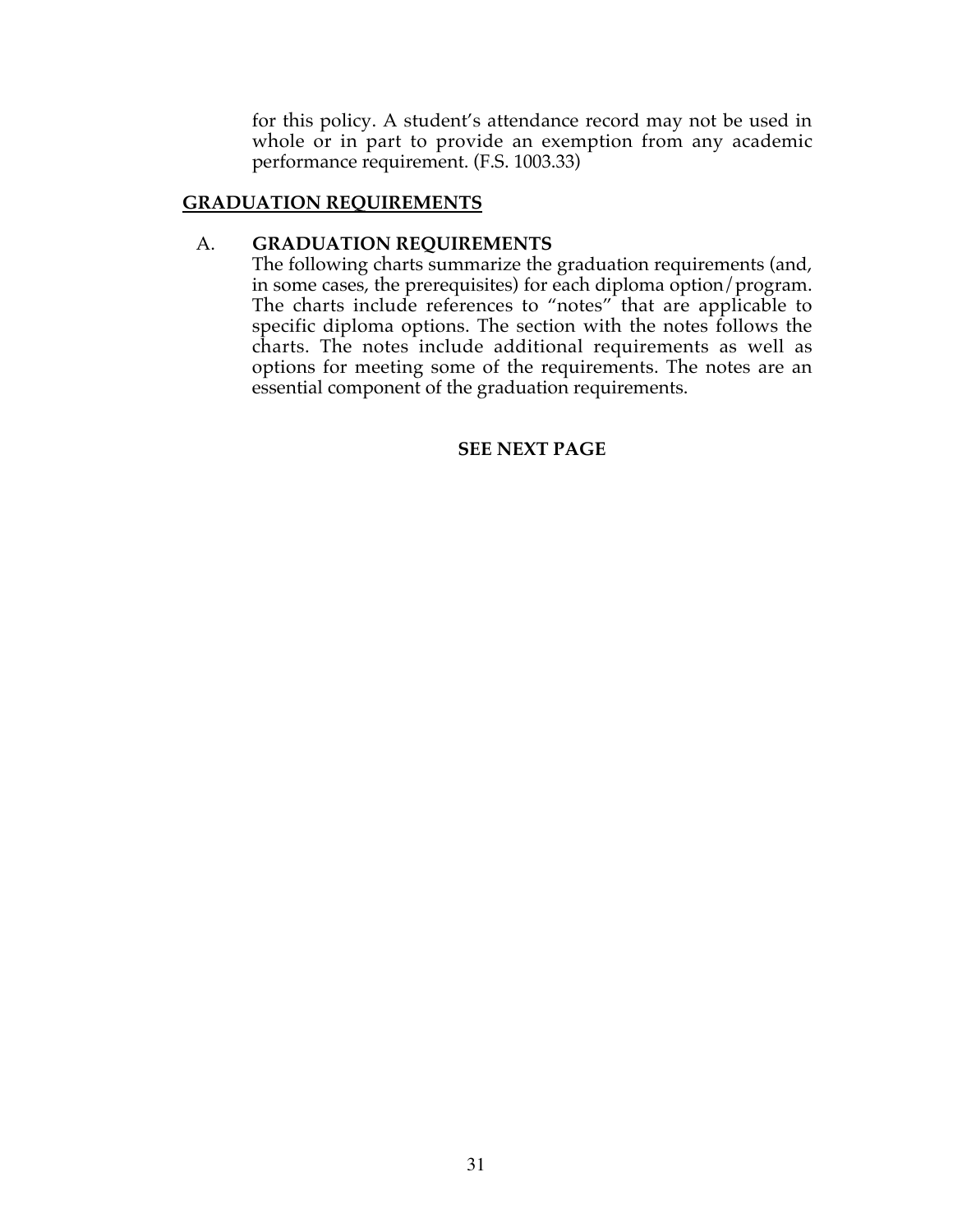| DIPLOMA OPTIONS (2006-07 AND THEREAFTER) |                                                                                                                                                                                                                                                                                                                                                                                                                              |                                                                                                                                       |                                                                                                                                                                                                                      |
|------------------------------------------|------------------------------------------------------------------------------------------------------------------------------------------------------------------------------------------------------------------------------------------------------------------------------------------------------------------------------------------------------------------------------------------------------------------------------|---------------------------------------------------------------------------------------------------------------------------------------|----------------------------------------------------------------------------------------------------------------------------------------------------------------------------------------------------------------------|
| Graduation                               | <b>STANDARD</b>                                                                                                                                                                                                                                                                                                                                                                                                              | <b>COLLEGE</b>                                                                                                                        | <b>CAREER PREPARATORY</b>                                                                                                                                                                                            |
| Requirements                             | <b>FOUR YEAR (24</b>                                                                                                                                                                                                                                                                                                                                                                                                         | <b>PREPARATORY</b>                                                                                                                    | <b>THREE YEAR (18</b>                                                                                                                                                                                                |
|                                          | <b>CREDIT)</b>                                                                                                                                                                                                                                                                                                                                                                                                               | <b>THREE YEAR (18</b>                                                                                                                 | <b>CREDIT) DIPLOMA</b>                                                                                                                                                                                               |
|                                          | <b>DIPLOMA</b>                                                                                                                                                                                                                                                                                                                                                                                                               | <b>CREDIT) DIPLOMA</b>                                                                                                                |                                                                                                                                                                                                                      |
|                                          | (College or                                                                                                                                                                                                                                                                                                                                                                                                                  |                                                                                                                                       |                                                                                                                                                                                                                      |
|                                          | Career                                                                                                                                                                                                                                                                                                                                                                                                                       |                                                                                                                                       |                                                                                                                                                                                                                      |
|                                          | Preparatory)                                                                                                                                                                                                                                                                                                                                                                                                                 |                                                                                                                                       |                                                                                                                                                                                                                      |
| Prerequisites:                           |                                                                                                                                                                                                                                                                                                                                                                                                                              | Parent consent<br>Select diploma option<br>by end of 9 <sup>th</sup> grade                                                            | Parent consent<br>Select diploma option by<br>end of $9th$ grade                                                                                                                                                     |
| English                                  | 4 credits                                                                                                                                                                                                                                                                                                                                                                                                                    | 4 credits with a<br>minimum weighted<br>grade point of 3.0 in<br>each course                                                          | 4 credits with minimum<br>weighted grade point of 2.0<br>in each course                                                                                                                                              |
| Mathematics                              | Prior to 2007-08,<br>3 credits<br>Including 1<br>credit required<br>in Algebra I, a<br>series of courses<br>equivalent to<br>Algebra I, or a<br>higher-level<br>mathematics<br>course. For 9 <sup>th</sup><br>graders<br>entering in<br>2007-08 and<br>thereafter,<br>4 credits<br>including 1<br>credit required<br>in Algebra I, a<br>series of courses<br>equivalent to<br>Algebra I, or a<br>higher-level<br>mathematics | 3 credits<br>(The 3 credits must be<br>in Algebra I or higher<br>with a minimum<br>weighted grade point<br>of 3.0 in each course)     | 3 credits<br>Including 1 credit required<br>in Algebra I, a series of<br>courses equivalent to<br>Algebra I, or a higher-level<br>mathematics course with a<br>minimum weighted grade<br>point of 2.0 in each course |
| Science                                  | course<br>3 credits<br>Including 2<br>credits with a<br>laboratory<br>component                                                                                                                                                                                                                                                                                                                                              | 3 credits with a<br>minimum weighted<br>grade point of 3.0 in<br>each course<br>Including 2 credits<br>with a laboratory<br>component | 3 credits with a minimum<br>weighted grade point of 2.0<br>in each course<br>Including 2 credits with a<br>laboratory component                                                                                      |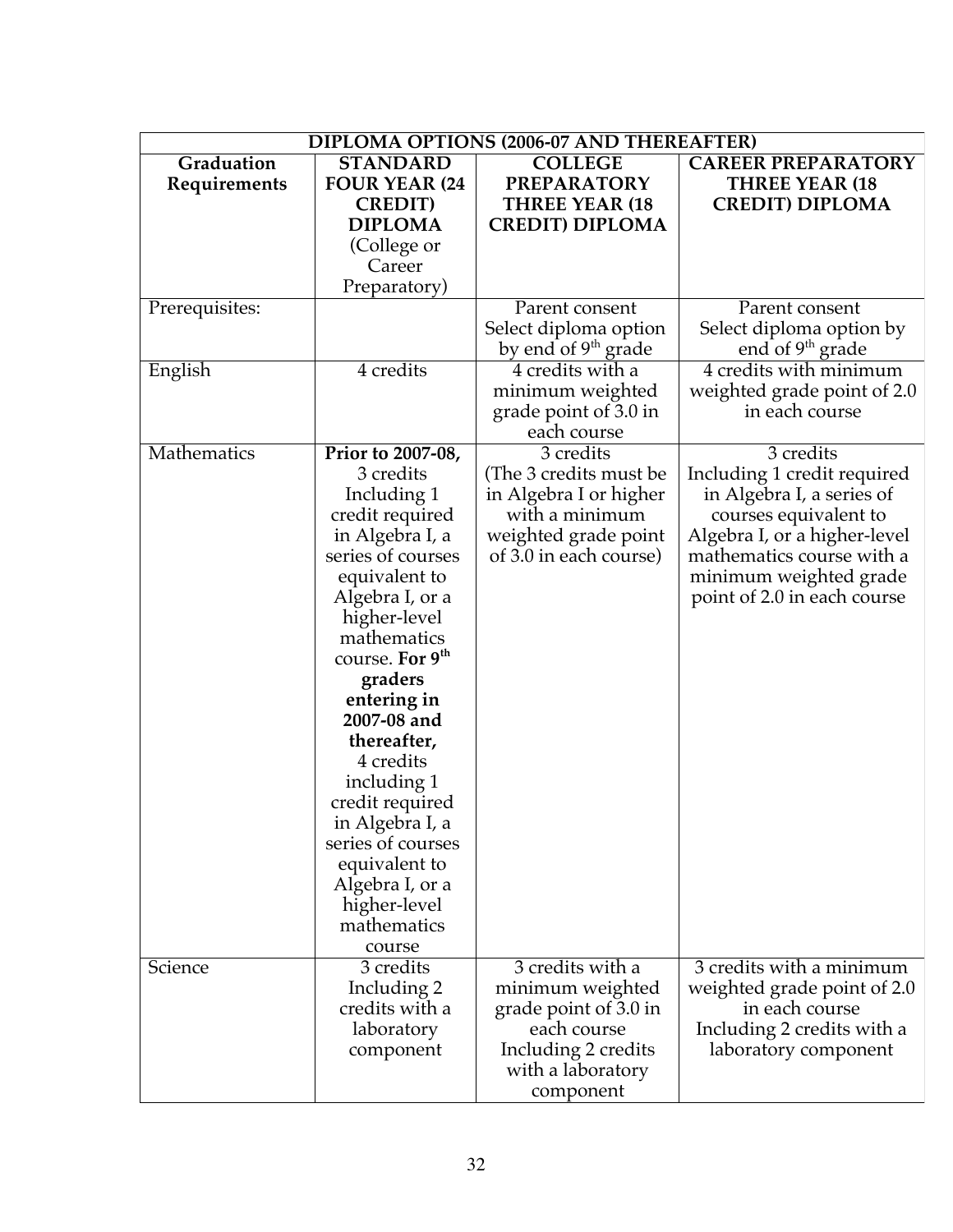| <b>Social Studies</b>    | 3 credits               | 1 credit in World      | 1 credit in World History |
|--------------------------|-------------------------|------------------------|---------------------------|
|                          | 1 credit in World       | History                | 1 credit in American      |
|                          | History                 | 1 credit in American   | History                   |
|                          | 1 credit in             | History                | $1/2$ credit in Economics |
|                          | American                | $1/2$ credit in        | and                       |
|                          | History                 | Economics and          | $1/2$ credit in American  |
|                          | $1/2$ credit in         | $1/2$ credit in        | Government                |
|                          | Economics and           | American               | (All three credits must)  |
|                          | $1/2$ credit in         | Government             | earn a minimum            |
|                          | American                | (All three credits     | weighted grade point of   |
|                          | Government              | must earn a            | 2.0 for each course)      |
|                          |                         | minimum weighted       |                           |
|                          |                         | grade point of 3.0 for |                           |
|                          |                         | each course)           |                           |
| Fine Arts/Practical      | $1/2$ credit            | 0                      | $\theta$                  |
| Arts/Performing          | Practical               |                        |                           |
| Arts                     | <b>Vocational Arts</b>  |                        |                           |
|                          | $1/2$ credit            |                        |                           |
|                          | Performing Fine         |                        |                           |
|                          | Arts                    |                        |                           |
|                          | (1 full credit in       |                        |                           |
|                          | either area may         |                        |                           |
|                          | be substituted          |                        |                           |
|                          | for $1/2$ credit in     |                        |                           |
|                          | both)                   |                        |                           |
| Health/Life              | For students in         | $\theta$               | $\theta$                  |
| <b>Management Skills</b> | high school prior       |                        |                           |
|                          | to 2007-08              |                        |                           |
|                          | $1/2$ credit            |                        |                           |
| Physical Education       | For students in         | $\theta$               | $\theta$                  |
|                          | high school prior       |                        |                           |
|                          | to 2007-08              |                        |                           |
|                          | $1/2$ credit in         |                        |                           |
|                          | <b>Personal Fitness</b> |                        |                           |
|                          | $1/2$ credit in         |                        |                           |
|                          | Physical                |                        |                           |
|                          | Education               |                        |                           |
| Physical Education       | For $9th$ graders       | $\theta$               | $\theta$                  |
| with the integration     | entering in 2007-       |                        |                           |
| of Health                | 08                      |                        |                           |
|                          | (Option 1)              |                        |                           |
|                          | $1/2$ credit in         |                        |                           |
|                          | <b>Personal Fitness</b> |                        |                           |
|                          | $1/2$ credit in         |                        |                           |
|                          | Physical                |                        |                           |
|                          | Education               |                        |                           |
|                          |                         |                        |                           |
|                          | $1/2$ credit in         |                        |                           |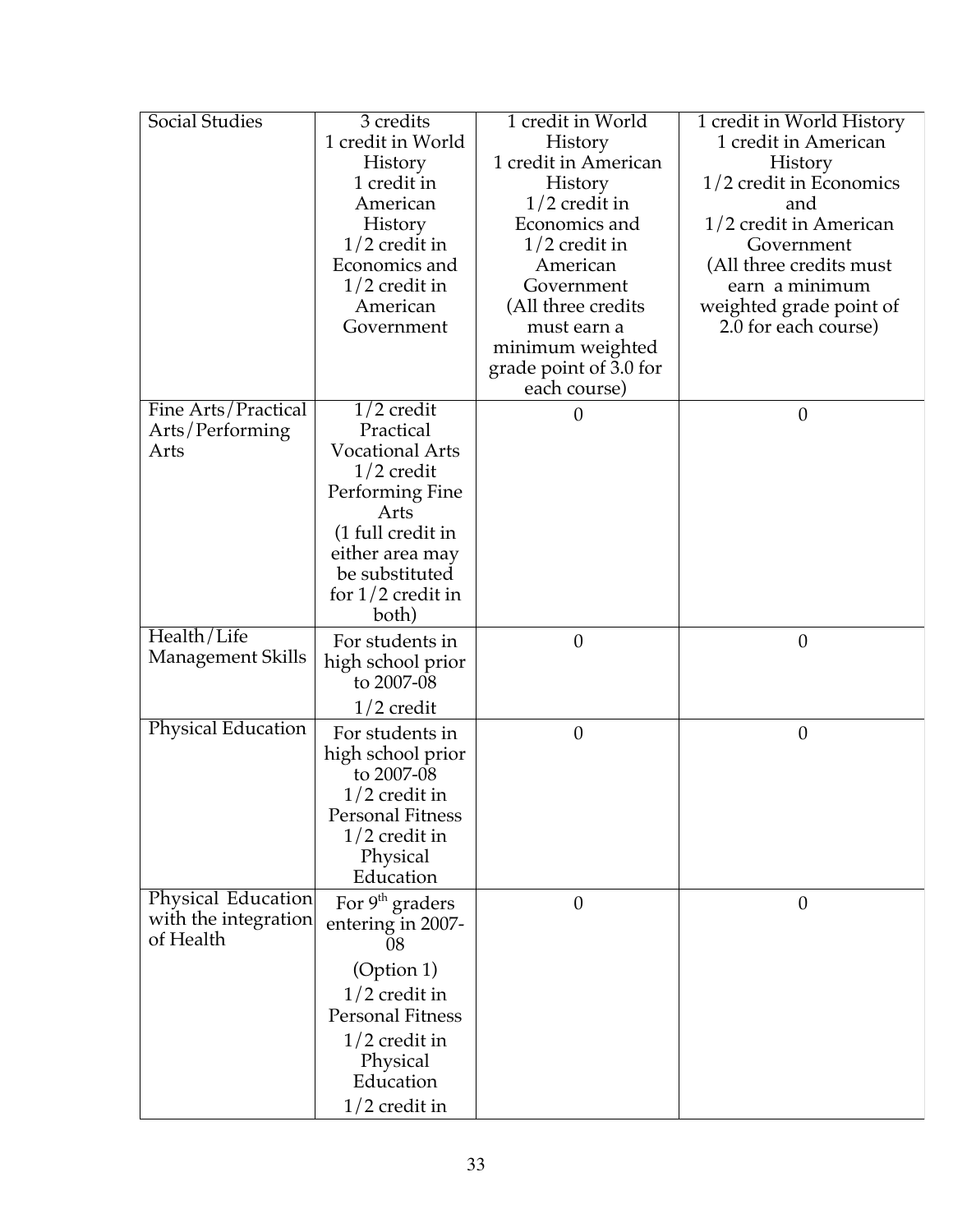|                         | Health/Life<br>Management        |                       |                                               |
|-------------------------|----------------------------------|-----------------------|-----------------------------------------------|
|                         | <b>OR</b>                        |                       |                                               |
|                         | (Option 2)                       |                       |                                               |
|                         | 1 credit HOPE                    |                       |                                               |
|                         | Core Course                      |                       |                                               |
|                         | <b>OR</b>                        |                       |                                               |
|                         | (Option 3)                       |                       |                                               |
|                         | 1 credit HOPE                    |                       |                                               |
|                         | Physical                         |                       |                                               |
|                         | Education                        |                       |                                               |
|                         | <b>Variation Course</b>          |                       |                                               |
| Declared<br>Major       | For 9 <sup>th</sup> graders      | N/A                   | N/A                                           |
| Area of Interest        | entering in                      |                       |                                               |
|                         | 2007-08 and                      |                       |                                               |
|                         | thereafter,                      |                       |                                               |
|                         | 4 credits                        |                       |                                               |
|                         | (can be in a<br>career/technical |                       |                                               |
|                         |                                  |                       |                                               |
|                         | program, fine<br>and performing  |                       |                                               |
|                         | arts, or in an                   |                       |                                               |
|                         | academic content                 |                       |                                               |
|                         | area as defined                  |                       |                                               |
|                         | by the district)                 |                       |                                               |
| Foreign Language        |                                  | 2 credits in same     | $\theta$                                      |
|                         | (2 credits of the                | foreign language with |                                               |
|                         | same foreign                     | a minimum weighted    |                                               |
|                         | language are                     | grade point of 3.0 in |                                               |
|                         | recommended                      | each course           |                                               |
|                         | for college                      | (or demonstrate)      |                                               |
|                         | entrance)                        | competency on a       |                                               |
|                         |                                  | district-designated   |                                               |
|                         |                                  | test)                 |                                               |
| Vocational/Career       | $\theta$                         | $\theta$              | 3 or 5 with a minimum                         |
|                         |                                  |                       | weighted grade point of 2.0<br>in each course |
|                         |                                  |                       | See Note 14                                   |
| <b>Elective credits</b> | Prior to 2007-08,                | 3 credits with a      | 0 or 2 with a minimum                         |
|                         | 8.5                              | minimum weighted      | weighted grade point of 2.0                   |
|                         | For 9 <sup>th</sup> graders      | grade point of 3.0 in | in each course                                |
|                         | entering in 2007-                | each course           | See Note 14                                   |
|                         | 08 and                           |                       |                                               |
|                         | thereafter,                      |                       |                                               |
|                         | 3.5 (if Option 1                 |                       |                                               |
|                         | selected for PE                  |                       |                                               |
|                         | with Health                      |                       |                                               |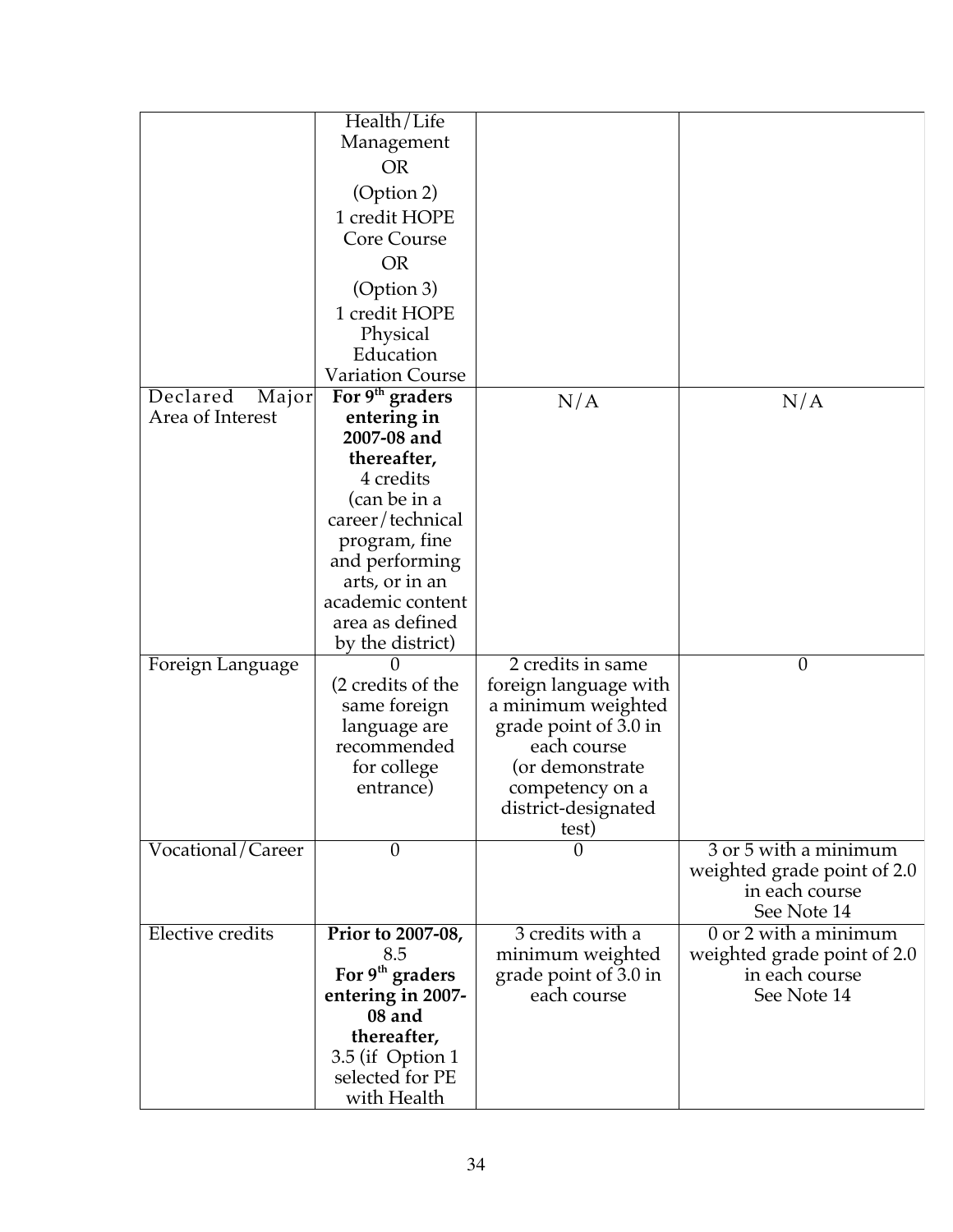|                      | integration) or $4$ |    |    |
|----------------------|---------------------|----|----|
|                      | credits             |    |    |
|                      | (may be             |    |    |
|                      | combined for a      |    |    |
|                      | second Major        |    |    |
|                      | Area of Interest,   |    |    |
|                      | a minor area of     |    |    |
|                      | interest            |    |    |
|                      | individual          |    |    |
|                      | elective courses,   |    |    |
|                      | intensive reading   |    |    |
|                      | or mathematics      |    |    |
|                      | intervention        |    |    |
|                      | courses, or credit  |    |    |
|                      | recovery            |    |    |
|                      | courses)            |    |    |
| <b>Total Credits</b> | 24                  | 18 | 18 |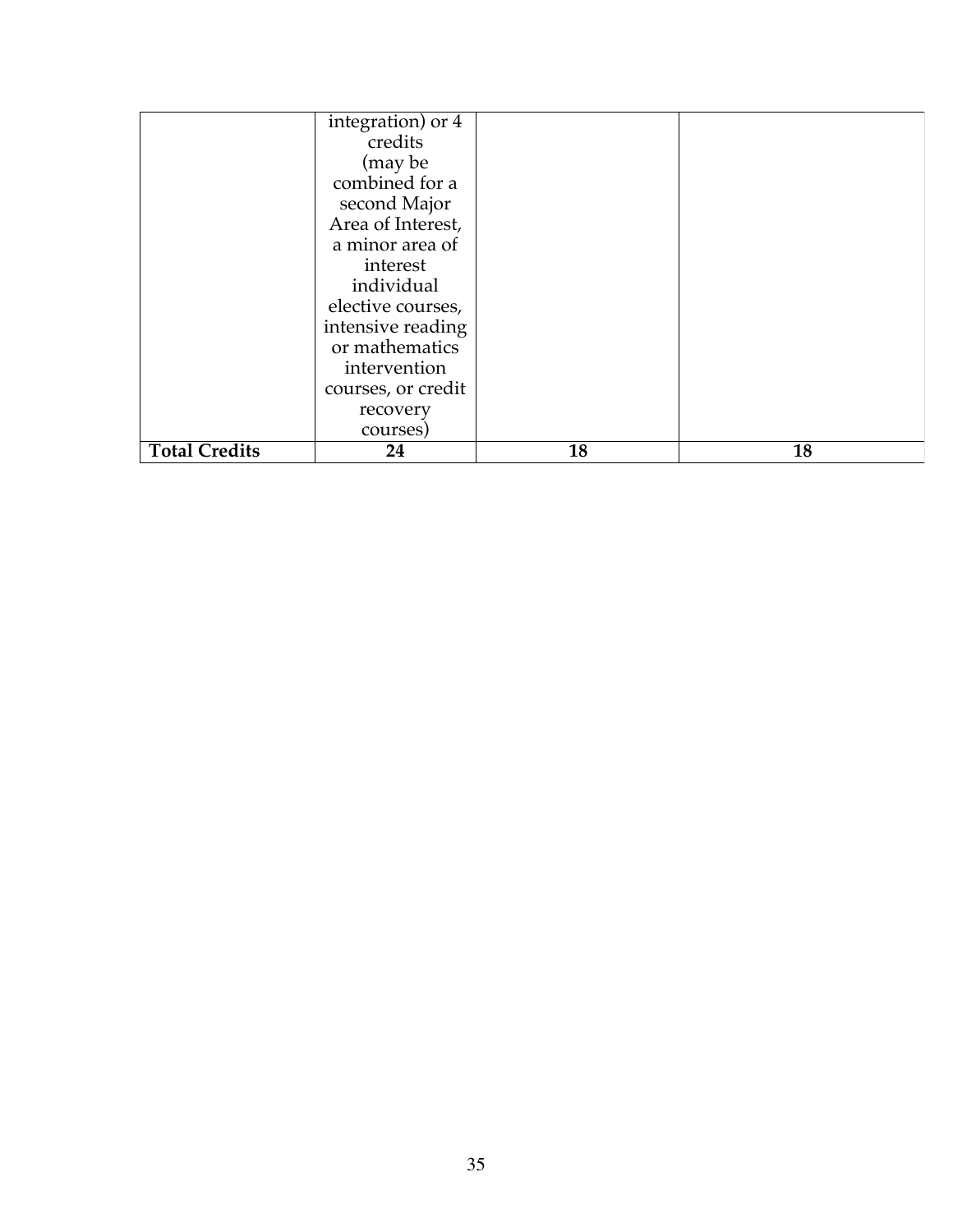| DIPLOMA OPTIONS (2006-07 AND THEREAFTER) |                                    |                                          |                                         |
|------------------------------------------|------------------------------------|------------------------------------------|-----------------------------------------|
| Graduation                               | <b>STANDARD</b>                    | <b>COLLEGE</b>                           | <b>CAREER PREPARATORY</b>               |
| Requirements                             | <b>FOUR YEAR (24</b>               | <b>PREPARATORY</b>                       | <b>THREE YEAR (18</b>                   |
|                                          | <b>CREDIT)</b>                     | <b>THREE YEAR (18</b>                    | <b>CREDIT) DIPLOMA</b>                  |
|                                          | <b>DIPLOMA</b>                     | <b>CREDIT) DIPLOMA</b>                   |                                         |
|                                          | (College or                        |                                          |                                         |
|                                          | Career                             |                                          |                                         |
|                                          | Preparatory)                       |                                          |                                         |
| Computer                                 | Completion of                      | No requirement                           | No requirement                          |
| Competency                               | one course taken                   |                                          |                                         |
|                                          | in grades 6-12 or                  |                                          |                                         |
|                                          | demonstration of                   |                                          |                                         |
|                                          | competency on a                    |                                          |                                         |
|                                          | computer test                      |                                          |                                         |
| Minimum                                  | 2.0 cumulative                     | Cumulative weighted                      | Cumulative weighted 3.0                 |
| Cumulative Grade                         | unweighted GPA                     | 3.0 GPA in the 18                        | GPA in the 18 credits                   |
| Point Average                            |                                    | credits required for                     | required for graduation for             |
|                                          |                                    | graduation for                           | students who entered                    |
|                                          |                                    | students who entered                     | grade 9 prior to 2006-07.               |
|                                          |                                    | grade 9 prior to 2006-                   | Cumulative weighted 3.5                 |
|                                          |                                    | 07. Cumulative                           | GPA for students who                    |
|                                          |                                    | weighted 3.5 GPA for                     | enter grade 9 in 2006-07                |
|                                          |                                    | students who enter                       | and thereafter.                         |
|                                          |                                    | grade 9 in $2006-07$ and                 |                                         |
|                                          |                                    | thereafter.                              |                                         |
| FCAT                                     | Passing score on                   | Passing score on the                     | Passing score on the FCAT               |
|                                          | the FCAT                           | FCAT (reading,                           | (reading, mathematics) or               |
|                                          | (reading,                          | mathematics) or                          | concordant scores,                      |
|                                          | mathematics) or                    | concordant scores,                       | provided by DOE, on the                 |
|                                          | concordant                         | provided by DOE, on                      | $SAT/ACT$ or other                      |
|                                          | scores, provided                   | the SAT/ACT, or                          | alternative assessment as               |
|                                          | by DOE, on the                     | other alternative                        | allowed by the State of                 |
|                                          | $SAT/ACT$ or<br>other alternative  | assessment as                            | Florida                                 |
|                                          |                                    | allowed by the State                     | For $9th$ graders entering              |
|                                          | assessment as                      | of Florida                               | 2006-07, passing score on               |
|                                          | allowed by the<br>State of Florida | For $9th$ graders                        | the FCAT Writing+ in                    |
|                                          | For $9th$ graders                  | entering 2006-07,                        | addition to reading and<br>mathematics. |
|                                          | entering 2006-07,                  | passing score on the<br>FCAT Writing+ in |                                         |
|                                          | passing score on                   | addition to reading                      |                                         |
|                                          | the FCAT                           | and mathematics.                         |                                         |
|                                          | Writing+ in                        |                                          |                                         |
|                                          | addition to                        |                                          |                                         |
|                                          | reading and                        |                                          |                                         |
|                                          | mathematics.                       |                                          |                                         |
| Service<br>Learning                      | 40 hours                           | None                                     | None                                    |
| Hours                                    | required                           |                                          |                                         |
|                                          |                                    |                                          |                                         |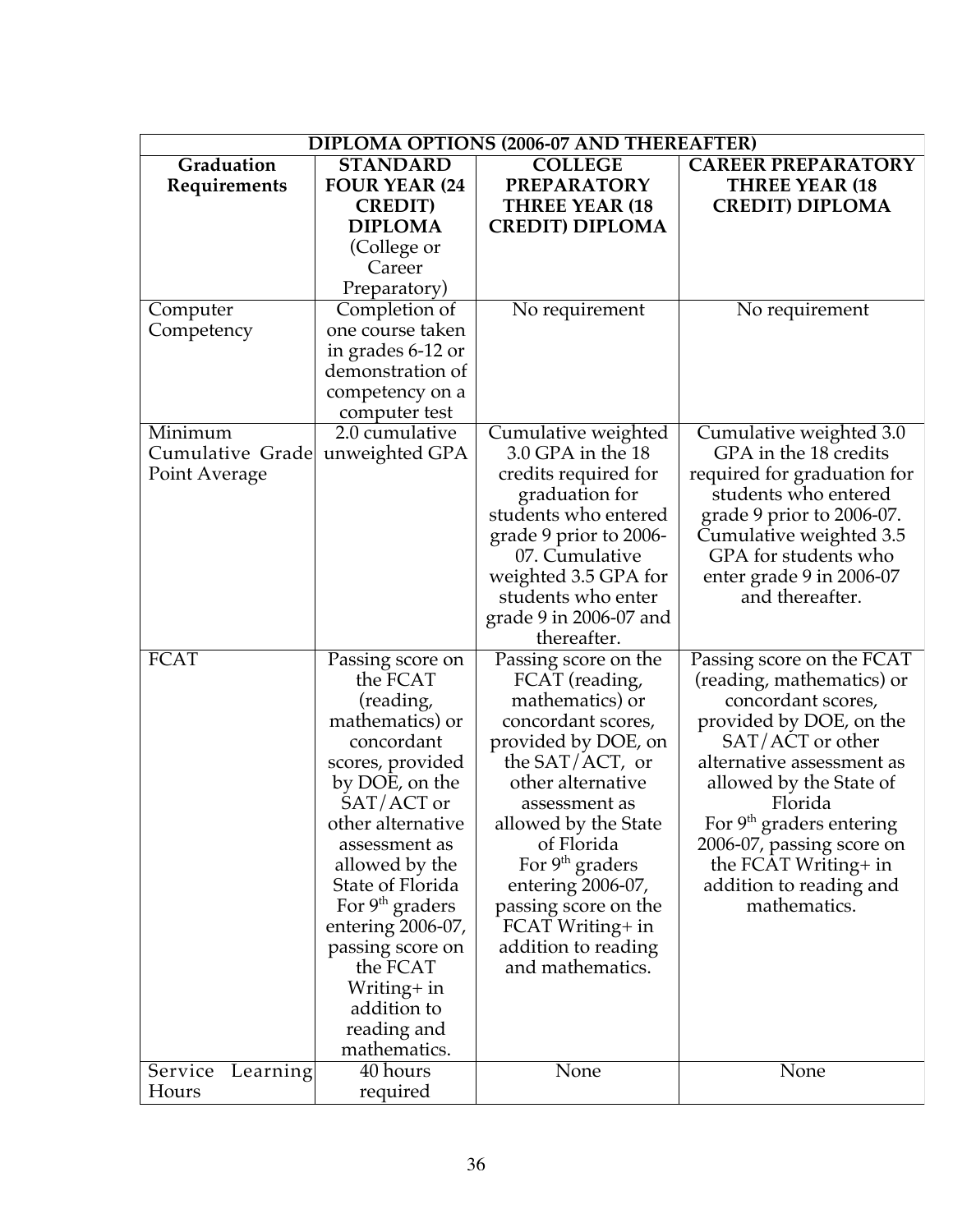| Additional        | Applicable                       | Applicable Notes:     | Applicable Notes:                                                |
|-------------------|----------------------------------|-----------------------|------------------------------------------------------------------|
|                   |                                  |                       |                                                                  |
| requirements and  | Notes:                           |                       | $1, 2, 6, 7, 9, 12, 13, 15, 1, 2, 3, 4, 5, 6, 7, 9, 12, 14, 15.$ |
|                   | options as 1, 2, 3, 4, 5, 6, 7,  | 17, 18                |                                                                  |
|                   | indicated in 8, 9, 10, 11, 15 19 | Six of the 18 credits |                                                                  |
| numbered notes at |                                  | must be earned in     |                                                                  |
| the end of this   |                                  | courses that are      |                                                                  |
| section           |                                  | rigorous – see Note   |                                                                  |
|                   |                                  | #13                   |                                                                  |

| <b>GRADUATION</b><br><b>REQUIREMENTS</b> | <b>BROWARD</b><br><b>DIPLOMA OF</b><br><b>DISTINCTION</b><br><b>FOUR YEAR (24</b><br><b>CREDIT)</b><br><b>DIPLOMA</b> | <b>INTERNATIONAL</b><br><b>BACCALAUREATE</b><br><b>CURRICULUM</b><br><b>FOUR YEAR (24</b><br><b>CREDIT) DIPLOMA</b> | <b>EARLY ADMISSIONS</b><br><b>PROGRAM</b><br>24 CREDIT or 18 CREDIT<br><b>DIPLOMA</b>                                                                                                                                                                                                                                                                                                                                                                                                                                                                                                                                                                                                                                                       |
|------------------------------------------|-----------------------------------------------------------------------------------------------------------------------|---------------------------------------------------------------------------------------------------------------------|---------------------------------------------------------------------------------------------------------------------------------------------------------------------------------------------------------------------------------------------------------------------------------------------------------------------------------------------------------------------------------------------------------------------------------------------------------------------------------------------------------------------------------------------------------------------------------------------------------------------------------------------------------------------------------------------------------------------------------------------|
| Prerequisites:                           |                                                                                                                       |                                                                                                                     | Entering last year of high<br>school based upon declared<br>graduation date<br>Completed all graduation<br>requirements with the<br>exception of those that can<br>be met in the student's last<br>year of high school<br>Earned passing score on<br>$10th$ grade FCAT or<br>alternative assessment if<br>allowed by State of Florida<br>Accepted by a post-<br>secondary institution<br>authorized by Florida Law<br>or by an accredited post-<br>secondary institution<br>Have been enrolled in a<br><b>Broward County public</b><br>school at least one semester<br>prior to seeking early<br>admission<br>3.0 unweighted high school<br><b>GPA</b><br>Obtained minimum score<br>on College Placement Test<br>or equivalent (SAT or ACT) |
| English                                  | 4 credits with a<br>minimum<br>weighted grade                                                                         | 4 credits of Language<br>A (student's native<br>language)                                                           | Meet requirements for any<br>18 or 24 credit diploma                                                                                                                                                                                                                                                                                                                                                                                                                                                                                                                                                                                                                                                                                        |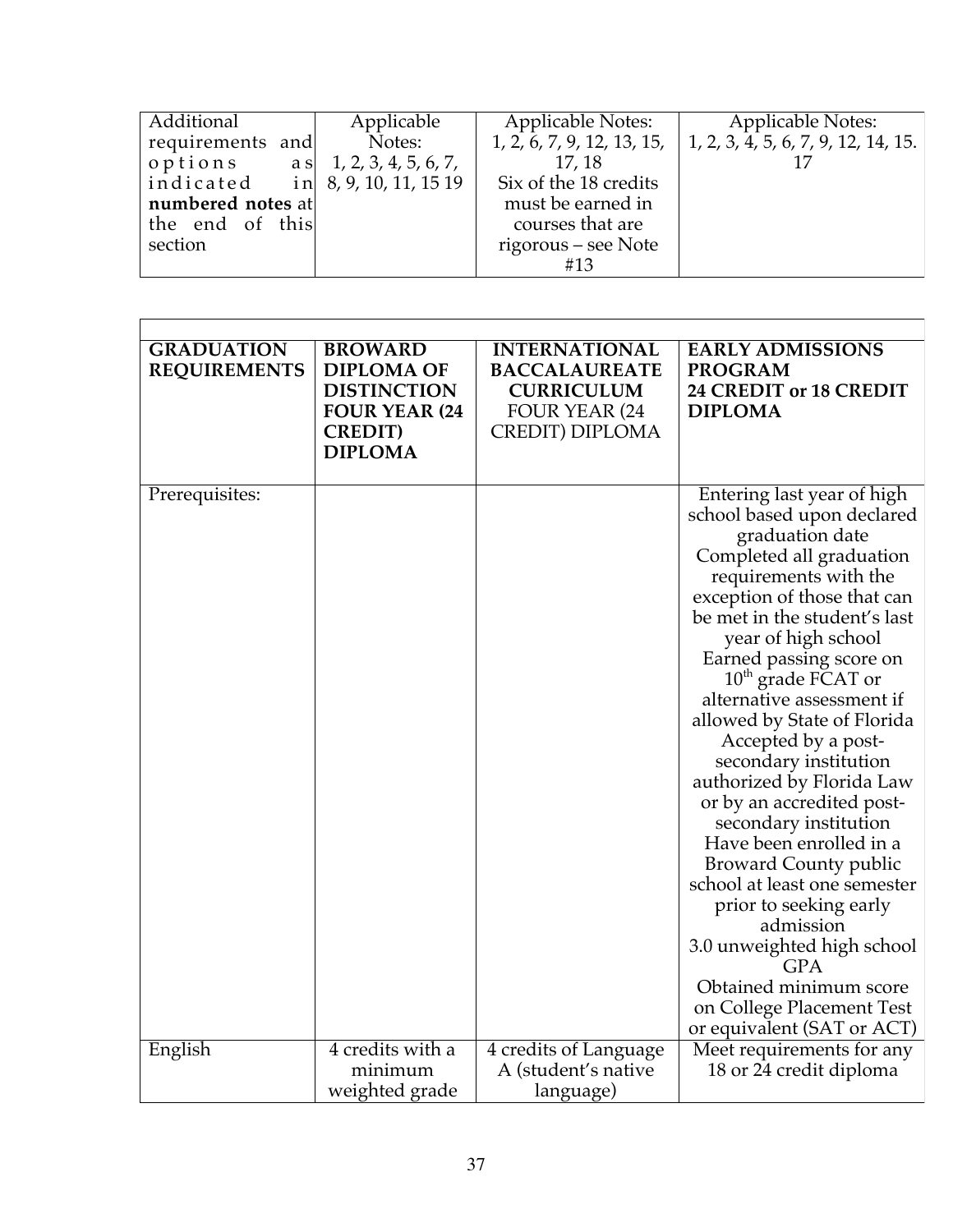|                       | point of 3.0 in            |                       |                                                      |
|-----------------------|----------------------------|-----------------------|------------------------------------------------------|
|                       | each course                |                       |                                                      |
| Mathematics           | Prior to 2007-08,          |                       | Meet requirements for any                            |
|                       | 3 credits                  | 4 credits             |                                                      |
|                       |                            |                       | 18 or 24 credit diploma                              |
|                       | Entering 9 <sup>th</sup>   |                       |                                                      |
|                       | graders, 2007-08           |                       |                                                      |
|                       | 4 credits                  |                       |                                                      |
|                       | (The credits)              |                       |                                                      |
|                       | must be in                 |                       |                                                      |
|                       | Algebra I or               |                       |                                                      |
|                       |                            |                       |                                                      |
|                       | higher with a<br>minimum   |                       |                                                      |
|                       |                            |                       |                                                      |
|                       | weighted grade             |                       |                                                      |
|                       | point of 3.0 in            |                       |                                                      |
|                       | each course)               |                       |                                                      |
| Science               | 3 credits with a           | 4 credits of          | Meet requirements for any                            |
|                       | minimum                    | experimental sciences | 18 or 24 credit diploma                              |
|                       | weighted grade             |                       |                                                      |
|                       | point of 3.0 in            |                       |                                                      |
|                       | each course                |                       |                                                      |
|                       | Including 2                |                       |                                                      |
|                       | credits with a             |                       |                                                      |
|                       | laboratory                 |                       |                                                      |
|                       | component                  |                       |                                                      |
| <b>Social Studies</b> | 1 credit in World          | 4 credits of Study of |                                                      |
|                       | History                    | Individuals in        | Meet requirements for any<br>18 or 24 credit diploma |
|                       | 1 credit in                | Societies             |                                                      |
|                       | American                   |                       |                                                      |
|                       |                            |                       |                                                      |
|                       | History<br>$1/2$ credit in |                       |                                                      |
|                       |                            |                       |                                                      |
|                       | Economics and              |                       |                                                      |
|                       | $1/2$ credit in            |                       |                                                      |
|                       | American                   |                       |                                                      |
|                       | Government                 |                       |                                                      |
|                       | (All three credits         |                       |                                                      |
|                       | with a minimum             |                       |                                                      |
|                       | weighted grade             |                       |                                                      |
|                       | point of 3.0 in            |                       |                                                      |
|                       | each course)               |                       |                                                      |
| Practical             | $1/2$ credit               |                       | Meet requirements for any                            |
| Arts/Performing       | Practical                  |                       | 18 or 24 credit diploma                              |
| Arts                  | <b>Vocational Arts</b>     |                       |                                                      |
|                       | $1/2$ credit               |                       |                                                      |
|                       | Vocational                 |                       |                                                      |
|                       | Performing Fine            |                       |                                                      |
|                       | Arts                       |                       |                                                      |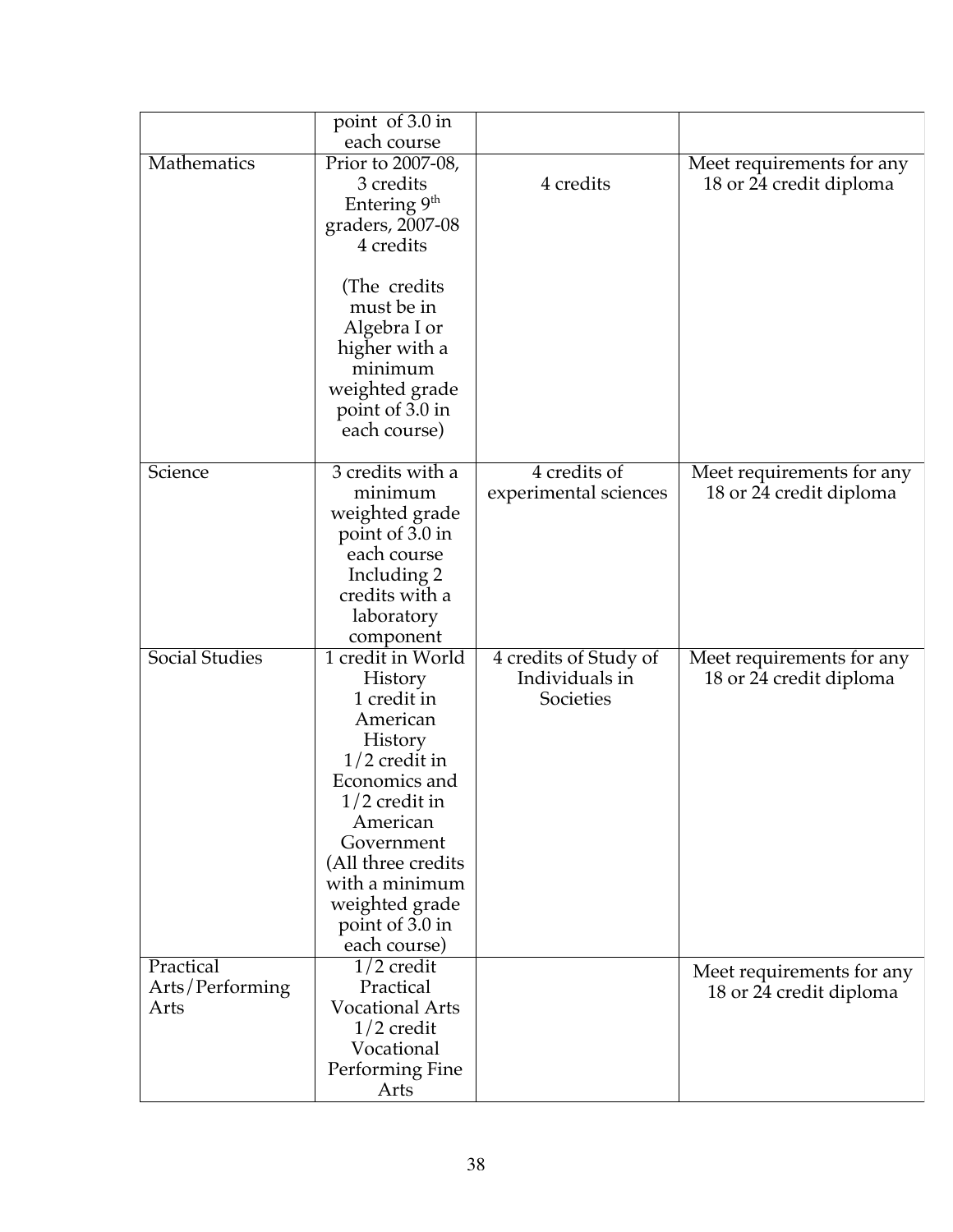|                           | (1 full credit in           |                           |
|---------------------------|-----------------------------|---------------------------|
|                           | either area may             |                           |
|                           | be substituted              |                           |
|                           | for $1/2$ credit in         |                           |
|                           | both)                       |                           |
| Health/Life               | For students in             | Meet requirements for any |
| <b>Management Skills</b>  | high school prior           | 18 or 24 credit diploma   |
|                           | to 2007-08                  |                           |
|                           | $1/2$ credit                |                           |
| <b>Physical Education</b> | For students in             | Meet requirements for any |
|                           | high school prior           | 18 or 24 credit diploma   |
|                           | to 2007-08                  |                           |
|                           | $1/2$ credit in             |                           |
|                           | <b>Personal Fitness</b>     |                           |
|                           | $1/2$ credit in             |                           |
|                           | Physical                    |                           |
|                           | Education                   |                           |
| Physical Education        | For 9 <sup>th</sup> graders |                           |
| with the integration      | entering in 2007-           |                           |
| of Health                 | 08                          |                           |
|                           | (Option 1)                  |                           |
|                           | $1/2$ credit in             |                           |
|                           | <b>Personal Fitness</b>     |                           |
|                           | $1/2$ credit in             |                           |
|                           | Physical                    |                           |
|                           | Education                   |                           |
|                           | $1/2$ credit in             |                           |
|                           | Health/Life                 |                           |
|                           | Management                  |                           |
|                           | <b>OR</b>                   |                           |
|                           | (Option 2)                  |                           |
|                           | 1 credit HOPE               |                           |
|                           | Core Course                 |                           |
|                           | <b>OR</b>                   |                           |
|                           | (Option 3)                  |                           |
|                           | 1 credit HOPE               |                           |
|                           | Physical                    |                           |
|                           | Education                   |                           |
|                           | <b>Variation Course</b>     |                           |
| Major<br>Declared         | For 9 <sup>th</sup> graders |                           |
| Area of Interest          | entering in                 |                           |
|                           | 2007-08 and                 |                           |
|                           | thereafter,                 |                           |
|                           | 4 credits                   |                           |
|                           | (can be in a                |                           |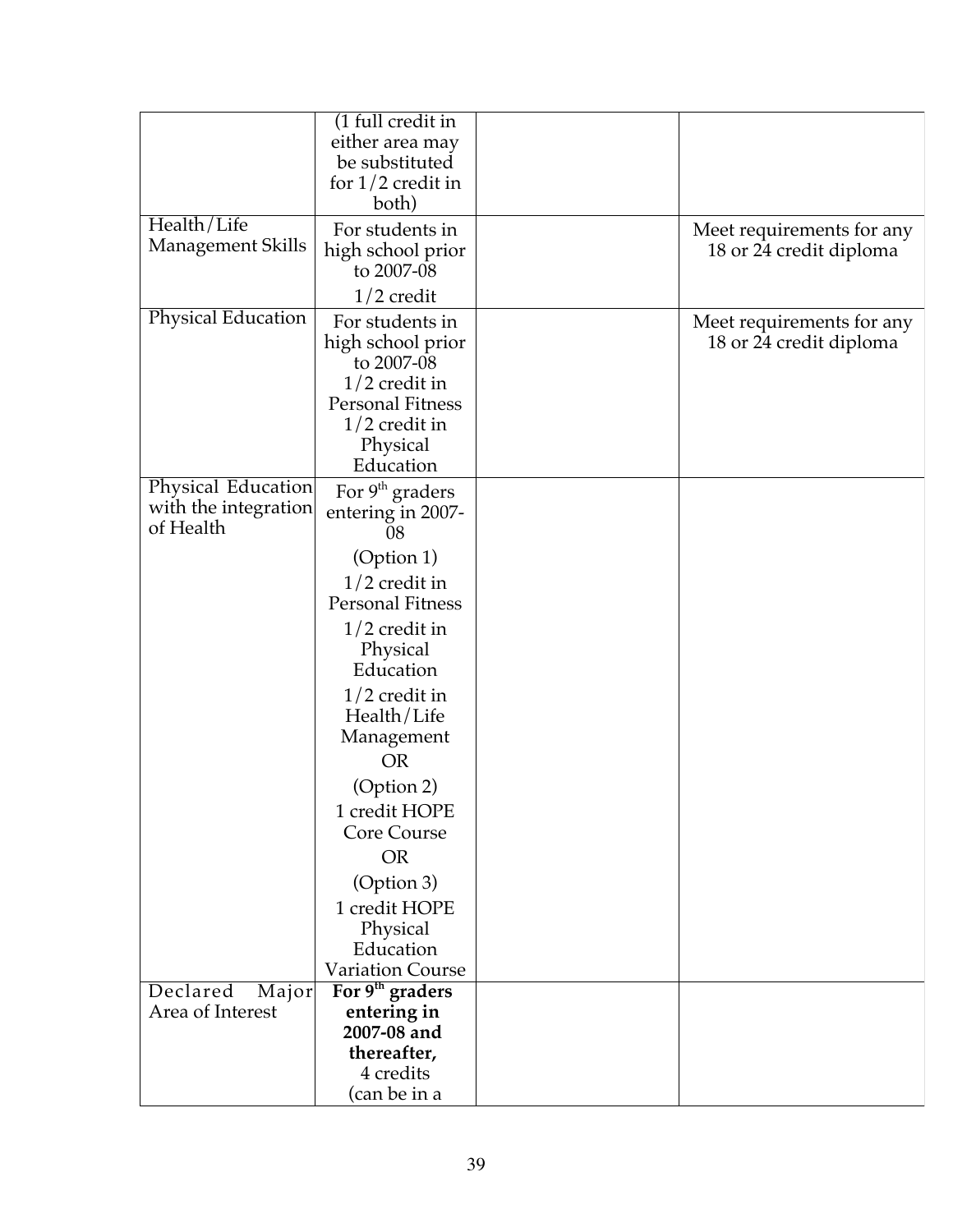| career/technical |  |
|------------------|--|
| program, fine    |  |
| and performing   |  |
| arts, or in an   |  |
| academic content |  |
| area as defined  |  |
| by the district) |  |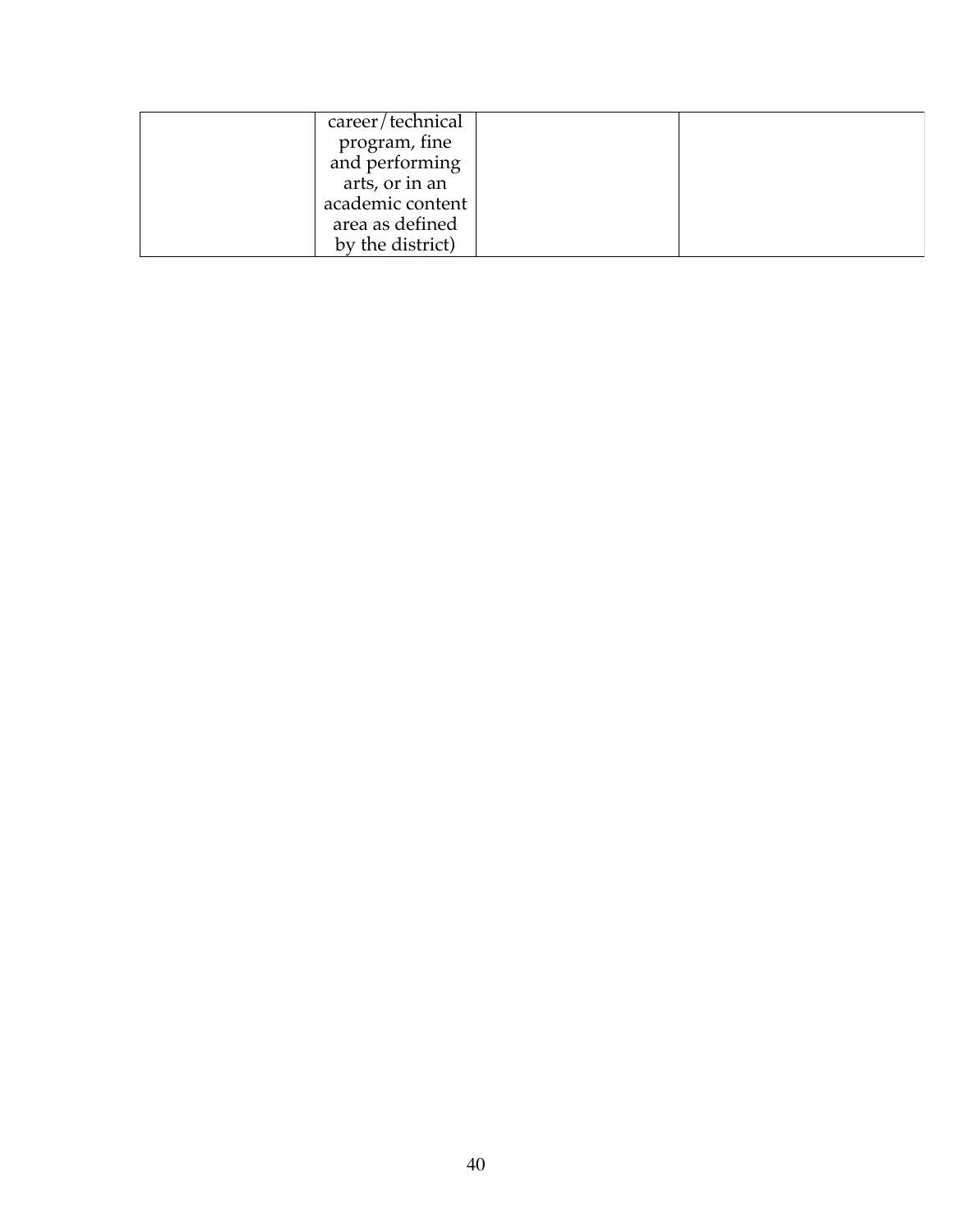| Foreign Language          | 2 credits in same<br>foreign language<br>with<br>a minimum<br>weighted grade<br>point of 3.0 in<br>each course<br>(or demonstrate<br>competency on a<br>district-                                                                                                                                                                                                                                                               | 4 credits of Language B<br>(foreign language)                                   | Meet requirements for any<br>18 or 24 credit diploma |
|---------------------------|---------------------------------------------------------------------------------------------------------------------------------------------------------------------------------------------------------------------------------------------------------------------------------------------------------------------------------------------------------------------------------------------------------------------------------|---------------------------------------------------------------------------------|------------------------------------------------------|
|                           | designated test)                                                                                                                                                                                                                                                                                                                                                                                                                |                                                                                 |                                                      |
| Vocational/Caree<br>r     |                                                                                                                                                                                                                                                                                                                                                                                                                                 |                                                                                 | Meet requirements for any<br>18 or 24 credit diploma |
| <b>Elective credits</b>   | Prior to 2007-08,<br>6.5<br>For 9 <sup>th</sup> graders<br>entering in 2007-<br>08 and thereafter,<br>1.5 (if Option 1<br>selected for PE<br>with Health<br>integration) or 2<br>credits<br>(may be)<br>combined for a<br>second Major<br>Area of Interest, a<br>minor area of<br>interest<br>individual<br>elective courses,<br>intensive reading<br>or mathematics<br>intervention<br>courses, or credit<br>recovery courses) | 3 credits of IB sixth<br>subject<br>1 credit (100 hours)<br>Theory of Knowledge | Meet requirements for any<br>18 or 24 credit diploma |
| <b>Total Credits</b>      | 24                                                                                                                                                                                                                                                                                                                                                                                                                              | 24                                                                              | Meet requirements for any<br>18 or 24 credit diploma |
| Computer<br>Competency    | Completion of<br>one course taken<br>in grades 6-12 or<br>demonstration of<br>competency on a<br>computer test                                                                                                                                                                                                                                                                                                                  |                                                                                 | Meet requirements for any<br>18 or 24 credit diploma |
| Minimum<br>Cumulative GPA | 3.0 Cumulative<br>weighted GPA                                                                                                                                                                                                                                                                                                                                                                                                  | 2.0 Cumulative<br>unweighted GPA                                                | Meet requirements for any<br>18 or 24 credit diploma |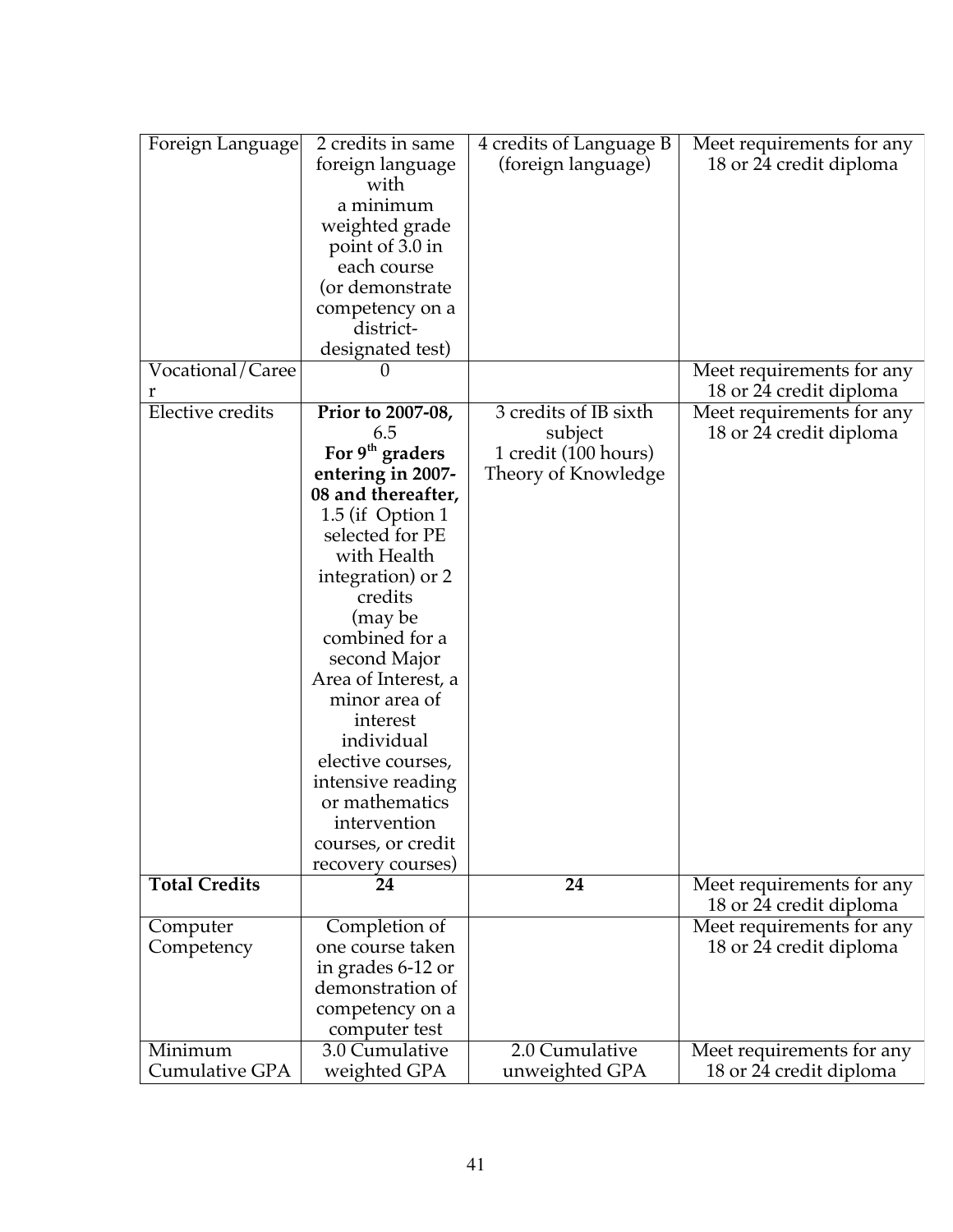| FCAT                                                                                                                   | Passing score on<br>the FCAT or<br>concordant<br>scores, provided<br>by DOE, on the<br>SAT/ACT or<br>other alternative<br>assessment as<br>allowed by the<br>Florida        | Passing score on the<br>FCAT or concordant<br>scores, provided by<br>DOE, on the SAT/ACT<br>or other alternative<br>assessment as allowed<br>by the Florida<br>Department of<br>Education<br>For $9th$ graders entering | Passing score on the FCAT<br>or concordant scores,<br>provided by DOE, on the<br>$SAT/ACT$ or other<br>alternative assessment as<br>allowed by the Florida<br>Department of Education<br>For $9th$ graders entering<br>2006-07, passing score on<br>the FCAT Writing+ in |
|------------------------------------------------------------------------------------------------------------------------|-----------------------------------------------------------------------------------------------------------------------------------------------------------------------------|-------------------------------------------------------------------------------------------------------------------------------------------------------------------------------------------------------------------------|--------------------------------------------------------------------------------------------------------------------------------------------------------------------------------------------------------------------------------------------------------------------------|
|                                                                                                                        | Department of<br>Education<br>For 9 <sup>th</sup> graders<br>entering 2006-07,<br>passing score on<br>the FCAT<br>Writing+ in<br>addition to<br>reading and<br>mathematics. | 2006-07, passing score<br>on the FCAT Writing+<br>in addition to reading<br>and mathematics.                                                                                                                            | addition to reading and<br>mathematics.                                                                                                                                                                                                                                  |
| Service Learning<br>Hours                                                                                              | 40 hours required                                                                                                                                                           | 150<br>Creativity/Activity/Se<br>rvice hours                                                                                                                                                                            | Meet requirements for any<br>18 or 24 credit diploma                                                                                                                                                                                                                     |
| Additional<br>requirements and<br>options<br>a s<br>indicated<br>in<br>numbered notes<br>at the end of this<br>section | Applicable Notes:<br>1, 2, 3, 4, 5, 6, 7, 8,<br>9, 10, 11, 13, 15 19<br>Six of the 24<br>credits must be<br>earned in courses<br>that are rigorous<br>- see Note #13        | <b>Applicable Notes:</b><br>1, 15                                                                                                                                                                                       | <b>Applicable Notes:</b><br>1, 2, 3, 4, 5, 6, 7, 8, 9, 10, 11,<br>15, 16                                                                                                                                                                                                 |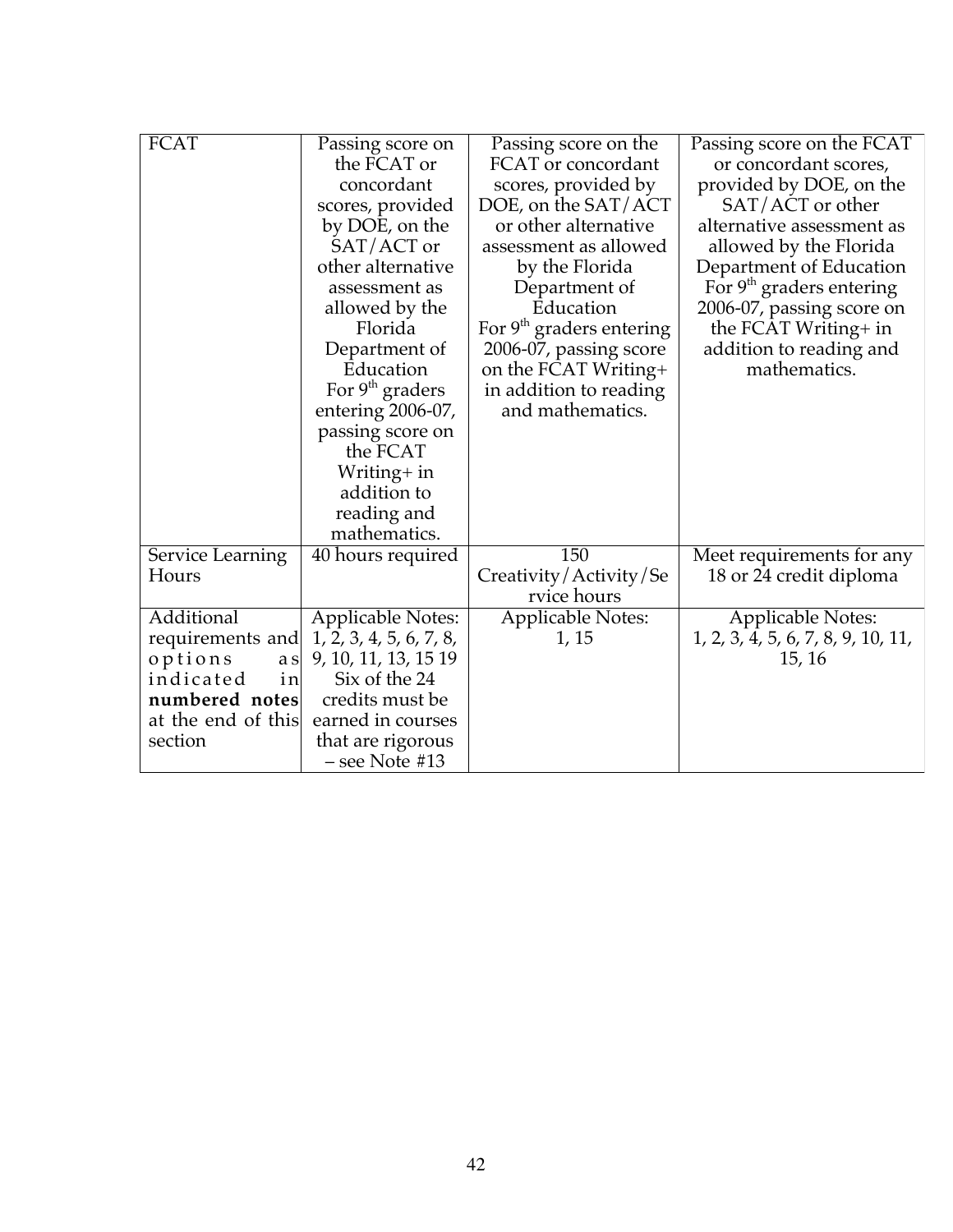# **NUMBERED NOTES**

(Notes are applicable to specific diploma options – see related diploma options chart)

**Note #1:** Florida Statute 1003.43 indicates that **Level I courses** may only be used to meet graduation requirements for English and mathematics when assessment data indicates that a more rigorous course of study would be inappropriate. For an ESE student with a disability, this determination is made by the IEP team using assessment data to support the decision. Level I courses cannot be used to meet the Algebra I requirement.

### **Note # 2:** The **algebra graduation requirement** can be satisfied in the following ways:

- a. 1 credit in Algebra I or Algebra I Honors
- b. 2 credits in Applied Mathematics
- c. 1 credit in Integrated Mathematics I and 1 credit in Integrated Mathematics II
- d. 1 credit in Algebra I A and 1 credit in Algebra I B
- e. 1 credit in Algebra II or Integrated Mathematics III or any Level III mathematics course
- f. Demonstrated competency on the district criterion-referenced test in Algebra I

**Note #3:** Any student in grades 9-12 who enrolls in and satisfactorily completes a career and technical job preparatory program may **substitute credit** for a portion of the required credits in English, mathematics or science. The credit substituted for English, mathematics and science shall be on a curriculum equivalency basis Substitutions shall not exceed two credits in each subject area. In addition, a program that has been used to substitute in one subject area may not be used to substitute for any other subject area.

**Note #4:** Students cannot use more than **9 credits in compensatory or remedial programs** to meet graduation requirements.

**Note #5:** Students cannot use more than **1 credit in exploratory vocational courses** to meet graduation requirements.

**Note #6:** High school students who are deficient in credits needed to graduate or who need to improve their cumulative grade point average in order to meet graduation requirements may earn a **lifetime maximum of two credits while coenrolled in adult secondary education** programs under the following conditions:

- a. The student must be deficient in the credits required for graduation.
- b. The student must be attempting a full load of required credits during the co-enrollment period.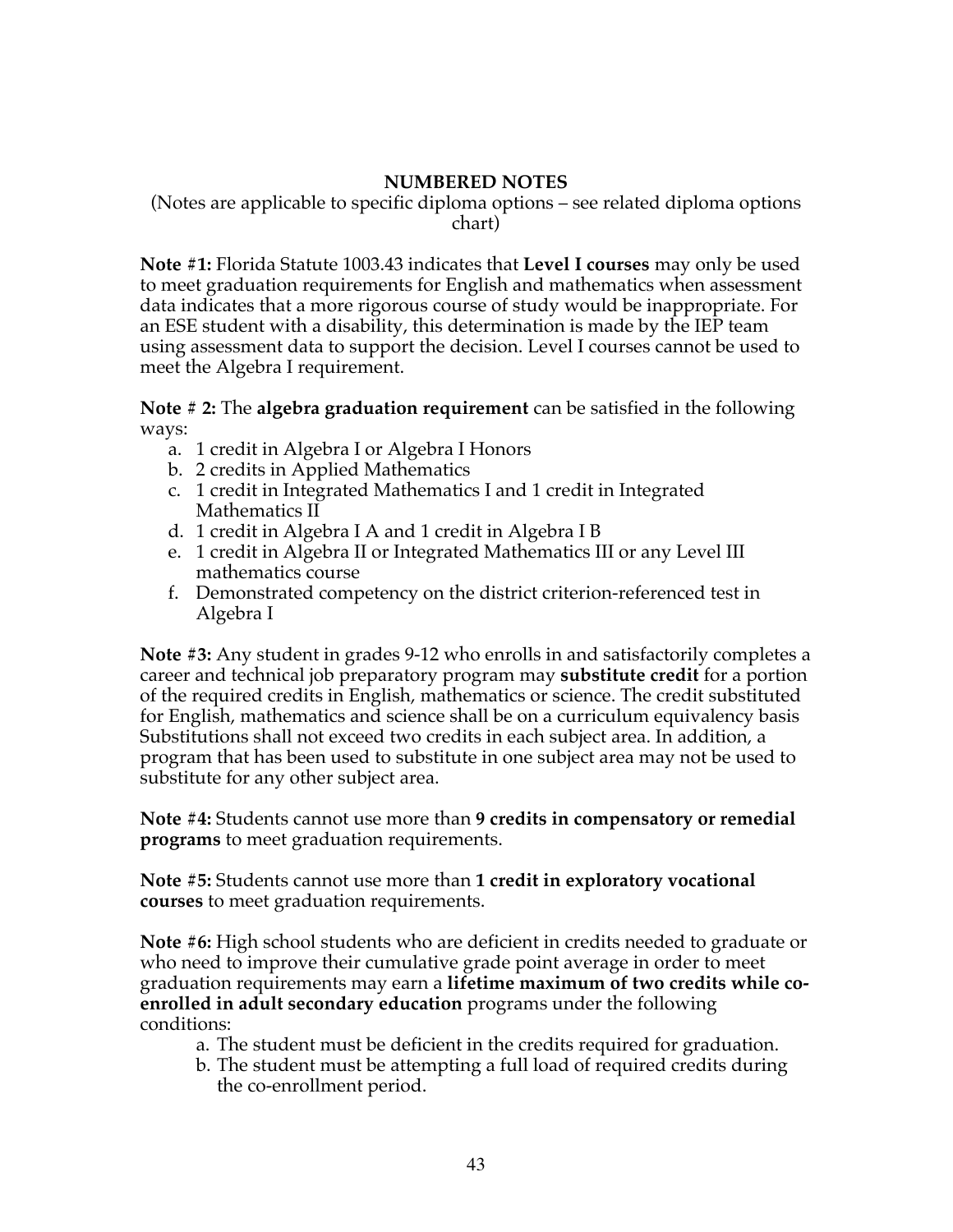- c. The student must have written authorization for entrance into each course in the co-enrollment program from the home school principal or designee.
- d. The student's credit deficiencies have not resulted from an intentional, willful neglect of studies as determined by the principal or designee.

**Note #7:** The requirement for a passing score on the **FCAT may be waived for student with disabilities** for whom the IEP committee determines that the FCAT cannot accurately measure the student's abilities, taking into consideration all reasonable accommodations. The IEP committee must provide supporting documentation that the student has mastered the  $10<sup>th</sup>$  grade Sunshine State Standards.

**Note #8:** Students are required to complete a minimum of **40 documented hours of service learning** in order to graduate. In cases of extreme hardship or senior out-of-district transfers, the service learning requirement may be waived by the school principal.

**Note #9:** All courses shall be counted as attempts for credit when **calculating all grade point averages** except when the forgiveness rule has been applied or when a grade of "P" has been earned.

**Note #10: Health/Life Management Skills** curriculum must include marriage preparation and preservation, substance abuse, human sexuality, acquired immune deficiency syndrome and other sexually transmitted diseases.

**Note #11:** Other ways to satisfy the **physical education** requirement include:

- a. Participation in an interscholastic sport at the junior varsity or varsity level for two full seasons AND the passing of the personal fitness competency test with a score of " $C$ " or better. (This will satisfy the PE requirement even though no credit is earned.)
- b. Completion, with a grade of C or better, of one semester in marching band class or in a physical activity class that requires participation in marching band activities as an extracurricular activity or in an R.O.T.C. class with a significant component of drills. This will satisfy the 1/2 credit of PE but not the personal fitness requirement. (F.S. 1003-43 (1) (j))

**Note #12: Deadline for selection of the 18-credit diploma option** will be extended to the end of the first semester of grade 10 for a student who entered a Florida public school after grade 9 upon transfer from a private school or another state or who was prevented from choosing a graduation option due to illness during grade 9.

**Note #13:** 6 of the 18 credits for an 18-credit accelerated college preparatory diploma must be earned in courses that are honors, dual enrollment, advanced placement, International Baccalaureate, Advanced International Certificate of Education or identified by the Florida Department of Education as rigorous. This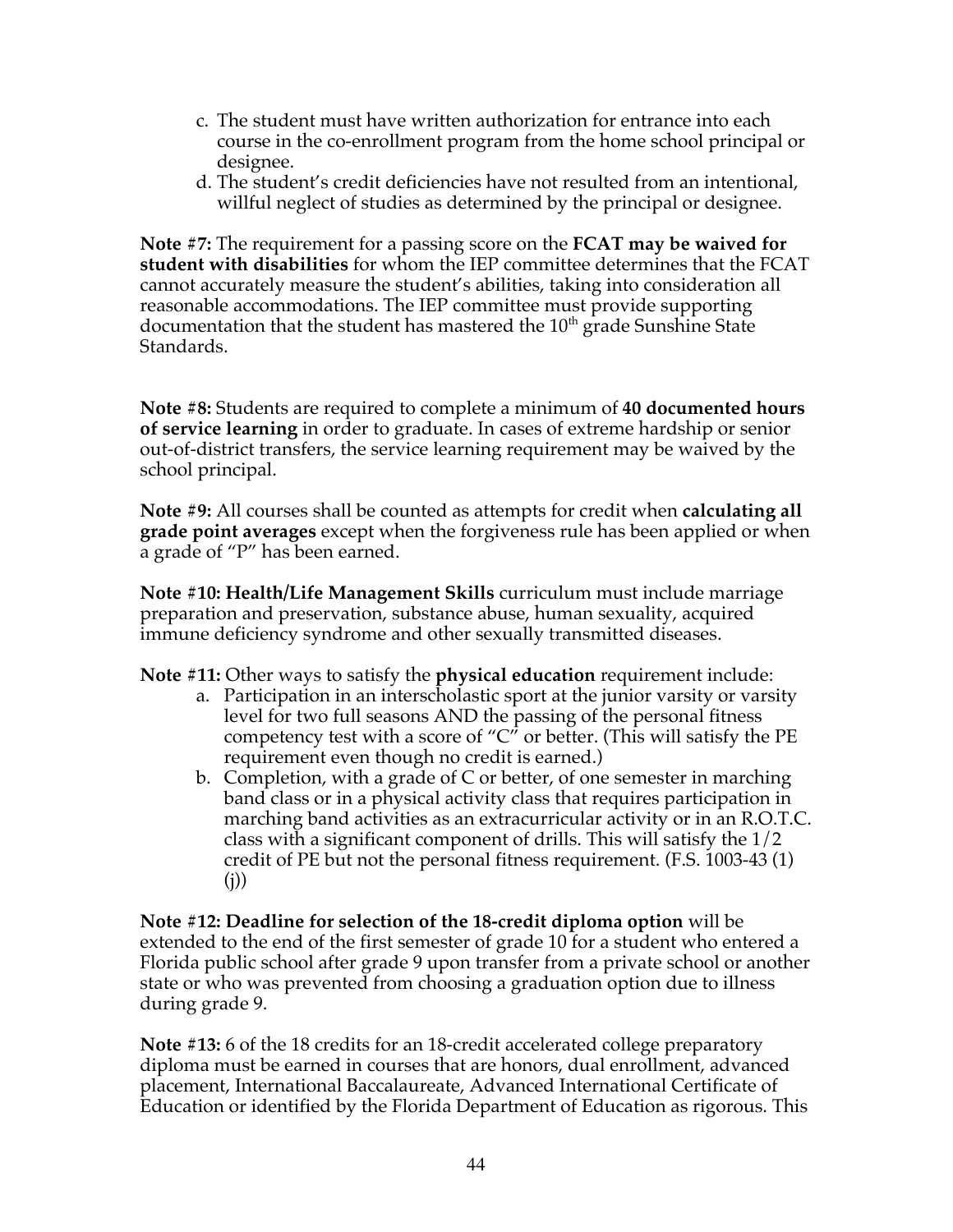same requirement applies to 6 of the 24 credits required for the Broward Diploma of Distinction. For the Broward diploma, grades earned in rigorous courses in middle school may be used to meet the rigorous course requirement. For students who enter grade 9 in 2006-07 and thereafter, 6 of the 18 credits for an 18 credit accelerated college preparatory diploma must be earned in courses that are dual enrollment, advanced placement, IB or AICE: honors courses may not be used as part of the six hours.

**Note #14:** Student must earn 3 credits in a single **vocational or career** education program OR 3 credits in career and technical certificate dual enrollment courses OR 5 credits in vocational or career education courses. If 5 vocational/career credits are earned, 0 elective credits are required. If 3 vocational/career credits are earned, 2 elective credits are required.

**Note #15: Class rank** shall be computed based upon the declared year of graduation. All attempted high school credits shall be calculated for class rank including dual enrollment, early admission, adult education, and transfer credit. Students transferring from one Broward County high school to another in the last 2 semesters (or 4 for block schools) shall not displace, for class ranking purposes, any other student.

**Note #16:** In order to graduate from a public high school under the **Early Admissions Program**, be awarded a high school diploma, and participate in graduation ceremonies, the student must be degree seeking and must qualify on an approved placement examination and enroll in non-remedial, credit-earning coursework. The student must have completed two consecutive semesters of college coursework or the equivalent, with a full-time class load of 24 credit hours or the equivalent. This must include coursework that satisfies the remaining high school graduation requirements and the student must maintain a minimum college 2.0 GPA as shown by grade transcripts. A student who does not meet all requirements by the time his/her class graduates, may receive a standard diploma when all requirements are met. Students participating in early admissions programs at post-secondary institutions with which the district does not have an inter-institutional articulation agreement are responsible for all fees and expenses.

**Note #17:** Students who select this 18 credit college preparatory or career preparatory diploma option shall automatically move to the 24 credit diploma if the student: (a)exercises the right to change to the 4-year , 24 credit diploma, or (b)fails to earn 5 credits by the end of grade 9 or fails to earn 11 credits by the end of grade 10, or (c) does not achieve a score of 3 or higher on the grade 10 FCAT writing assessment, or (d) by the end of grade 11, does not meet the diploma/graduation requirements.

**Note #18:** All 18 credits must be designated as State University System core courses.

**Note #19**: The courses taken for computer competency must be selected from one of the computer education or business education computer courses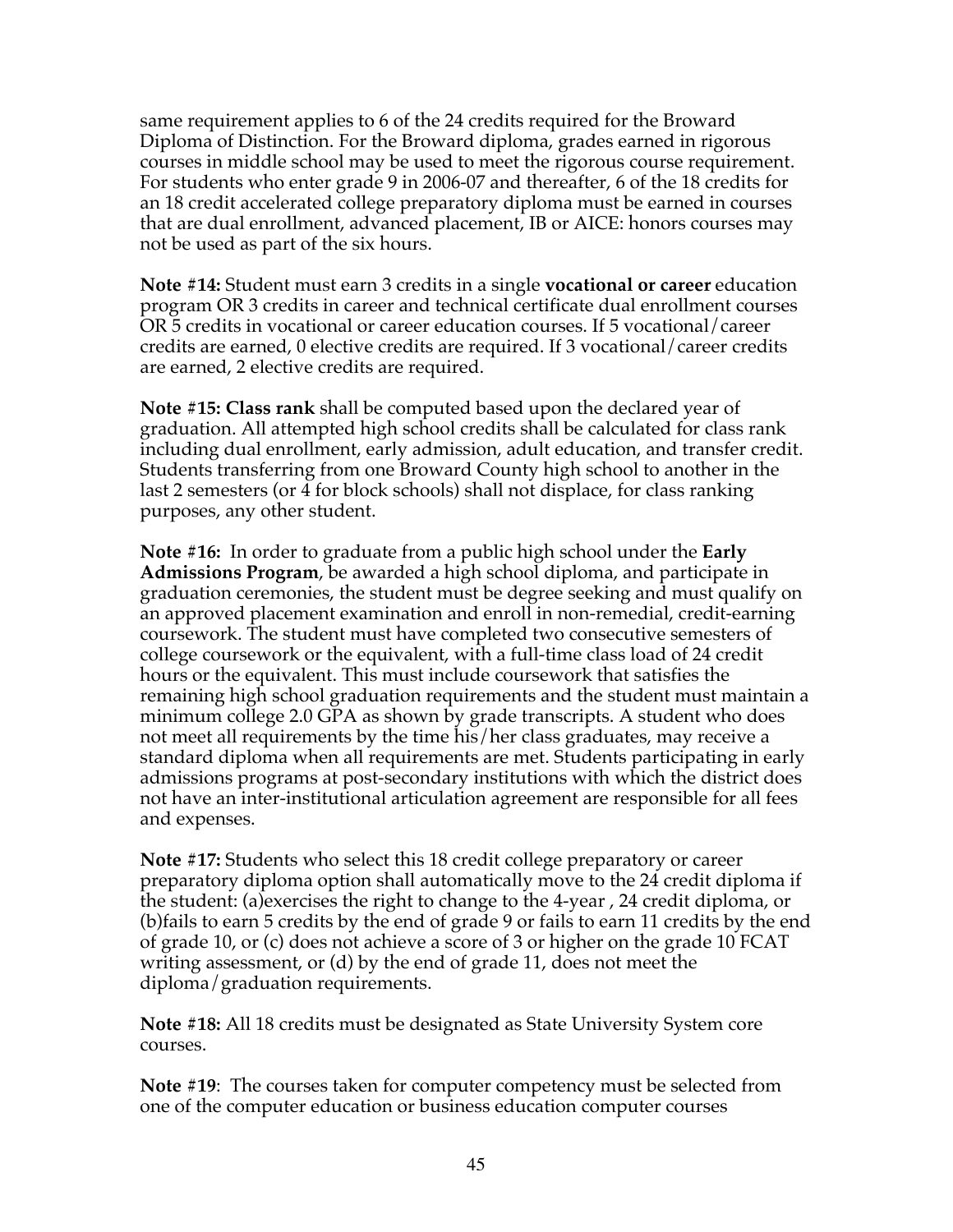identified in the State Course Code Directory with the intent to demonstrate that they have met the National Education Technology Standards (NETS) in basic operations, social and ethical issues, productivity tools, communication tools, research tools and problem-solving tools.

# B. ADDITIONAL GRADUATION-RELATED INFORMATION

- 1. Each year the school district must provide students in grades six through nine and their parents with information concerning the three-year and four-year high school graduation options, including the respective curriculum requirements for those options so that the students and their parents may select the program that best fits their needs. Selection of one of the graduation options is exclusively up to the student and parent. If the student and parent fail to select a graduation option, the student shall be considered to have selected the general requirements for the four-year high school graduation option (FS1003.429 (1) 6 (2)). Information to parents of students with disabilities must also be provided with information about the FCAT waiver.
- 2. Valedictorian/Salutatorian: To be selected as Valedictorian or Salutatorian, a high school senior shall have completed at least the last two full years of high school in any Broward County public school.
- 3. Honors for Graduates:
	- a. Gold honor cords shall be issued to those students who graduate with standard diplomas under the following conditions:
		- **1)** Graduating students shall be in the top ten percent (10%) of the entire senior class be rank order established by the district (weighted) grade point average. Graduating students who have earned a 3.75 weighted grade point average but who may not be included in the top ten percent (10%) shall also receive gold honor cords.
		- **2)** Graduating students utilizing credit by examination shall not displace any of the top ten percent (10%) honor students in rank order listing.
	- **b.** Silver cords shall be issued to those students who graduate with a standard or special diploma under the following conditions: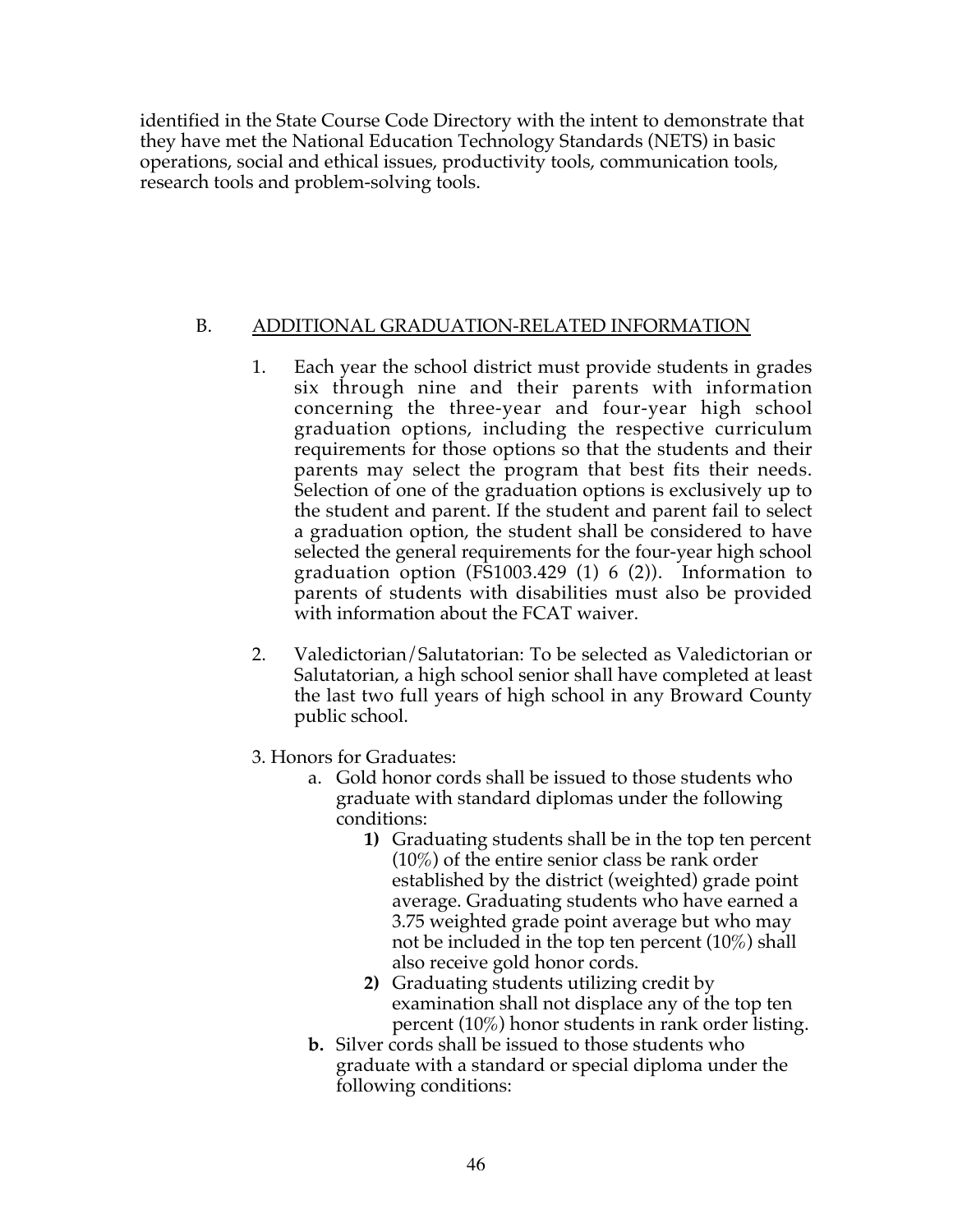- **1)** Graduating students must earn a total of 250 documented volunteer hours beyond the school day.
- 2) Students must obtain prior approval from the school principal or designee.
- 3) Students may earn up to five hours per week in an organized, supervised tutoring program conducted through a service learning, peer counseling, exploratory teaching, or study hall program.
- 4. Students who are not in attendance at a regular high school (grades 9-12), but who attend alternative programs that have been approved and identified as alternative by the Division of Curriculum & Instruction/Student Support may re-enroll in a high school program and receive credit for all courses successfully completed in the alternative program(s) after evaluation of the grade transcript. For purposes of this policy, adult secondary education credit programs may be considered as an educational alternative pursuant to 6A.6.014 F. A. C., if approved by the appropriate area superintendent prior to placement.
- 5. Students who are enrolled in an approved alternative education program may earn a standard high school diploma and graduate with their high school class under the conditions of the GED/ or FCAT exit option which include:
	- a. Beginning with the incoming ninth grade class of 2001- 2002, students must earn a passing score on the tenth grade Florida Comprehensive Assessment Test (FCAT) (6A.1.09422, FS 1003.43).
	- b. Completing an employability and post secondary portfolio as prescribed by the Division of Curriculum and Instruction/Student Support.
	- c. Achieving a minimum score of 2250 on the GED.
- 6. When transfer students, or others who are not deficient in credits at the time of entry, desire to graduate from a Broward County public high school but cannot complete the requirements specified without undue hardship, the area superintendent shall consider the case and may appoint an evaluation committee to make final recommendations to him/her. The superintendent (designee) shall then render a decision.
	- 7. Exceptional students with disabilities, eligible under IDEA, may remain in or return to school until receipt of a standard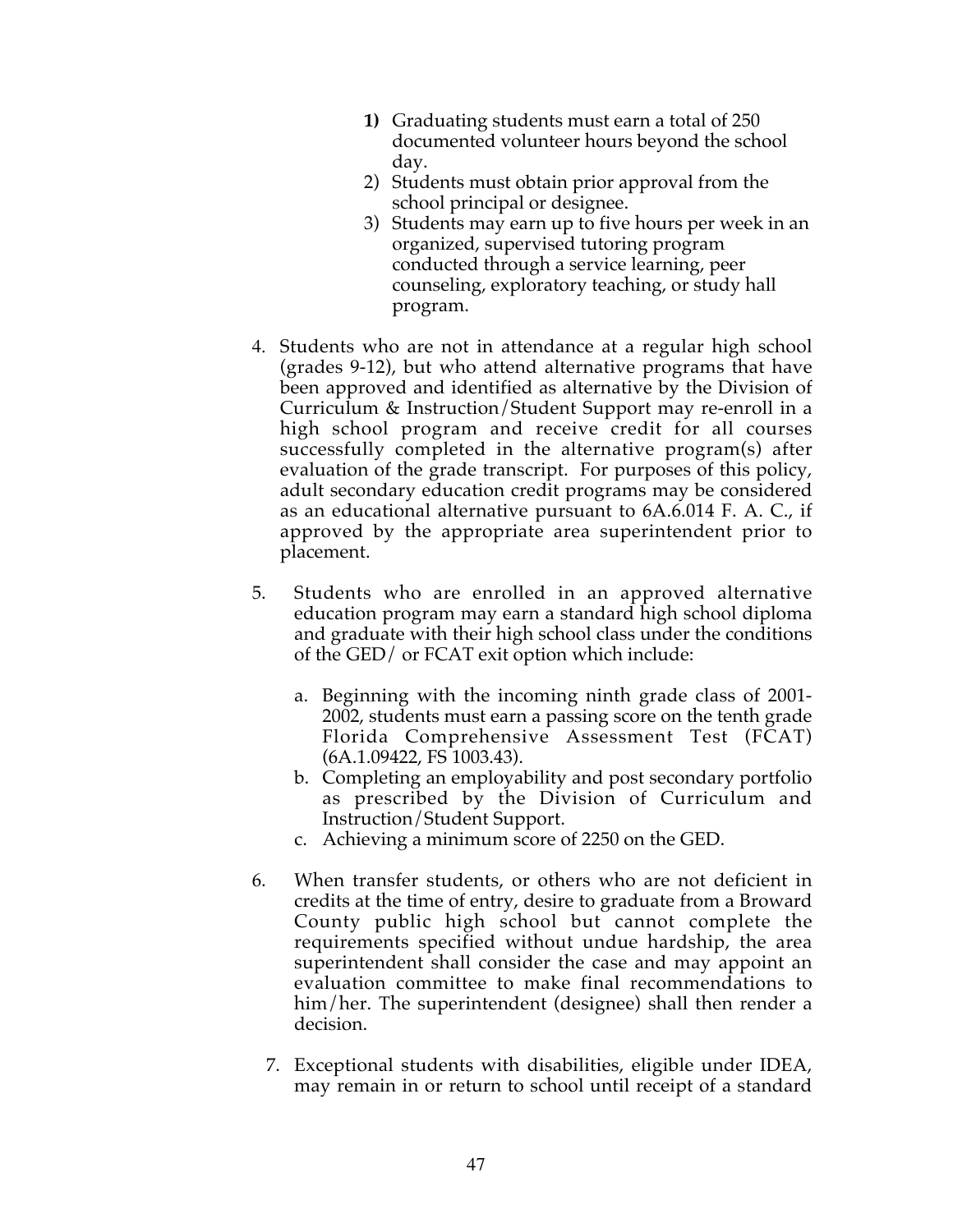diploma or until the end of the school year in which they turn 22 years of age.

- 8. A student may receive a standard certificate of completion and participate in the graduation ceremonies with his/her high school class when the student completes the minimum number of required credits as defined under Graduation Requirements and other requirements of the School Board but is unable to meet one or more of the following:
	- Passing score on the  $10<sup>th</sup>$  grade FCAT or alternative as allowed by the Florida Department of Education
	- Cumulative unweighted grade point average of 2.0

A student who has received a Standard Certificate of Completion may elect to remain in the secondary school either as a full time or part time student for up to one additional year in order to receive continued instruction for the purpose of meeting state graduation requirements. (FS 1003.43)

## C. **GRADUATION REQUIREMENTS - SPECIAL DIPLOMA FOR STUDENTS WITH DISABILITIES**

Two options are provided for earning a special diploma. Option I is based primarily upon mastering state standards and earning credits. Option II is based primarily on demonstrating competency in employment. Exceptional students eligible under IDEA may graduate with a special diploma and return to school until receipt of a standard diploma or until the end of the school year in which they turn 22 years of age. Service learning hours are not required for a special diploma.

The following charts summarize the graduation prerequisites and requirements for each special diploma option. The charts include references to "notes" that are applicable to specific diploma options. The notes include additional requirements as well as options for meeting some of the requirements. The notes are an essential component of the graduation requirements.

| Graduation<br>requirements | Special Diploma - Option I       | Special Diploma - Option II         |
|----------------------------|----------------------------------|-------------------------------------|
| Prerequisites:             | Have eligibility in one of the   | Have eligibility in one of the      |
|                            | following disability categories: | following disability categories:    |
|                            | educable mentally                | educable mentally handicapped; deaf |
|                            | handicapped; deaf and hard of    | and hard of hearing; dual sensory   |

## **HIGH SCHOOL GRADUATION REQUIREMENTS: SPECIAL DIPLOMAS**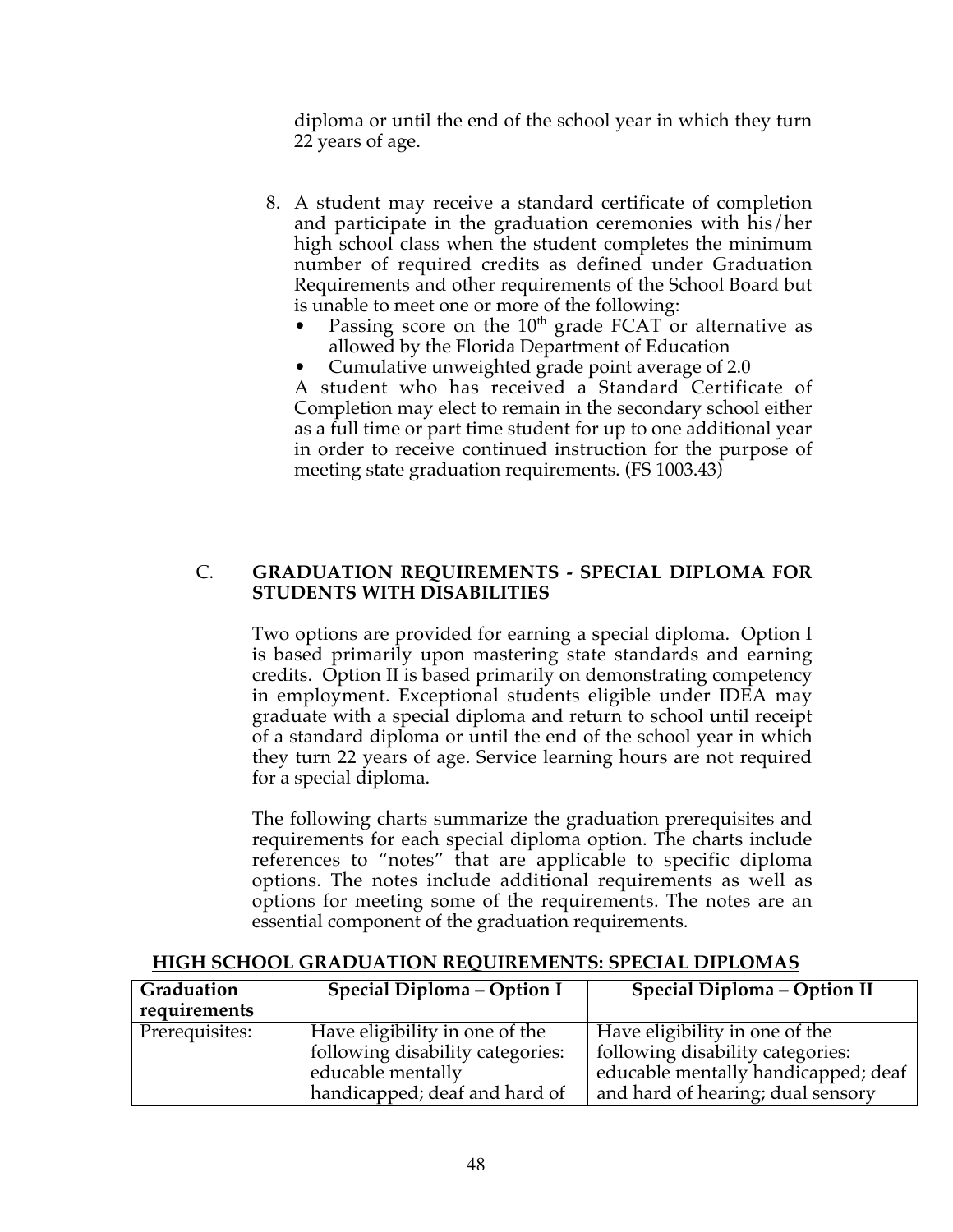|                                      | hearing; dual sensory impaired;<br>autistic; severely emotionally<br>disturbed; specific learning<br>disabled; trainable mentally<br>handicapped; emotionally<br>handicapped; physically<br>impaired; profoundly mentally<br>handicapped; or language<br>impaired | impaired; autistic; severely<br>emotionally disturbed; specific<br>learning disabled; trainable mentally<br>handicapped; emotionally<br>handicapped; physically impaired;<br>profoundly mentally handicapped; or<br>language impaired<br>At least 16 years of age<br>Completed 2 semesters in a high<br>school level program prior to<br>selecting Special Diploma - Option II<br>Earned a minimum of 3 credits<br>including 1 credit in Career<br>Preparation and 1 credit in<br>Social/Personal Skills<br>OR<br>1 credit in a job preparatory course in<br>which employability skills and<br>social/personal skills<br>training has been incorporated<br>Have a Graduation Training Plan |
|--------------------------------------|-------------------------------------------------------------------------------------------------------------------------------------------------------------------------------------------------------------------------------------------------------------------|--------------------------------------------------------------------------------------------------------------------------------------------------------------------------------------------------------------------------------------------------------------------------------------------------------------------------------------------------------------------------------------------------------------------------------------------------------------------------------------------------------------------------------------------------------------------------------------------------------------------------------------------------------------------------------------------|
|                                      |                                                                                                                                                                                                                                                                   | that specifies employment<br>/ community competencies to be<br>mastered                                                                                                                                                                                                                                                                                                                                                                                                                                                                                                                                                                                                                    |
|                                      |                                                                                                                                                                                                                                                                   |                                                                                                                                                                                                                                                                                                                                                                                                                                                                                                                                                                                                                                                                                            |
| English                              | 2 credits                                                                                                                                                                                                                                                         | None                                                                                                                                                                                                                                                                                                                                                                                                                                                                                                                                                                                                                                                                                       |
| Reading                              | 2 credits                                                                                                                                                                                                                                                         | None                                                                                                                                                                                                                                                                                                                                                                                                                                                                                                                                                                                                                                                                                       |
| Mathematics                          | $3$ credits                                                                                                                                                                                                                                                       | None                                                                                                                                                                                                                                                                                                                                                                                                                                                                                                                                                                                                                                                                                       |
| Graduation                           | Special Diploma - Option I                                                                                                                                                                                                                                        | Special Diploma - Option II                                                                                                                                                                                                                                                                                                                                                                                                                                                                                                                                                                                                                                                                |
| requirements                         |                                                                                                                                                                                                                                                                   |                                                                                                                                                                                                                                                                                                                                                                                                                                                                                                                                                                                                                                                                                            |
| Science                              | 2 credits                                                                                                                                                                                                                                                         | None                                                                                                                                                                                                                                                                                                                                                                                                                                                                                                                                                                                                                                                                                       |
| Social Studies                       | 2 credits                                                                                                                                                                                                                                                         | None                                                                                                                                                                                                                                                                                                                                                                                                                                                                                                                                                                                                                                                                                       |
| Practical<br>Arts/Performing<br>Arts | None                                                                                                                                                                                                                                                              | None                                                                                                                                                                                                                                                                                                                                                                                                                                                                                                                                                                                                                                                                                       |
| Life Management<br>Skills/Transition | $1$ credit<br>(must include unit on substance<br>abuse)                                                                                                                                                                                                           | None                                                                                                                                                                                                                                                                                                                                                                                                                                                                                                                                                                                                                                                                                       |
| Physical Education                   | 1/2 credit in Personal Fitness<br>1/2 credit in Physical<br>Education                                                                                                                                                                                             | None                                                                                                                                                                                                                                                                                                                                                                                                                                                                                                                                                                                                                                                                                       |
| Foreign Language                     | None                                                                                                                                                                                                                                                              | <b>None</b>                                                                                                                                                                                                                                                                                                                                                                                                                                                                                                                                                                                                                                                                                |
| Vocational/Career                    | Prior to 2007-08, 6 credits<br>For 9th graders entering                                                                                                                                                                                                           | Documented mastery of 100% of the<br>employment/community<br>competencies specified on the                                                                                                                                                                                                                                                                                                                                                                                                                                                                                                                                                                                                 |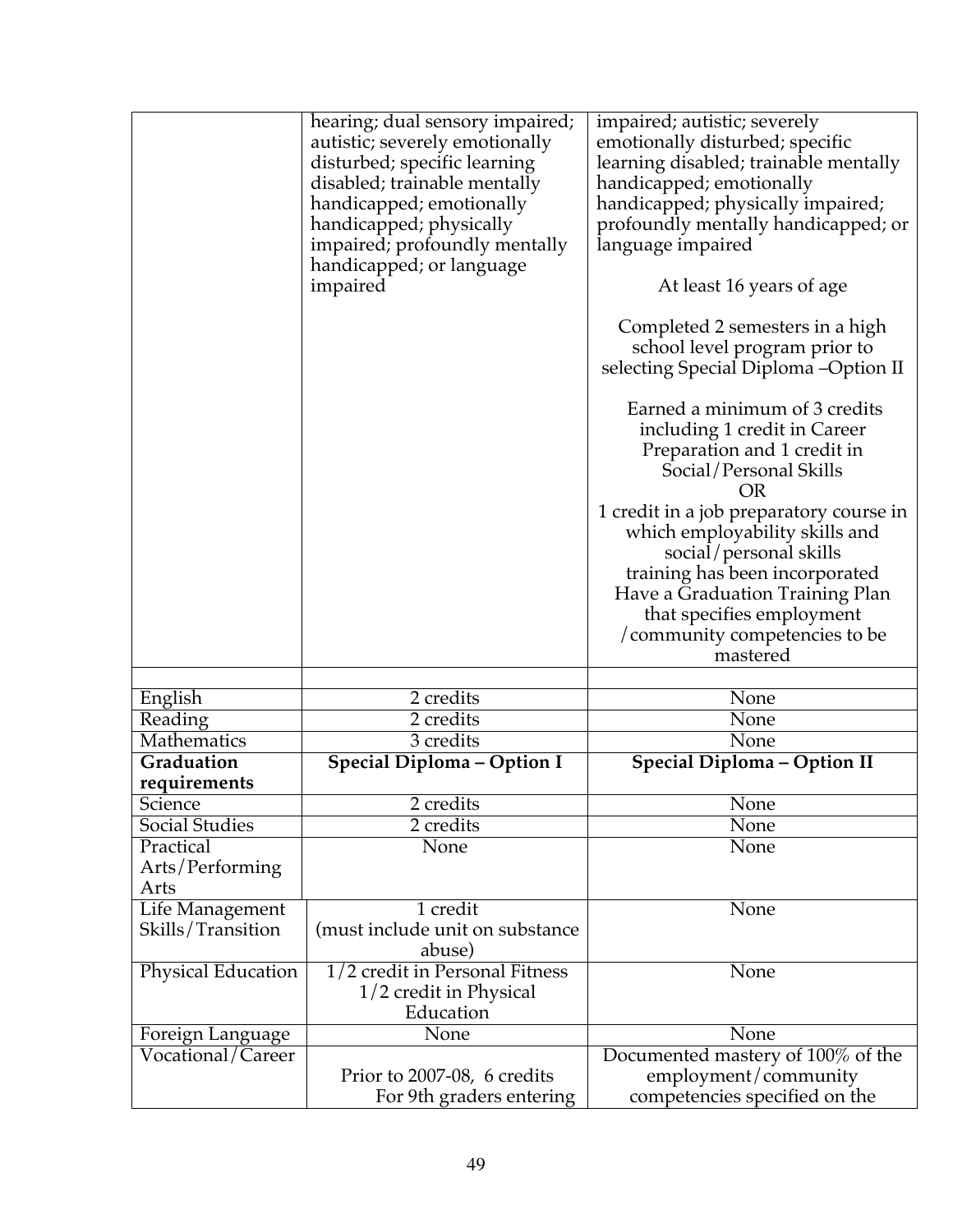|                         | in $2007-08$ , 4 of the 6 credits | student's Graduation Training Plan |
|-------------------------|-----------------------------------|------------------------------------|
|                         | must be from a Declared Major     |                                    |
|                         | Area of Interest in a             | Paid (at or above minimum wage)    |
|                         | career/technical program, fine    | full-time (based upon industry     |
|                         | and performing arts, or in an     | standards) employment for 200 days |
|                         | academic content area as          |                                    |
|                         | defined by the district.          |                                    |
| Elective credits        | 5 credits                         | None                               |
| <b>Total Credits</b>    | 24 credits                        | 3 credits                          |
| Computer                | None                              | None                               |
| Competency              |                                   |                                    |
| <b>FCAT</b>             |                                   |                                    |
| <b>Sunshine State</b>   | Documented Mastery at the         | None                               |
| Standards for           | level of functioning              |                                    |
| Special Diploma         | (Independent, Supported,          |                                    |
|                         | Participatory) established by     |                                    |
|                         | the transition IEP committee      |                                    |
| <b>Service Learning</b> | None                              | None                               |
| Hours                   |                                   |                                    |
| Additional              | <b>Applicable Notes:</b>          | <b>Applicable Notes:</b>           |
| requirements and        | a, b, c, d, e                     | f, g, h, i, j                      |
| options as              |                                   |                                    |
| indicated in notes      |                                   |                                    |
| at the end of this      |                                   |                                    |
| section                 |                                   |                                    |

**Notes relating to Special Diploma Options**:

- a. The following vocational courses may be used in lieu of **social studies** courses: any regular education career and technical courses or one of the following ESE courses: Career Preparation; Career Experiences; Career Placement; Marketing Education; Supported Employment; Diversified Education; Business Education
- b. The following vocational courses may be used in lieu of **science** courses: any regular education career and technical course or one of the following ESE courses: Career Preparation; Career Experiences; Career Placement; Agriculture Education; Health Science Education; Family and Consumer Science; Supported Employment; Industrial Education
- c. **Levels of functioning** are determined by the transition IEP committee. The levels are Independent, Supported, and Participatory.
- d. Other ways to satisfy the **physical education** requirement include:
	- (1) Participation in an interscholastic sport at the junior varsity or varsity level for two full seasons AND the passing of the personal fitness competency test with a score of " $\tilde{C}$ " or better. (This will satisfy the PE requirement even though no credit is earned.)
	- (2) Completion, with a grade of C or better, of one semester in marching band class or in a physical activity class that requires participation in marching band activities as an extracurricular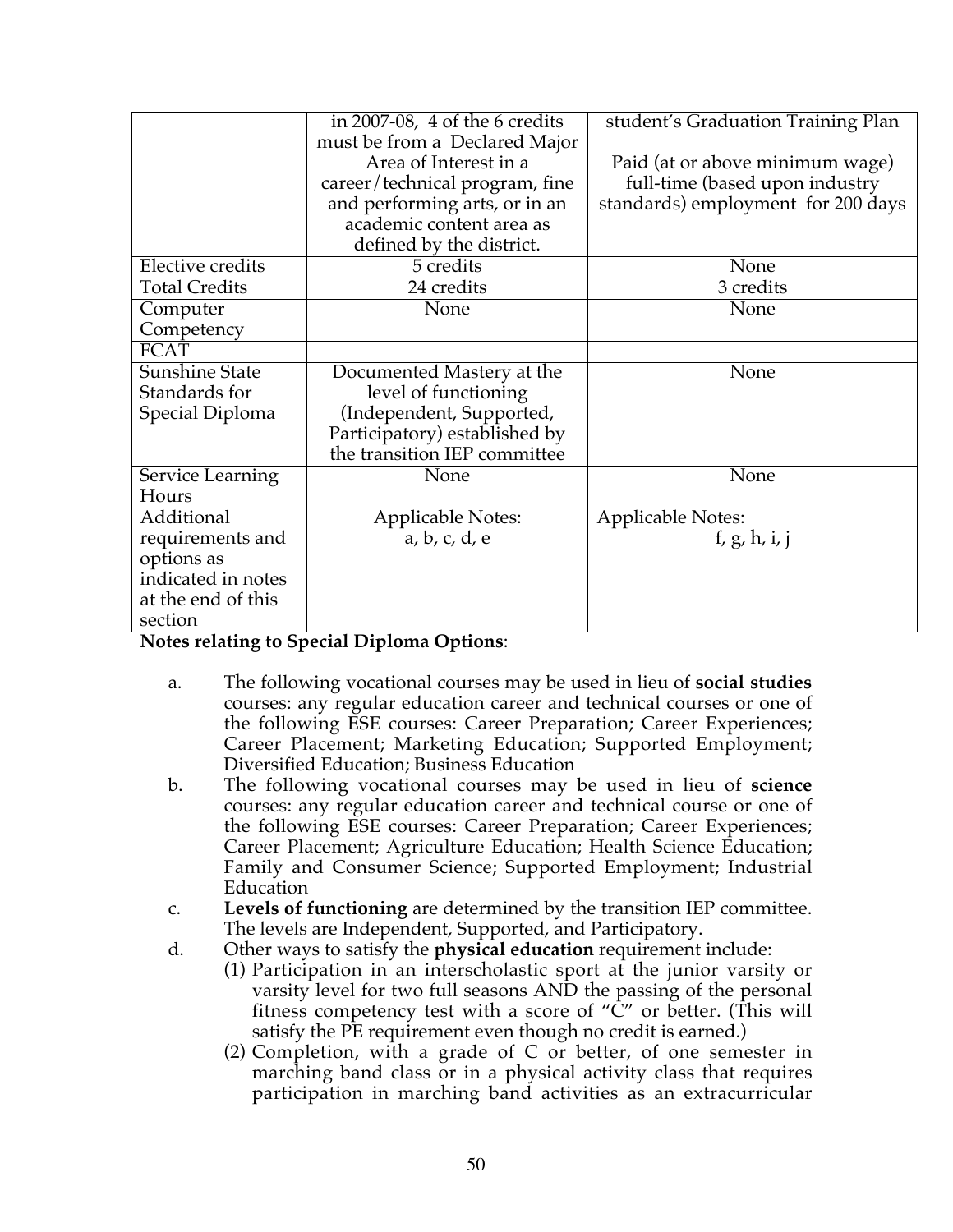activity or in an R.O.T.C. class with a significant component of drills. This will satisfy the 1/2 credit of PE but not the personal fitness requirement.  $(F.S. 1003.43 (1)(i))$ 

- e. The **total credits** required for graduation may be reduced 1 credit per year when necessary (maximum of 2 credits total) to accommodate travel time to vocational centers or programs. Credit reduction may not be used for travel to any on-the-job training program/site.
- f. The **Graduation Training Plan** is developed by the employer, student, parent, and instructor. The plan specifies the employment/community competencies the student is expected to master in order to graduate with a Special Diploma – Option II.
- g. Documented mastery of **employment/community competencies in the Graduation Training Plan must be verified** by the student's employer, job coach and/or instructor in order to earn a Special Diploma – Option II.
- **h.** Student must be employed in the community at a site where the **employer:**
	- (1) has a Federal Employer Identification number;
	- (2) provides opportunities for the student to interact with non-disabled co-workers;
	- (3) adheres to child labor laws; and
	- (4) provides an opportunity for advancement.
- i. The Transition IEP committee may modify the **full-time employment standard** by decreasing the number of hours per week to be worked for an individual exceptional student if it is determined that the modification would be in the best interest of the student. The modification must be recorded on the student's Transition IEP.
- j. Transition IEP committee members must verify that the student has met all criteria outlined in the student's Graduation Training Plan by completing the assurance section of the Graduation Training Plan prior to awarding the student a special diploma under Option II. (FS 1003.438)

## **D. ADDITIONAL GRADUATION-RELATED INFORMATION FOR STUDENTS WITH DISABILITIES**

- 1. Students with disabilities, eligible through IDEA, may remain in or return to school until receipt of a standard diploma or until the end of the school year in which the student turns 22 years of age.
- 2. A student with disabilities who was working towards a Special Diploma – Option I may receive a special certificate of completion and participate in the graduation ceremonies of his/her school if the student completes the minimum number of credits and other requirements of the School Board but is unable to demonstrate mastery of the Sunshine State Standards for a Special Diploma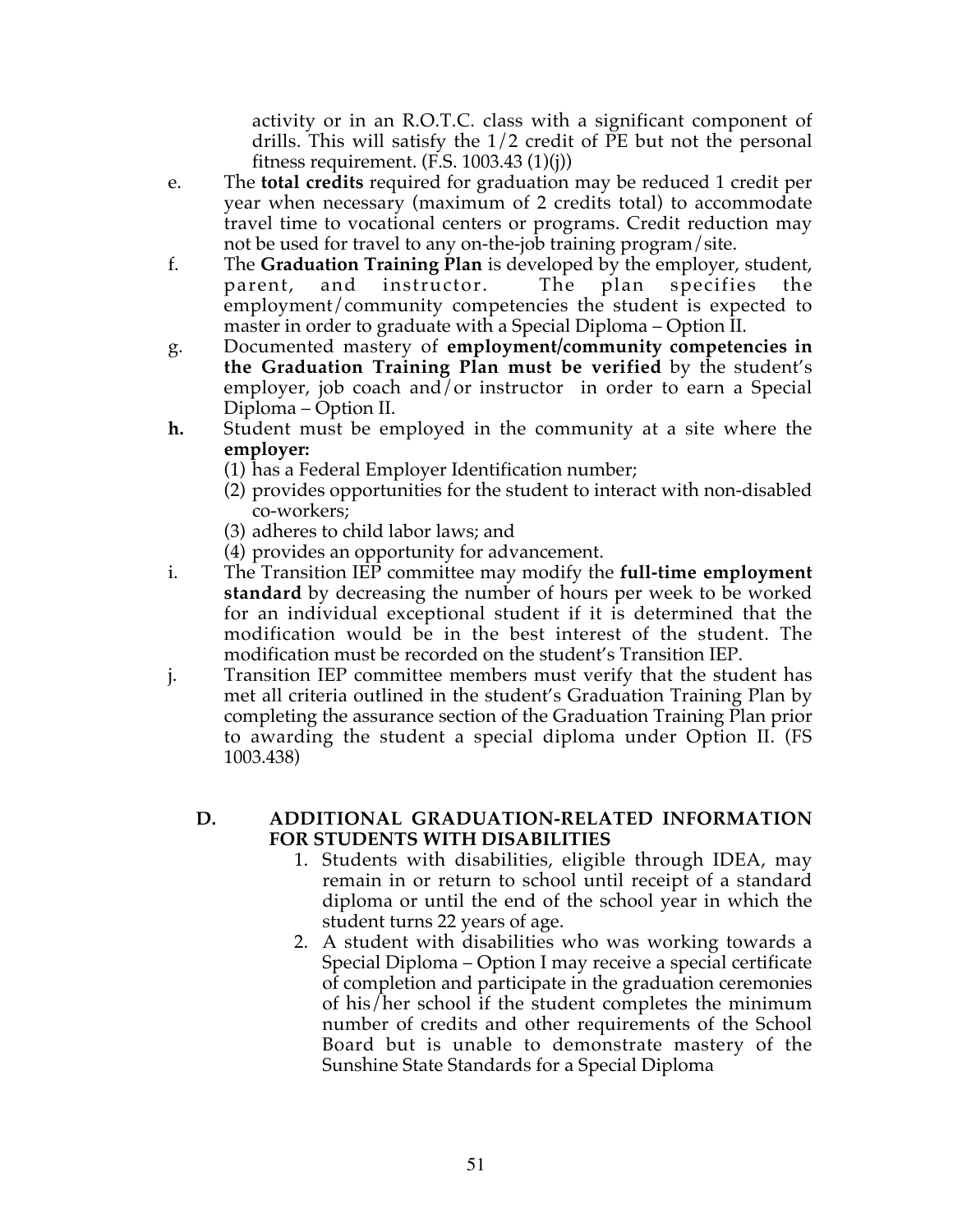## **E. GRADUATION REQUIREMENTS – ADULT STANDARD DIPLOMA**

1. The requirements for an adult standard diploma are the same as for a standard high school diploma with the following exceptions: Physical education is not required; computer competency is not required; and service learning is not required. The following chart summarizes the graduation requirements. The chart includes notes that are applicable to this diploma option. The notes are an essential component of the graduation requirements.

# **GRADUATION REQUIREMENTS: ADULT STANDARD DIPLOMA**

| <b>Graduation Requirements:</b>             | <b>ADULT STANDARD</b>                                                                                                                                               |
|---------------------------------------------|---------------------------------------------------------------------------------------------------------------------------------------------------------------------|
|                                             | <b>DIPLOMA</b>                                                                                                                                                      |
|                                             |                                                                                                                                                                     |
| Prerequisites:                              |                                                                                                                                                                     |
| English                                     | 4                                                                                                                                                                   |
| Reading                                     |                                                                                                                                                                     |
| Mathematics                                 | 3<br>Including 1 credit required in Algebra I, a series of courses<br>equivalent to Algebra I, or a higher-level mathematics<br>course                              |
| Science                                     | 3<br>Including 2 credits with a laboratory component                                                                                                                |
| <b>Social Studies</b>                       | 1 credit in World History<br>1 credit in American History<br>1/2 credit in Economics and<br>1/2 credit in American Government                                       |
| Practical Arts/Performing<br>Arts           | 1/2 credit Practical Vocational Arts<br>1/2 credit Vocational Performing Fine Arts<br>(1 full credit in either area may be substituted for $1/2$ credit<br>in both) |
| Health/Life Management<br>Skills/Transition | $1/2$ credit                                                                                                                                                        |
| Physical Education                          | None                                                                                                                                                                |
| Foreign Language                            | 0                                                                                                                                                                   |
| Vocational/Career                           | $\theta$                                                                                                                                                            |
| <b>Elective credits</b>                     | 9.5                                                                                                                                                                 |
| <b>Total Credits</b>                        | 24                                                                                                                                                                  |
| <b>Computer Competency</b>                  | None                                                                                                                                                                |
| Minimum Cumulative Grade<br>Point Average   | 2.0 cumulative unweighted GPA                                                                                                                                       |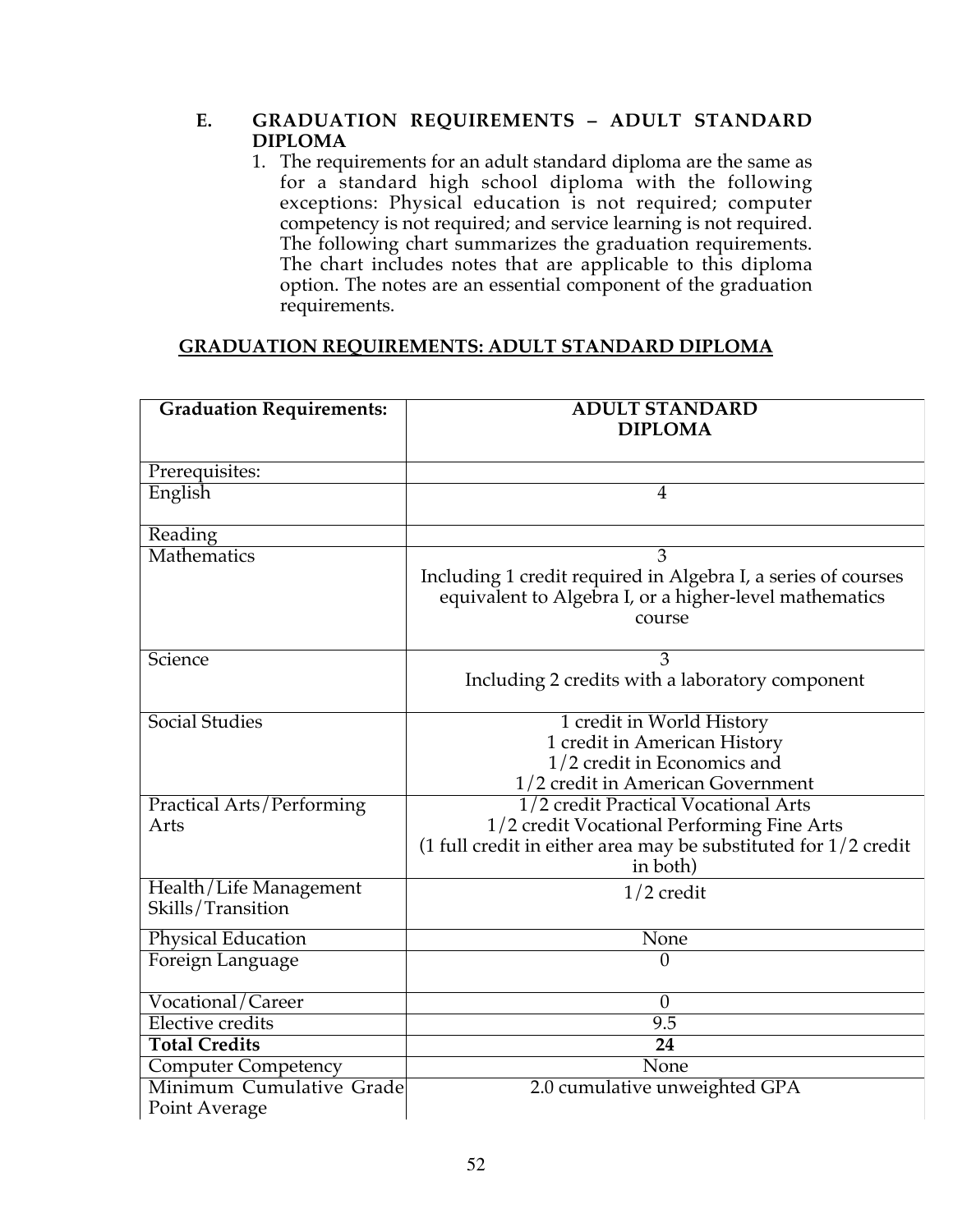| <b>FCAT</b>                   | Passing score on the FCAT or alternative assessment if<br>allowed by the State of Florida |
|-------------------------------|-------------------------------------------------------------------------------------------|
| <b>Service Learning Hours</b> | None.                                                                                     |
| Notes:                        | See applicable list below                                                                 |

### **Notes for Adult Standard Diploma:**

• No student shall be awarded a standard high school diploma earlier than he/she would have normally graduated from high school except when that student has been assigned to adult high school for the purposes of acceleration pursuant to Policy 6.7.

- Successful performance on an examination for high school credit may be substituted only as outlined in this policy.
- Students shall be permitted to substitute military service and/or education received while on active duty pursuant to restrictions and limitations imposed by 6A-6.020 F.A.C.

### **F. GRADUATION REQUIREMENTS – SPECIAL DIPLOMA FOR ADULT STUDENTS WITH DISABILITIES**

- 1. Any adult student who is twenty-one (21) or older and classified as Educable Mentally Handicapped, Trainable Mentally Handicapped, Profoundly Mentally Handicapped, Emotionally Handicapped, Severely Emotionally Disturbed, Specific Learning Disabled, Physically Impaired, Autistic, or Language Impaired may be awarded an Adult Special Diploma either by completing requirements from Adult Special Diploma - Option I or Adult Special Diploma - Option II.
- 2. Adult Special Diploma Option I
	- a. Complete the course requirements as outlined below:

| Language Arts/English | 2              |
|-----------------------|----------------|
| Reading               | $\overline{2}$ |
| <b>Mathematics</b>    | 3              |
| <b>Social Studies</b> | $\overline{2}$ |
| Science               | $\overline{2}$ |
| Life                  | 1              |
| Management/Transition |                |
| Vocational (must      | 6              |
| include course Career |                |
| Preparation)          |                |
| Electives             |                |

b. Students must meet adult attendance requirements.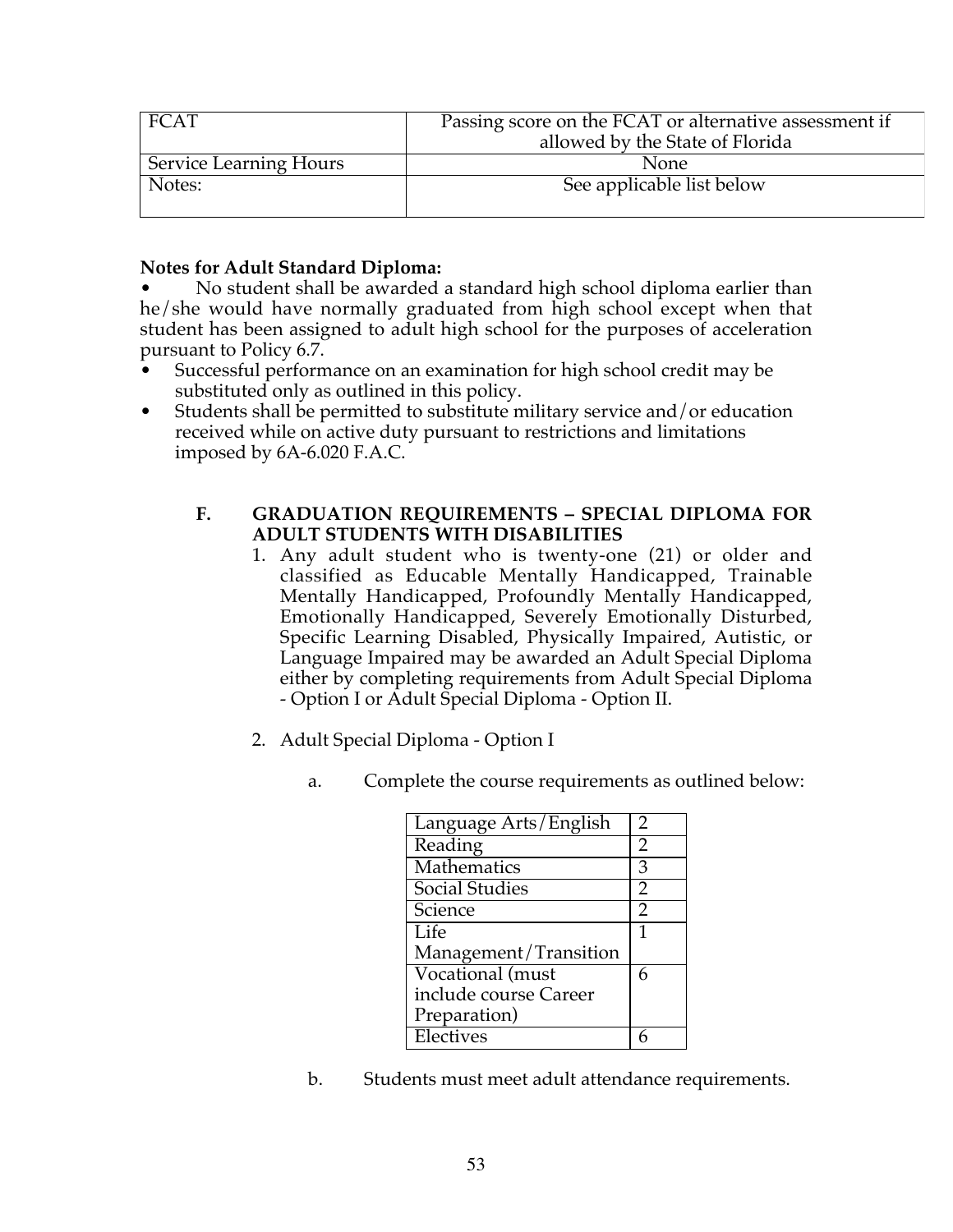3. Adult Special Diploma - Option II

Adult exceptional students who demonstrate mastery of specified employment and community competencies may graduate by meeting the following requirements:

- a. The student shall satisfactorily complete the equivalent of five (5) credits, which must include one (1) credit of Mathematics, one (1) credit of Language Arts/English, one (1) credit in Career Preparation, one (1) credit of Social/Personal Skills, and one (1) credit of Life Management/Transition.
- b. The student shall satisfactorily demonstrate employment and community-based competencies while employed full-time for at least a twenty-five (25) hours per week in a community-based job for a minimum of 100 days.
- c. The student's Adult Individualized Education Plan (AIEP) shall include annual goals and short-term objectives related to employment and community experiences as well as a description of the supervision to be provided by the school district and any special considerations.
- d. A graduation training plan shall be developed and signed by the adult student, teacher and employer. The graduation training plan shall identify the jobspecific and related community competencies, the criteria for determining and certifying mastery of the competencies. The graduation training plan shall include the documentation of the hours worked per week by including copies of either time-cards or pay check stubs that indicate hours worked per week.
- e. A graduation training plan shall be developed and signed by the adult student, teacher and employer. The graduation training plan shall identify the jobspecific and related community competencies, the criteria for determining and certifying mastery of the competencies. The graduation training plan shall include the documentation of the hours worked per week by including copies of either time-cards or pay check stubs that indicate hours worked per week.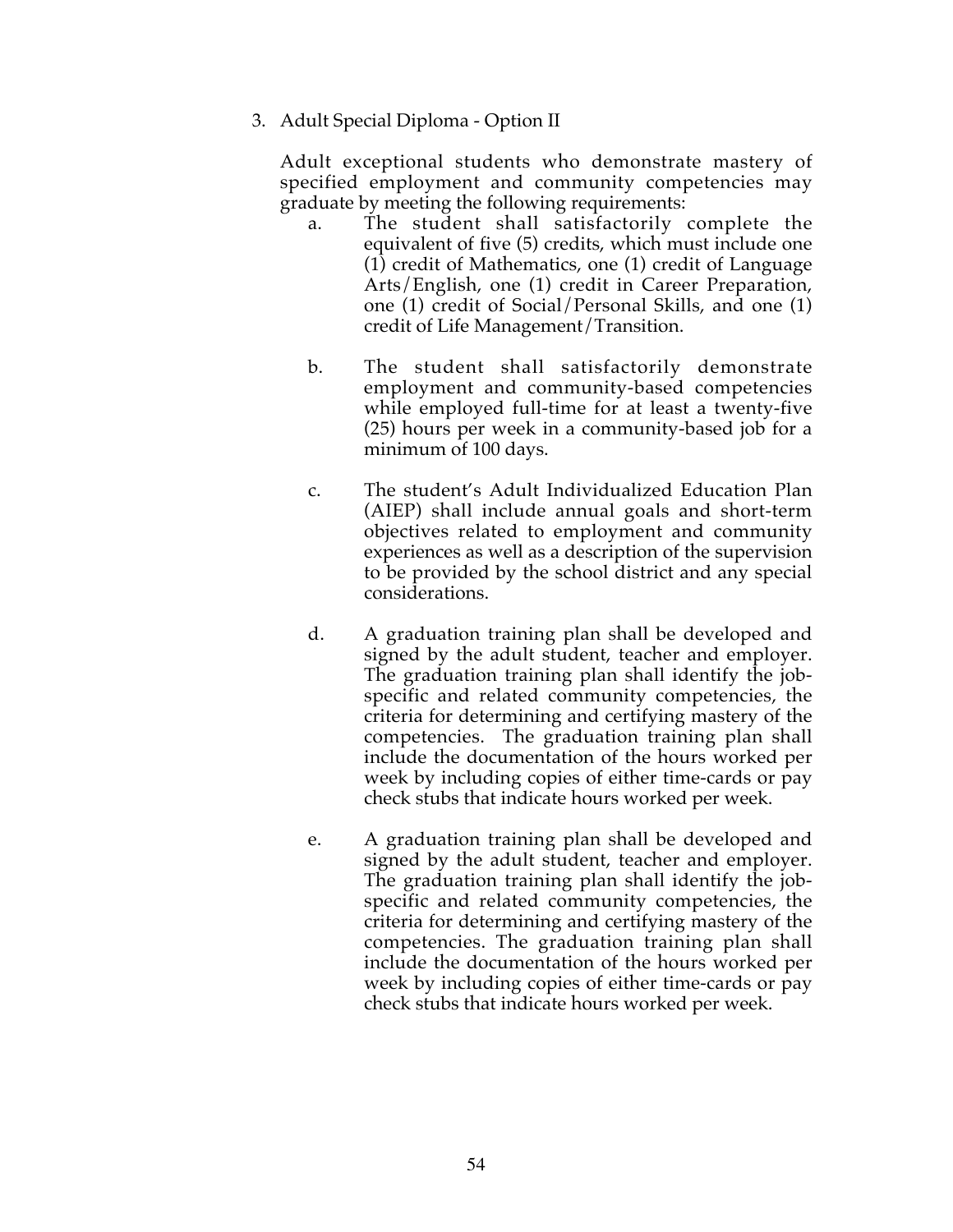### **G. GRADUATION REQUIREMENTS - ADULT CERTIFICATE OF COMPLETION**

A student may receive an adult certificate of completion and participate in the graduation ceremonies with his/her adult high school class when the student completes the minimum number of credits and other requirements of the School Board but is unable to meet one or more of the state requirements.

### H. **DIPLOMAS AND GRADUATION EXERCISES**

High schools, centers, and adult centers within the district shall issue only the types of diplomas authorized by the State and by the Board's rules. Special recognition for achievement beyond the prescribed requirements shall be allowed but must be uniform throughout the district.

Graduation exercises for the public high schools of the district shall be scheduled by the Student Activities and Athletics Department and approved by the Superintendent. There shall be a summer graduation ceremony for high school students who complete their high school graduation requirements through extended learning opportunities.

## **I. HIGH SCHOOL GUIDANCE SERVICES**

All schools shall assure access to school counseling programs for all students through a standards-driven guidance program that is comprehensive in scope, developmental in nature and focused on the academic, personal/social and career development needs of all students. All guidance counselors will develop, in collaboration with the principal, a Guidance Plan in a format to be determined by the Division of Curriculum and Instruction/Student Support. The plan will support the School Improvement Plan and be based upon national counseling standards. The high school plan will include a plan for ensuring that every  $8<sup>th</sup>$  and  $10<sup>th</sup>$  grader is given an opportunity to participate in a face-to-face activity with a guidance counselor that involves the student in reviewing course selections and comparing those selections with requirements for career and/or post-secondary plans.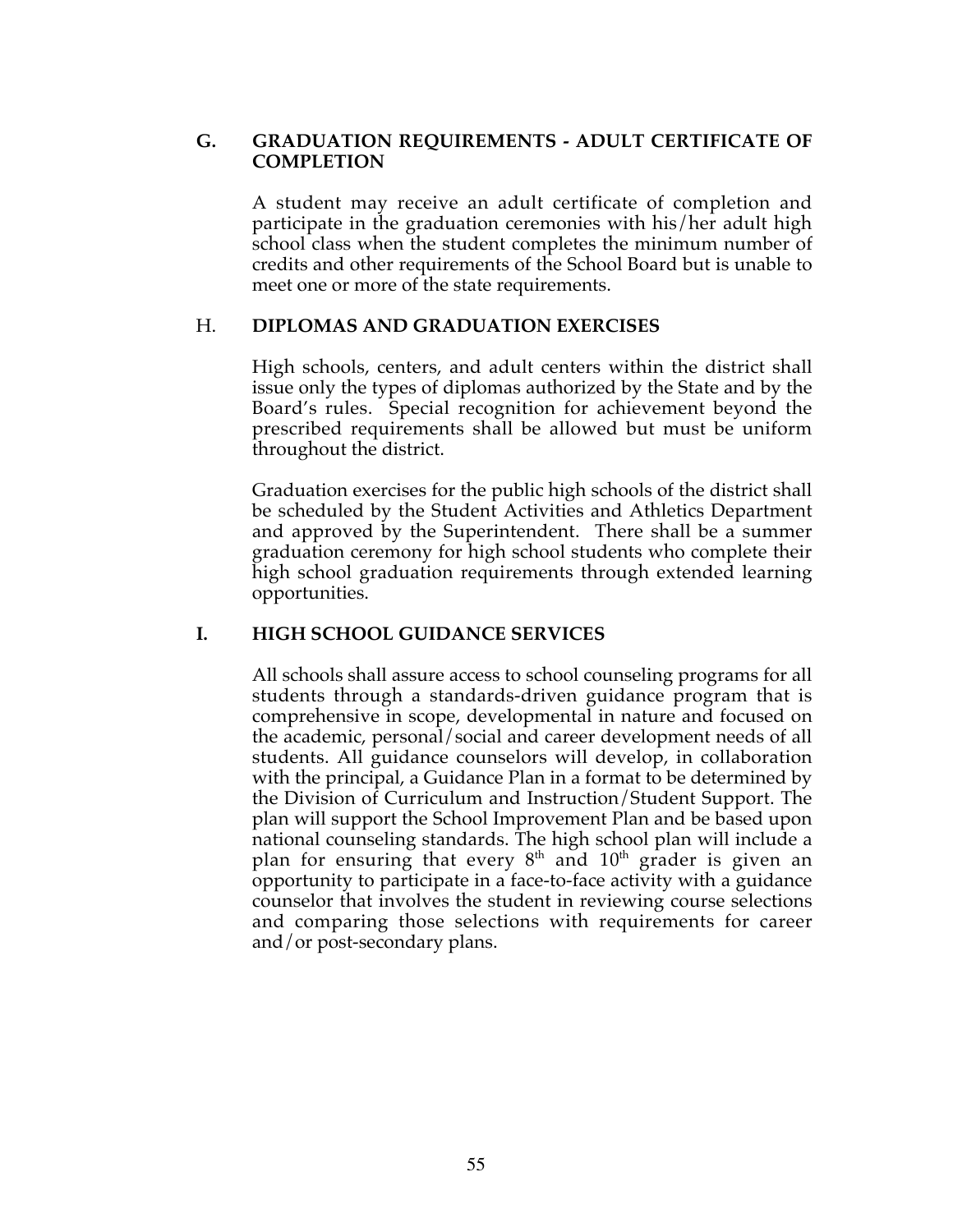# J. **EXIT INTERVIEWS**

An exit interview shall be conducted with any student who drops out of school. The interview shall be conducted by the student's guidance counselor or other school personnel to determine the reasons for the student's decision to drop out of school and to determine what actions could be taken to keep the student in school. The student must be informed of opportunities to continue his or her education in a different environment, including, but not limited to, adult education and GED test preparation. The student will complete a survey in the format prescribed by the DOE to provide data on student reasons for terminating enrollment and actions taken by schools to keep students enrolled.

# **K. STUDENT DAY**

A student day shall consist of a minimum of:

- 1. High School 360 minutes
- 2. ESE Centers 360 minutes (6A.1.09512)

## **IV. STATE REPORTING REQUIREMENTS**

**THE SCHOOL BOARD WILL ANNUALLY PUBLISH IN THE LOCAL NEWSPAPER, AND REPORT IN WRITING TO THE STATE BOARD OF EDUCATION BY SEPTEMBER 1ST OF EACH YEAR, THE FOLLOWING INFORMATION ON THE PRIOR SCHOOL YEAR:**

- **1. THE PROVISIONS OF THIS SECTION RELATING TO PUBLIC SCHOOL STUDENT PROGRESSION AND THE DISTRICT SCHOOL BOARD'S POLICIES AND PROCEDURES ON STUDENT RETENTION AND PROMOTION.**
- **2. BY GRADE, THE NUMBER AND PERCENTAGE OF ALL STUDENTS IN GRADES 3 THROUGH 10 PERFORMING AT LEVELS 1 AND 2 ON THE READING PORTION OF THE FCAT.**
- **3. BY GRADE, THE NUMBER AND PERCENTAGE OF ALL STUDENTS RETAINED IN GRADES 3 THROUGH 10.**
- **4. INFORMATION ON THE TOTAL NUMBER OF STUDENTS WHO WERE PROMOTED FOR GOOD CAUSE, BY EACH CATEGORY OF GOOD CAUSE AS SPECIFIED IN PARAGRAPH (6)(b).**
- 5**. ANY REVISIONS TO THE DISTRICT SCHOOL BOARD'S POLICY ON STUDENT RETENTION AND PROMOTION FROM THE PRIOR YEAR.**